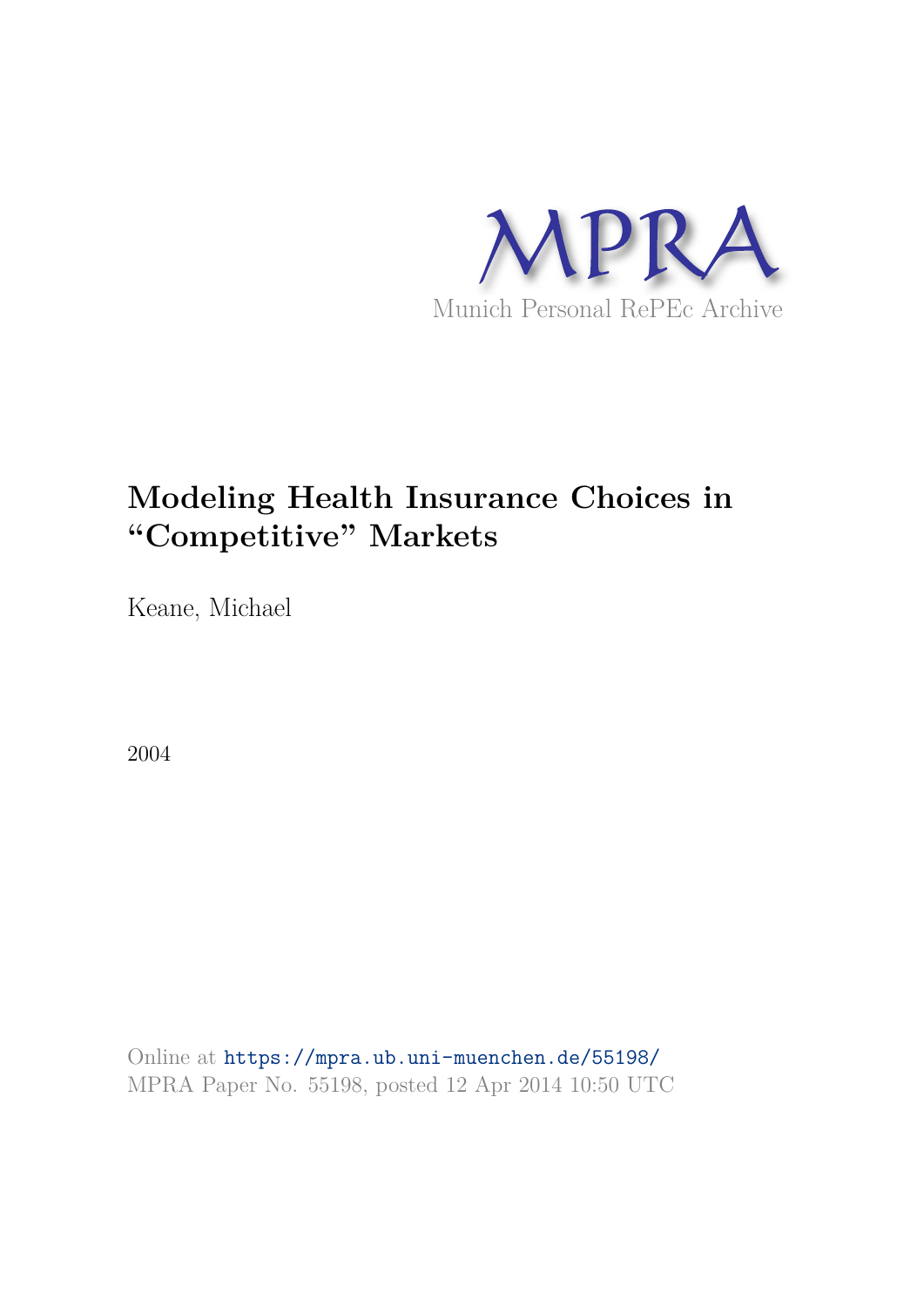## **Modeling Health Insurance Choices in "Competitive" Markets**

Michael P. Keane Department of Economics Yale University

First Draft, June 2004 Revised, September 2004

Prepared for presentation as a distinguished lecture in health economics at the Center for Health Economics Research and Evaluation (CHERE), at the University of Technology, Sydney, Australia – June 24, 2004. I wish to thank (without intending to implicate) Randall Ellis, Hanming Fang, Jane Hall, Katherine Harris, Laurel Hixon and Ahmed Khwaja for many helpful comments.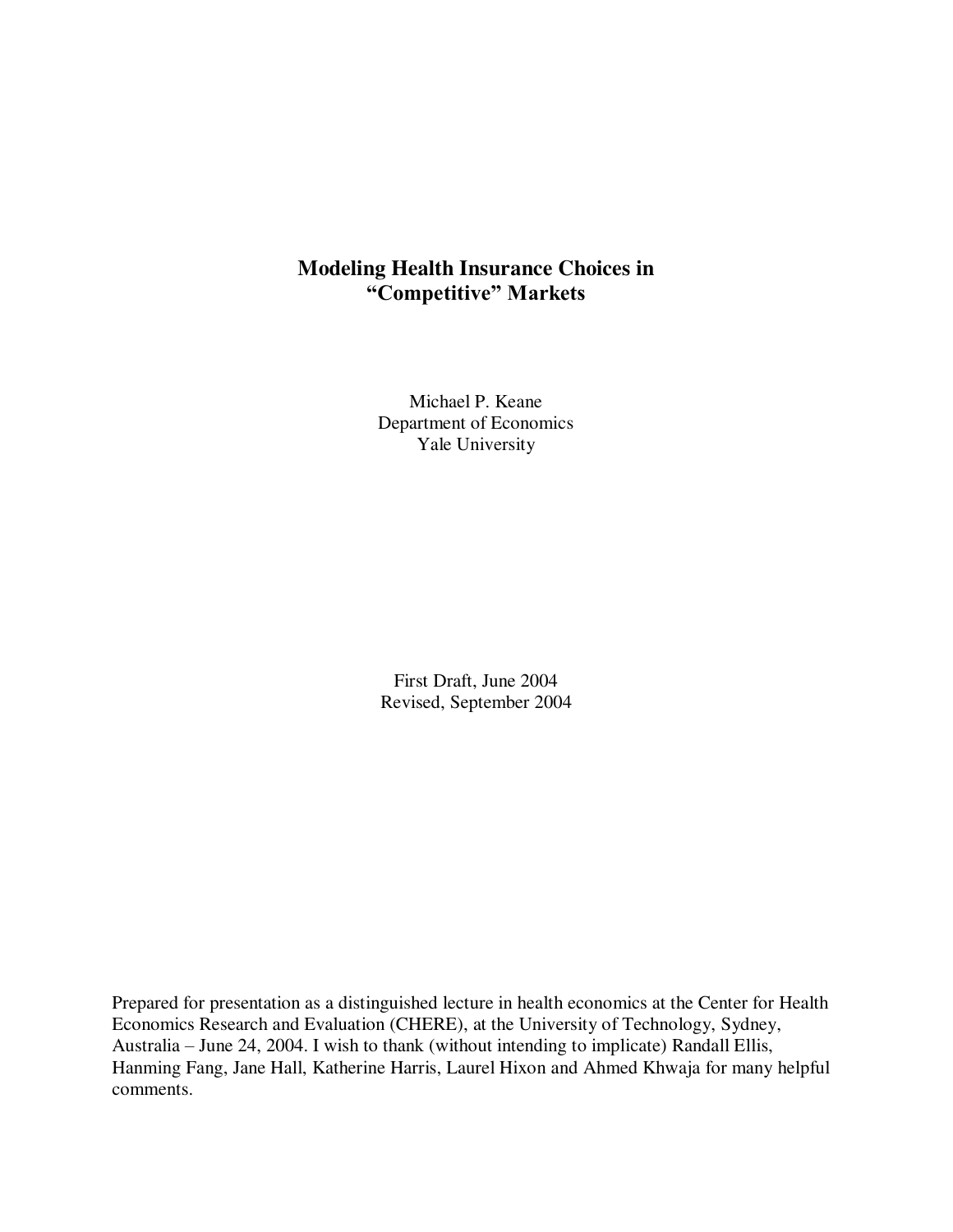#### **I. Introduction**

All OECD countries have some form of government provided health insurance, although countries differ substantially in terms of whether this coverage is universal, or limited to certain groups, and whether or not government institutions combine the health care delivery and insurance functions. In many countries, including the U.S. and Australia, private firms can offer alternatives and/or supplements to government provided health insurance, and recently there has been considerable interest in whether such private competition is beneficial for consumers.

If several health insurance plan options are available in the market, we can use the tools of choice modeling to analyze how consumers choose among the competing plans, and how they value plan attributes. The consumer welfare implications of introducing new types of insurance plans (i.e., plans with different attributes) can also be analyzed using these methods. Thus, choice modeling can help us understand the extent to which giving consumers more health insurance options might increase consumer welfare.

This paper describes how state-of-the art methods of choice modeling can be used to analyze consumer choice behavior in "competitive" health insurance markets, using, as an example, the insurance choices of senior citizens in one region of the U.S.. I also discuss the more general issue of whether choice is beneficial for consumers in the health insurance context. In fact, consumers do not necessarily benefit if we allow more "choice" by letting private firms offer health insurance in competition with government. Rather, consumers may be better served if a single payer offers a menu of insurance options. If government were to use market research tools to design that menu, consumers would still have scope for welfare enhancing choices. Even if a single payer solution is politically infeasible, government clearly should use choice modeling techniques to help design the insurance option(s) that it offers in competitive markets.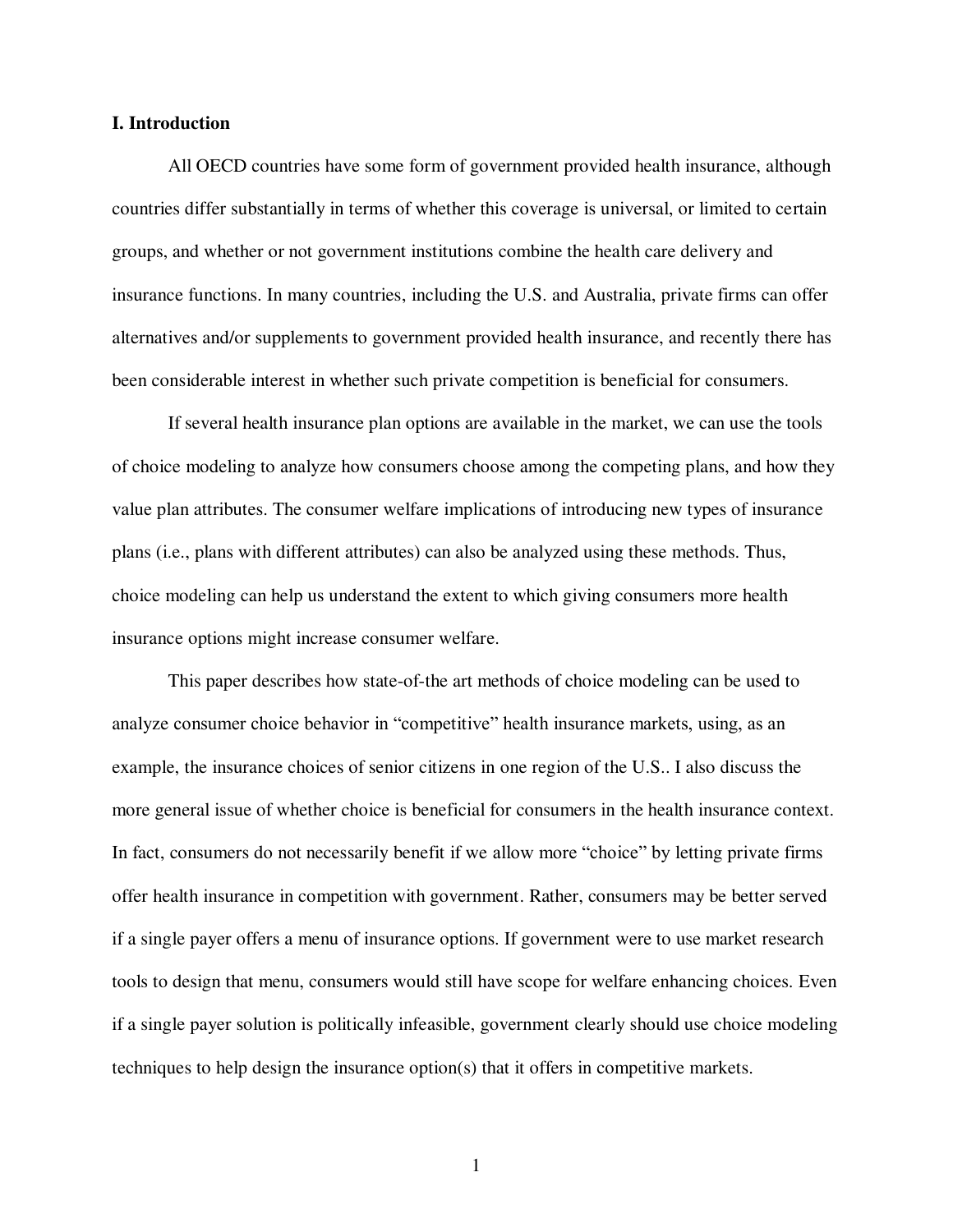To begin, it is useful to carefully define a "competitive health insurance market." I'll follow Van de Ven and Ellis (2000), who state: "By competitive, we mean markets in which individual consumers have a periodic choice of health plan and health plans may take actions, such as designing, pricing and marketing their products, to attract or repel enrollees."

By this definition, a "competitive" market could take the form of:

- (i) a single payer who provides a menu of choices
- (ii) a market with one or more private insurers and no government involvement, or
- (iii) some hybrid of the two, in which private firms compete with government provided insurance.

For example, in the U.S., senior citizens have a choice between:

- (i) the government provided Medicare fee-for-service plan ("Basic Medicare"),
- (ii) Private HMOs that are subsidized by the government ("Medicare HMOs"), or
- (iii) Basic Medicare plus supplemental private insurance to cover services or costs not covered by Medicare ("Medigap insurance").

Notably, the definition of "competitive" in Van de Ven and Ellis does not require private

firms. A "competitive" market could involve a single payer (i.e., government) providing a menu of health insurance options. But, when policy makers discuss "competition" in health insurance, they typically mean letting private firms offer alternatives to government provided insurance.

 The notion that allowing private firms to compete with government in the provision of health insurance is a good idea seems to rest on two assumptions:

(i) Choice is good. Government provided insurance is "one size fits all," while private firms can provide plans better tailored to individual preferences.<sup>1</sup>

<sup>&</sup>lt;sup>1</sup> As Cutler and Zeckhauser (2000) note: "Health insurance choice is a natural way to meet differing individual preferences. Some people will prefer managed care insurance, which limits utilization but costs less, while others will opt for a more open ended indemnity-style policy."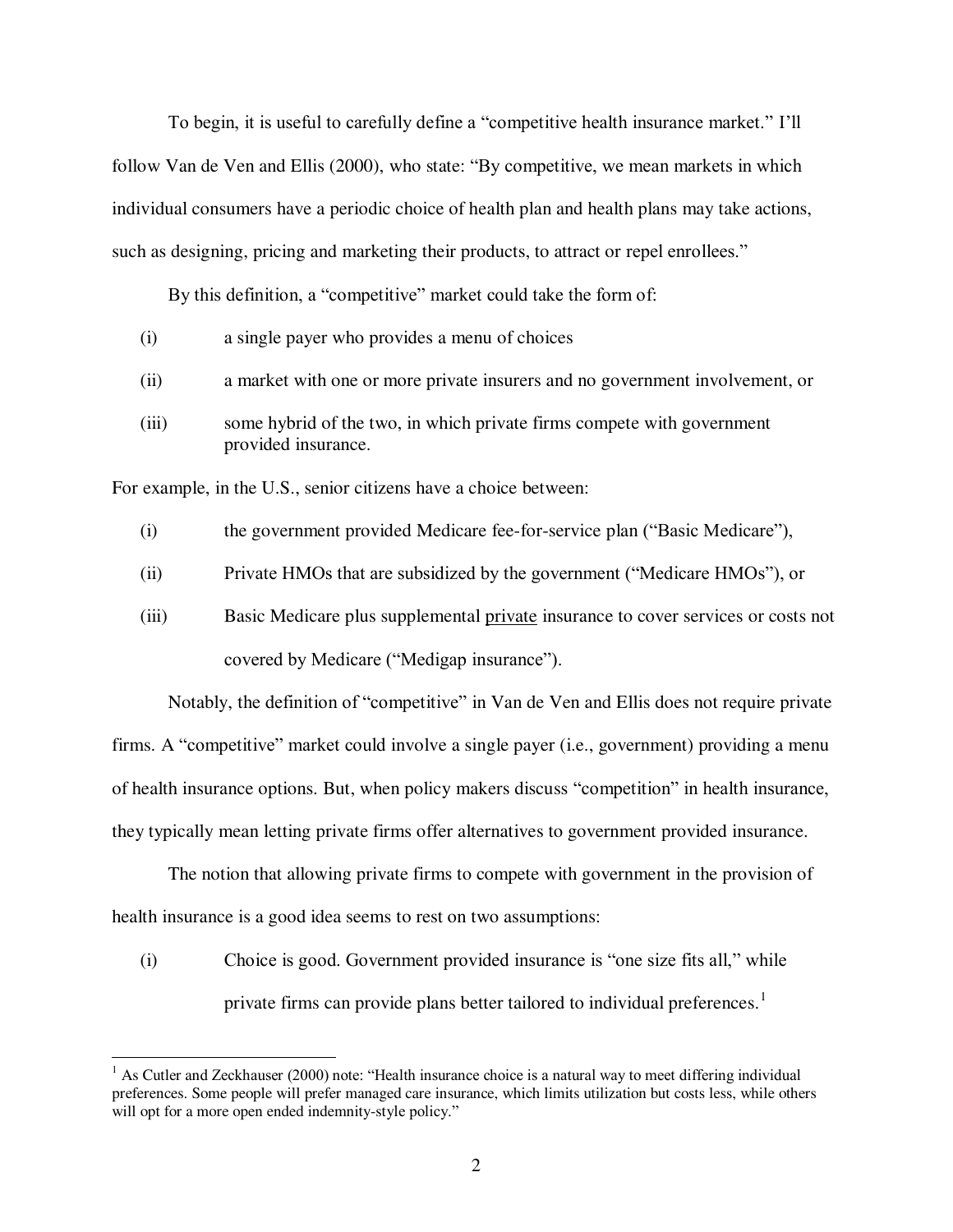(ii) Competition among alternative plans will promote market "efficiency," because plans will have to keep expenses down to survive in a competitive market place

 But, the problem with the argument for "competition" in health insurance markets is that neither of the two assumptions on which it rests is obviously valid. The reasons are as follows:

1) Market research tools for designing products that appeal to consumer tastes are well known. Thus, while it is not the tendency of government to be responsive, there is no necessary reason that government could not use market research to design a menu of options that appeal to heterogeneous consumer tastes. Consumer choice is possible within a single payer system.

2) Private insurers have incentives to "cherry pick," which means trying to attract people who are good risks (i.e., people who will be profitable because they are unlikely to need services). In general, this raises average costs, and hence premiums, among those who stay with government insurance. The notion that "more choice is good" rests on the assumption that attributes of existing options stay fixed when new options are added. Then, adding a choice can't hurt anyone, and can help some people. But, if attributes of existing choices change when new choices are added, consumers can be made worse off. Thus, letting private firms offer insurance plans in competition with government will not necessarily benefit consumers.

3) Competition will not reduce costs if private firms seek profits primarily through cherry picking activity (e.g., marketing, advertising) rather than through more efficient service delivery.

In most of this paper I will focus on point (1). That is, I will explain how state-of-the-art methods of market research, also known as choice modeling, can be used to:

- (i) Analyze consumer preferences for attributes of health insurance plans,
- (ii) Predict demand for new health insurance products (with particular attributes),
- (iii) Predict consumer welfare effects of adding new insurance products.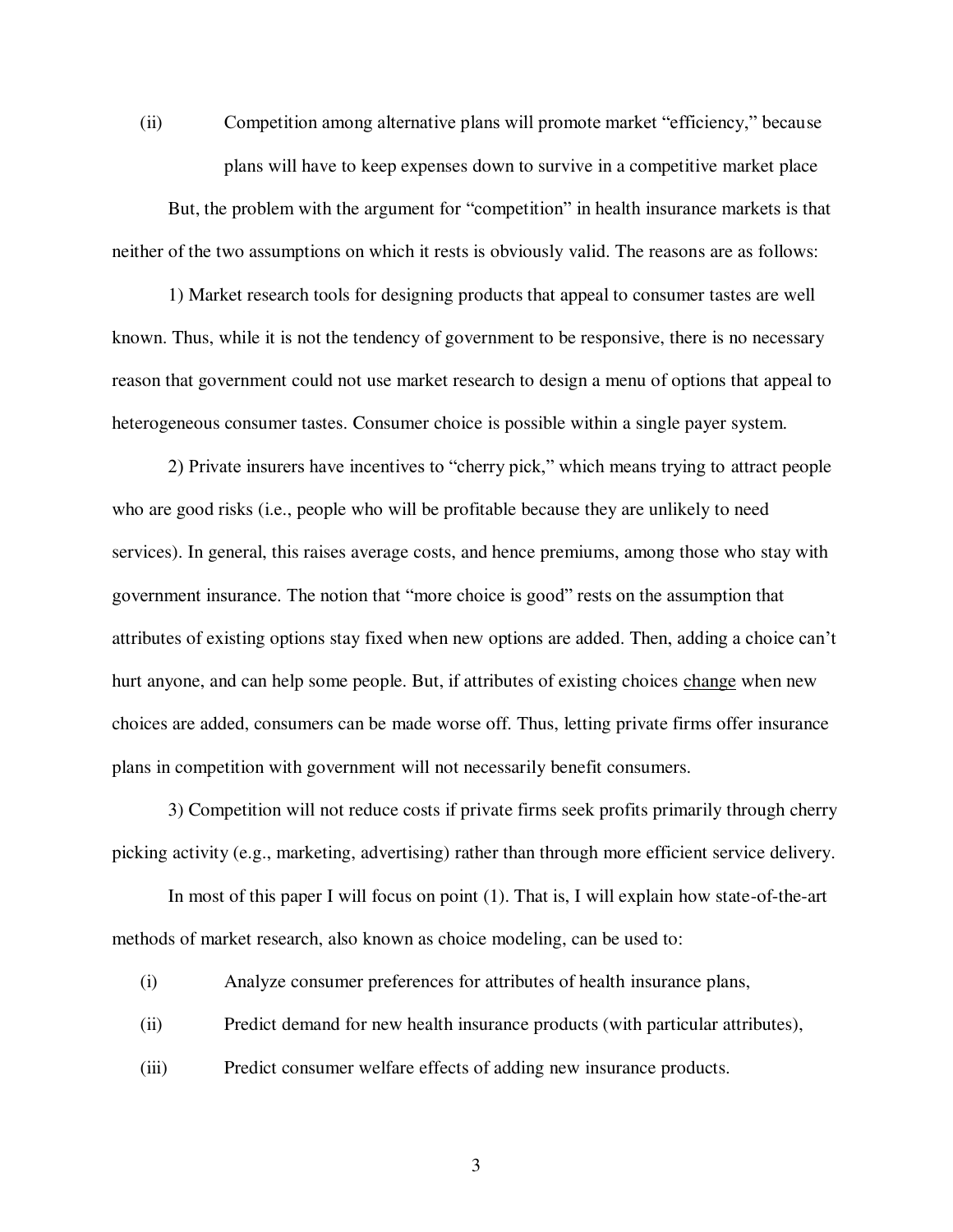Since the knowledge of how to use these methods is not limited to private firms, I would argue that government should use such techniques to help design its insurance plan offerings, whether that be in the context of a designing a menu of health insurance options within a single payer system, or, alternatively, to design its own health plan offering(s) within a competitive system.<sup>2</sup>

After describing how choice modeling techniques work, I explain why a single payer system, where government applies these methods to generate a menu of options for consumers, may be preferable to a system where private insurers compete with government. The basic argument is as follows: Given concerns about equity and market failure, we can safely assume that there will continue to be substantial government intervention in the health insurance market. This will take the form of government provided insurance along with, perhaps, government subsidies to private insurance providers. As long as government provides insurance and/or subsidies, any private firms operating in the market will have an incentive to engage in cherry picking behavior. A single payer providing a menu of insurance options avoids the cherrypicking problem, while still providing a measure of consumer choice.

Furthermore, the computational problem that a government has to solve in order to design an appealing menu of insurance options is greatly complicated by the presence of private firms in the market. This is because, in order to predict the costs and welfare implications of any menu of

<sup>&</sup>lt;sup>2</sup> Interestingly, President Clinton's Health Security plan did involve offering consumers a menu of insurance options. The plan required the U.S. States to create health care "alliances." These alliances would pool together employees of small to medium firms, government employees, the unemployed and self-employed, and negotiate (on their behalf) a menu of insurance plan options with private insurers. The members of the alliance could then choose from this menu in an annual open enrollment. (Large employers could continue to negotiate with insurance companies on their own). For employed members, the employer would pay 80% of the premium for the selected plan, while the employee would pay 20%. Unemployed and self-employed members would still pay 20%, with the remainder financed by the State. Thus, the idea of the plan was that it would make health insurance affordable for the unemployed and self employed, or for those whose employers did not offer insurance, by giving them the same 80% premium subsidy that is typical of large firms, and by making them part of a large alliance that could negotiate favorable rates (again, like employees of large firms). The law did specify some aspects of the menu of options to be offered by alliances. For instance, it had to include a traditional fee for service plan that did not restrict provider choice, along with other plans with certain specified features. But Clinton's health care task force apparently did not take seriously the possibility of using consumer research methods to help design the menu of options.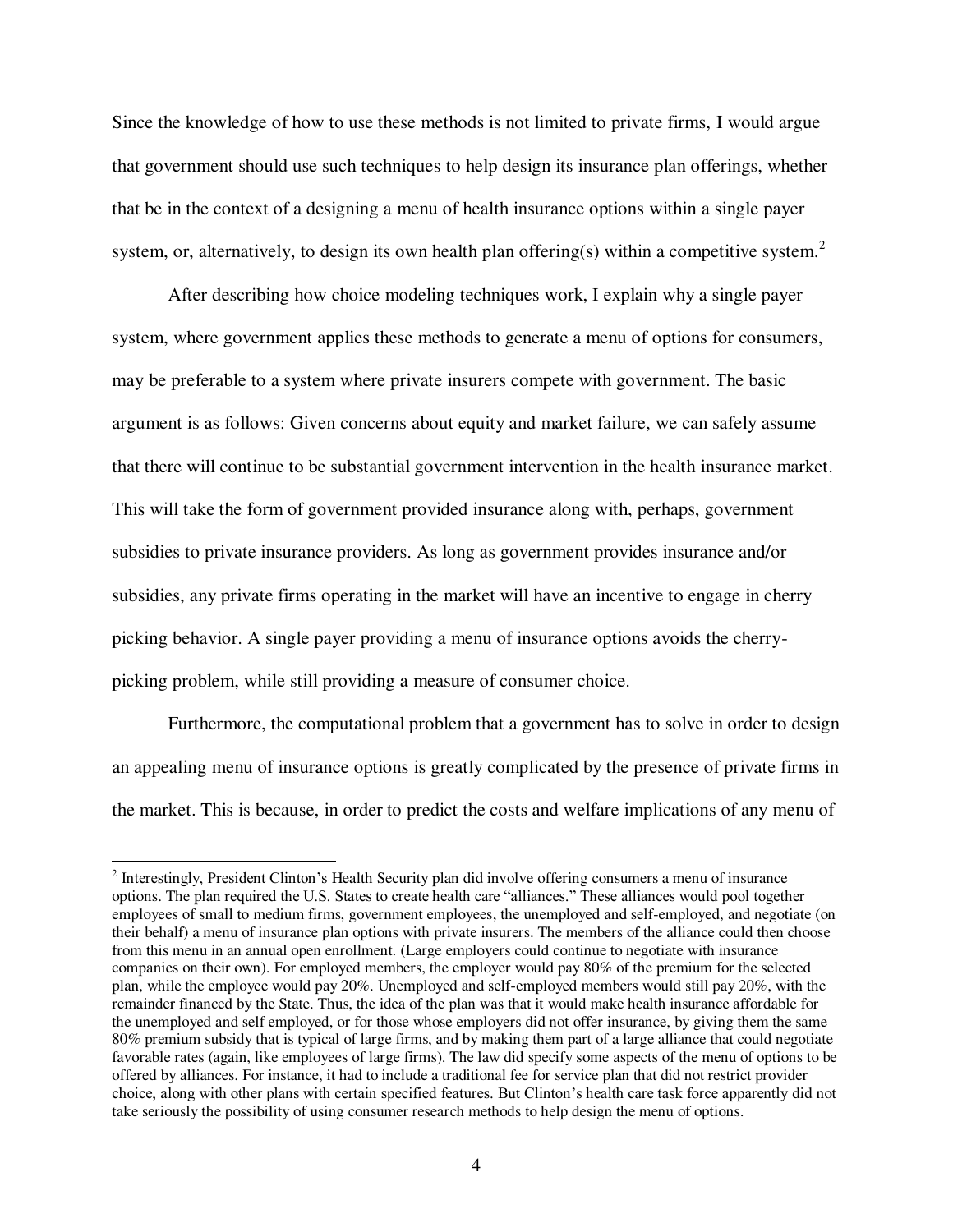insurance options it might offer, the government has to predict the responses of the private firms, including which plans they would offer and their cherry picking behavior – an intractable problem. Given that government is going to intervene in the insurance market anyway, the computational problem that it must solve to do so in a sensible and efficient manner is greatly simplified by ruling out private competition.

#### **II. An Application of Choice Modeling to the Health Insurance Market**

#### **II. A. The Data**

To illustrate the application of market research techniques to the health insurance market, I'll describe some work I did with Katherine Harris a few years ago. In Harris and Keane (1999), we modeled how senior citizens living in a particular region of the U.S. choose among insurance options. In my (admittedly self-serving) view, this is the most sophisticated application of choice modeling to the health insurance market to date, both because of the rich pattern of consumer taste heterogeneity that is accommodated in the modeling, and because of the new methods we developed to estimate "unmeasured" attributes of alternatives. The data that we used come from the "Twin Cities" of Minneapolis and St. Paul, Minnesota, and were collected by HCFA in 1988. The sample size was  $N = 1274$ , and the mean age of the sample members was 74.

In order to understand the choice problem faced by consumers in these data, it is important to understand two things about this market. First, the basic Medicare "fee-for-service" program, which provides insurance coverage to those 65 and over, requires significant cost sharing (especially for hospital stays) and leaves a number of services, such as preventive care and, until recently, prescription drugs, uncovered.<sup>3</sup> Thus, many senior citizens buy supplemental insurance, known as "medigap" plans. These plans may cover Medicare deductibles and co-pays,

<sup>&</sup>lt;sup>3</sup> The Medicare Modernization Act of 2004 introduced rather limited drug coverage. The new benefit does not take effect until 2006, and there are substantial cost sharing requirements.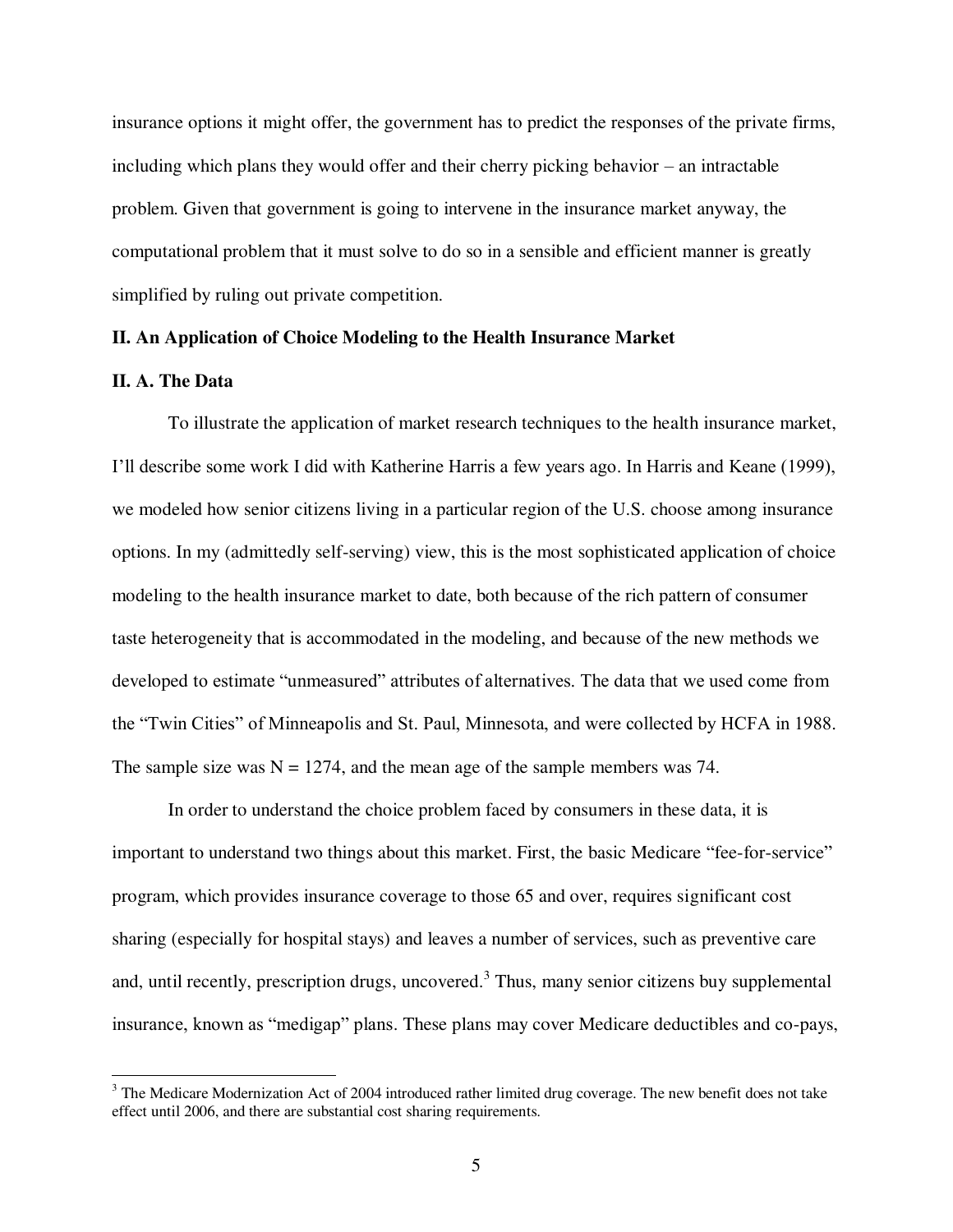as well as additional services and/or prescriptions. There were many such plans offered by private insurance companies in the Twin Cities in 1988, but we found they could be fairly accurately categorized into those that provided drug coverage and those that did not, with other plan features (like premiums) fairly comparable within each of those types.

Second, two basic types of "managed care" options were available in the data. Both are plans offered by private firms, known as health maintenance organizations (HMOs). These "Medicare HMOs" receive a per enrollee government subsidy (i.e., a "capitation" payment) that is somewhat less than the government's cost of insuring a typical Medicare enrollee. The basic idea is that, if the HMO can serve the person for less than the subsidy amount, then it makes a profit and the government saves money. It would seem that everyone is better off, but the situation is complicated if the HMO saves on costs not only through enhanced efficiency in service provision but also via cherry picking (i.e., attracting relatively healthy, low cost senior citizens to enroll). I'll return to that issue latter, but for now it is only necessary to understand that there are two basic types of HMOs. The first is called an independent practice association (IPA), while the second is called a group or network HMO.

In an IPA, the private insurance company contracts with a set of health care providers, and plan members can choose to obtain services from any of them. The idea here is that the IPA can obtain cost savings by negotiating favorable reimbursement rates with the providers who join. Ideally then, these providers have to contain costs in order to still make profits from serving the IPA patients, so the efficiency of health care provision is enhanced. In a group HMO, the private insurance company actually employs a staff of providers, thus combining the health care delivery and insurance functions. Then, it can attempt to enhance efficiency of service provision internally, via the incentives it creates for the employed doctors.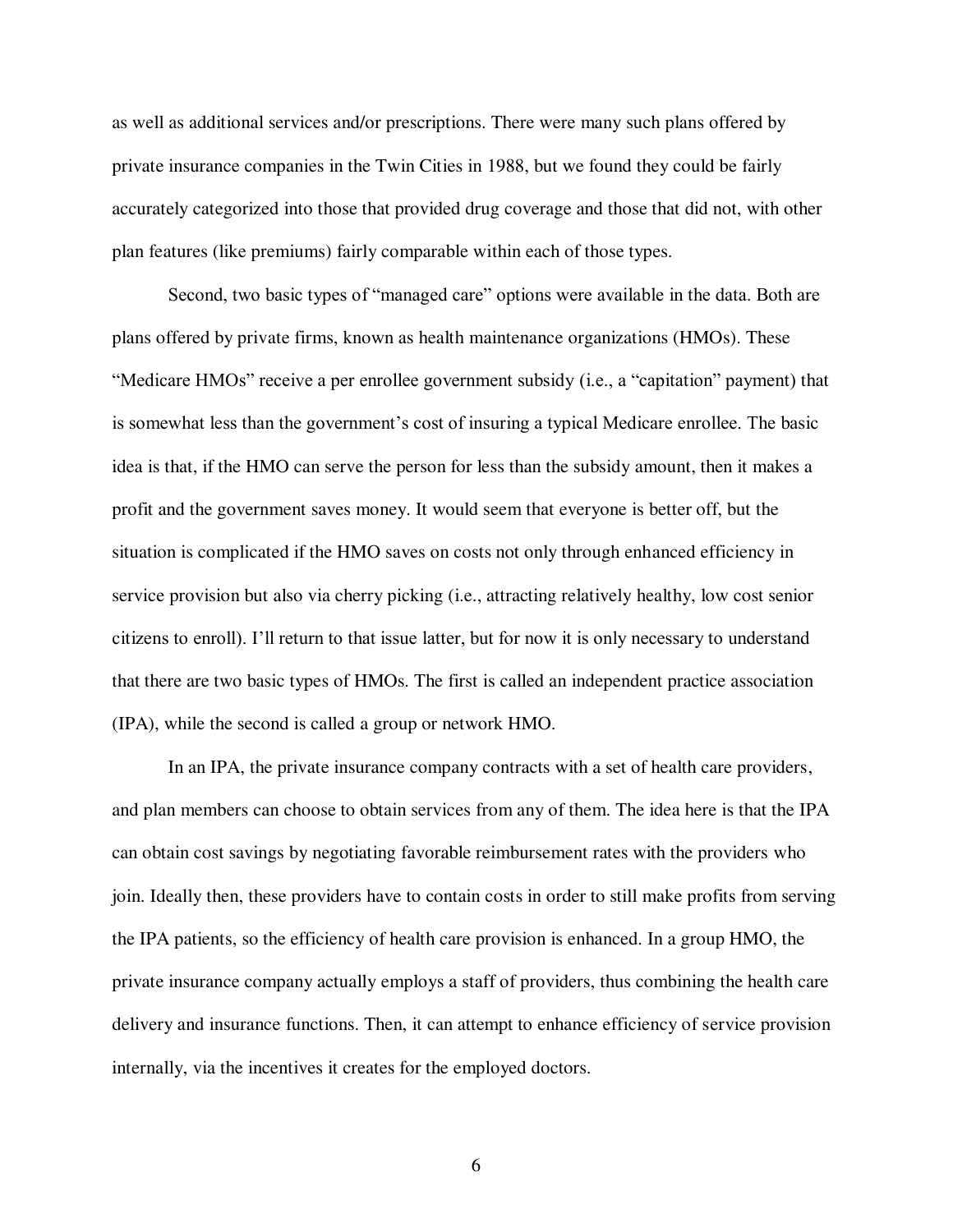Thus, the consumer choice set contains five insurance options:

- 1) Basic Medicare
- 2) Medicare + a "medigap" insurance plan without drug coverage
- 3) Medicare + a "medigap" insurance plan with drug coverage
- 4) An HMO of the independent practice association (IPA) type
- 5) A Network or Group HMO

The key attributes of plans that we observe in the data are described in Table 1. These are: the premium, whether the plan covers drugs, covers preventive care, and allows provider choice, and whether an enrollee must submit claims for reimbursement after using medical services.

|                 | <b>Basic Medicare</b> | Medicare       | Medicare + medigap    | <b>IPA</b> | <b>HMO</b> |
|-----------------|-----------------------|----------------|-----------------------|------------|------------|
|                 |                       | +medigap w/o   | w/drugs               |            |            |
|                 |                       | drugs          |                       |            |            |
| Monthly premium | \$28                  | \$71 to \$82   | \$95 to \$109 (based) | \$53       | \$40       |
|                 |                       | (based on age) | on age)               |            |            |
| Drug Coverage   |                       |                | Yes                   |            | Yes        |
| Preventive Care |                       |                |                       | Yes        | Yes        |
| Provider Choice | Yes                   | Yes            | Yes                   | Yes        |            |
| Must Submit     | Yes                   | Yes            | Yes                   |            |            |
| Claims          |                       |                |                       |            |            |

**Table 1: Health Plan Attributes (Twin Cities 1988 Market)** 

Crucially, two important attributes of health insurance plans are not measured in the data: quality of care and cost sharing requirements. This isn't a specific failure of these data, because these attributes are intrinsically difficult to measure. First, there is a large literature on quality measures in health care, and it doesn't come to a clear consensus on how such measurement should be done. Second, cost sharing rules of insurance plans are quite complex. There tend to be many different cost-sharing requirements for different types of services under different circumstances. Thus, it is very difficult to come up with any overall measure of "cost sharing."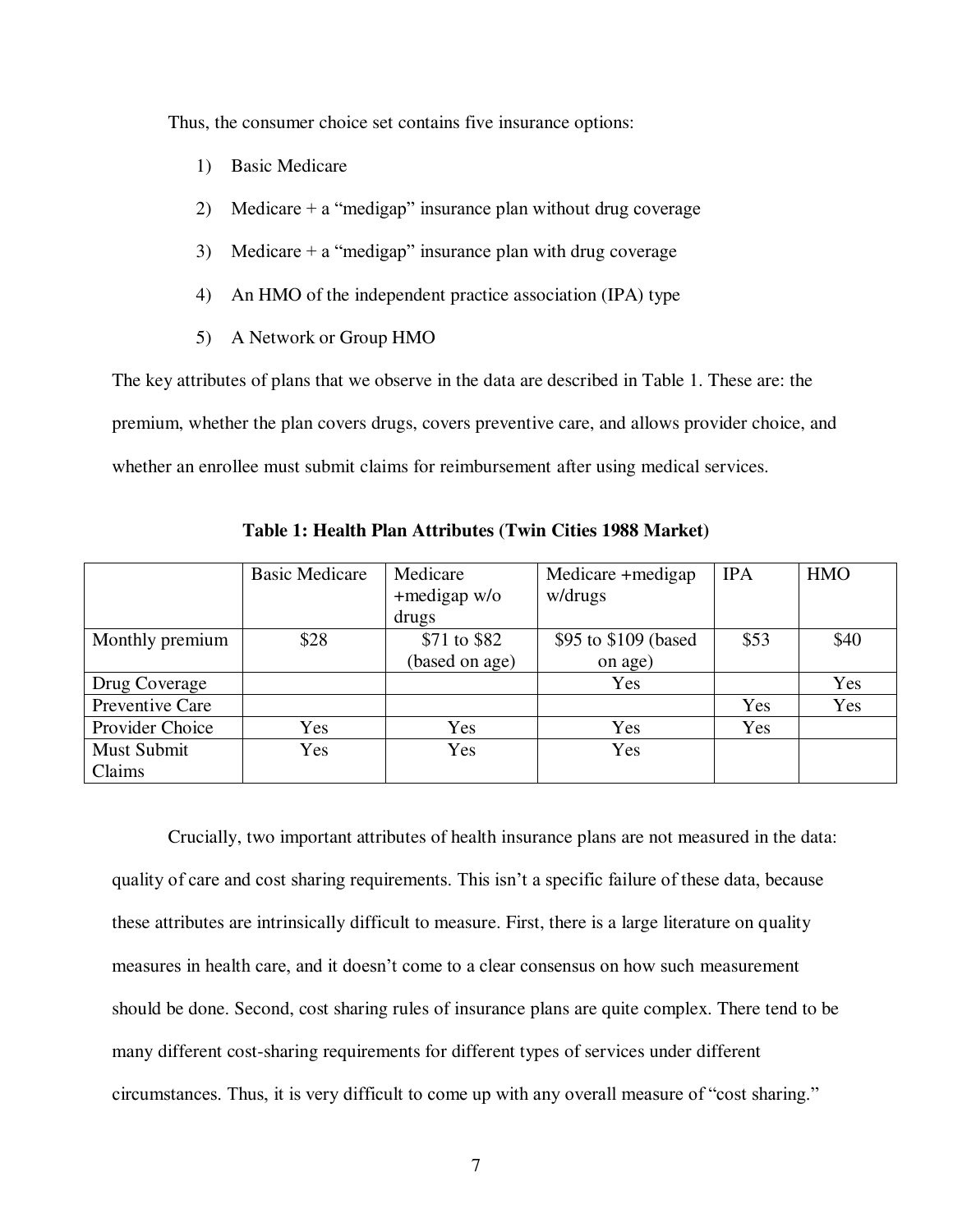The lack of quality and cost-sharing measures is an important problem for two reasons. First, a choice model that ignores these two attributes may give very misleading estimates of how consumers value the other attributes. Second, these two attributes are a critical aspect of any insurance plan, so, unless we know how consumers value them, we can't measure the welfare implications of adding new plans. However, a key aspect of the Twin Cities Medicare data is that it contained attitudinal data in which consumers were asked how much they valued various attributes of a health insurance plan. A key contribution of Harris and Keane (1999) was to show how this type of attitudinal data could be combined with consumers observed health plan choices to measure both: 1) how consumers value the unobserved attributes, and 2) the levels of the unobserved attributes possessed by each plan in the market (as perceived by consumers).

The attitudinal data were obtained from questions in which respondents were asked whether, in order to consider an insurance plan, it would "have to have" a certain attribute, or whether they would just "like to have" the attribute, or whether the attribute "doesn't matter" in deciding if a plan is considered. The questions and response frequencies are described in Table 2.

Economists typically eschew these type of data as measures of preferences, because they tell us nothing about a consumer's willingness to pay for various attributes. That is, there would appear to be no way to convert consumer responses to such questions into monetary measures of how consumers value attributes. However, in the approach developed by Harris and Keane (1999), the responses to such attitudinal questions are treated as "noisy" indicators of consumer preferences when estimating a model of consumer choice behavior. This enables one to construct estimates of consumer willingness to pay for the unobserved attributes (while also allowing one to construct more precise estimates of consumer willingness to pay for observed attributes). To describe how this approach works, it is necessary to lay out the choice model in some detail.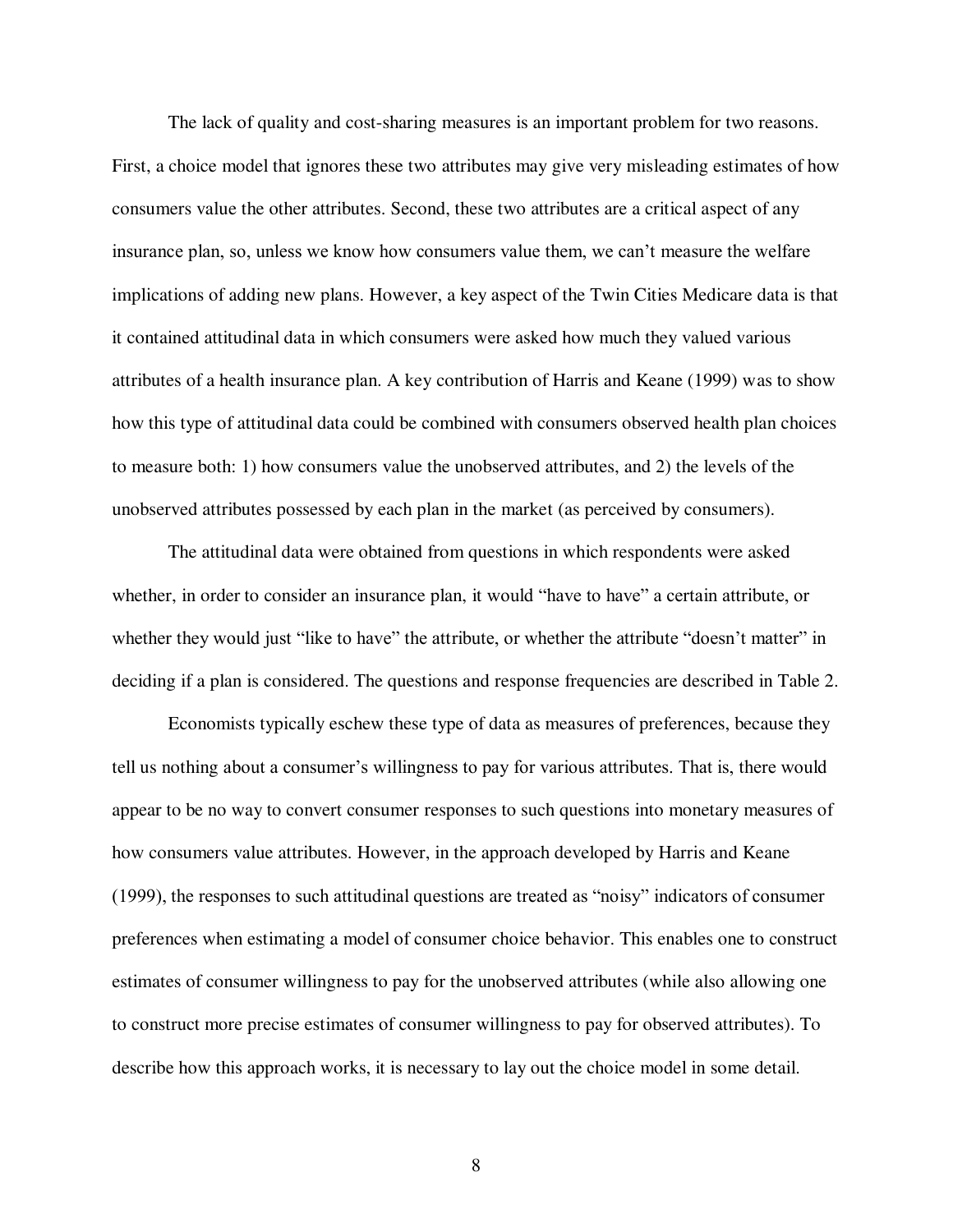|                               | $1 \text{ cm}$ and $\text{m}$ you would $\ldots$ to consider a plan $\eta$ |     |                     |
|-------------------------------|----------------------------------------------------------------------------|-----|---------------------|
|                               | "Have to Have"   "Like to Have"                                            |     | "Doesn't<br>Matter" |
| <b>Observed Attributes:</b>   |                                                                            |     |                     |
| <b>Lowest Premium</b>         | 23%                                                                        | 59% | 18%                 |
| Drug Coverage                 | 22%                                                                        | 60% | 18%                 |
| Preventive Care               | 32%                                                                        | 55% | 13%                 |
| Provider Choice:              |                                                                            |     |                     |
| Choice of Physician           | 35%                                                                        | 55% | $10\%$              |
| Choice of Hospital            | 26%                                                                        | 60% | 14%                 |
| Low Paperwork                 | 38%                                                                        | 53% | $9\%$               |
|                               |                                                                            |     |                     |
| <b>Unobserved Attributes:</b> |                                                                            |     |                     |
| Low Cost Sharing              | 31%                                                                        | 60% | $9\%$               |
| Quality:                      |                                                                            |     |                     |
| <b>Highest Quality</b>        | 44%                                                                        | 52% | $4\%$               |
| Referral to Specialists       | 41\%                                                                       | 54% | $5\%$               |
| Not Rushed from Hospital      | 33%                                                                        | 56% | 11%                 |
|                               |                                                                            |     |                     |

#### **Table 2: Stated Attribute Importance Measures**

 $("Tell me if you would to consider a plan")$ 

Notes: Each attitude scale was coded: 1="Doesn't Matter," 2="Like to have," 3="Have to Have."

The importance of quality measure was created by summing the three quality related questions and dividing by 3. The importance of provider choice measure was created by summing the two provider choice questions and dividing by 2.

### **II. B. The Choice Model**

The insurance choice model in Harris and Keane (1999) is laid out as follows: Let *X<sup>j</sup>*

denote the vector of the observed attributes of insurance option *j*, where  $j = 1, \ldots, 5$  indexes the

five options listed in Table 1.  $X_i$  includes:

| (i) | Premium (in \$ per month) |
|-----|---------------------------|
|-----|---------------------------|

- (ii) Drug coverage (a 0/1 indicator)
- (iii) Preventive Care (a 0/1 indicator)
- (iv) Provider Choice (a 0/1 indicator)
- (v) Must Submit Claims (a 0/1 indicator)

Next, let  $A_i$  denote the vector of un-observed attributes of insurance option *j*.  $A_i$  includes:

- (i) Cost Sharing
- (ii) Quality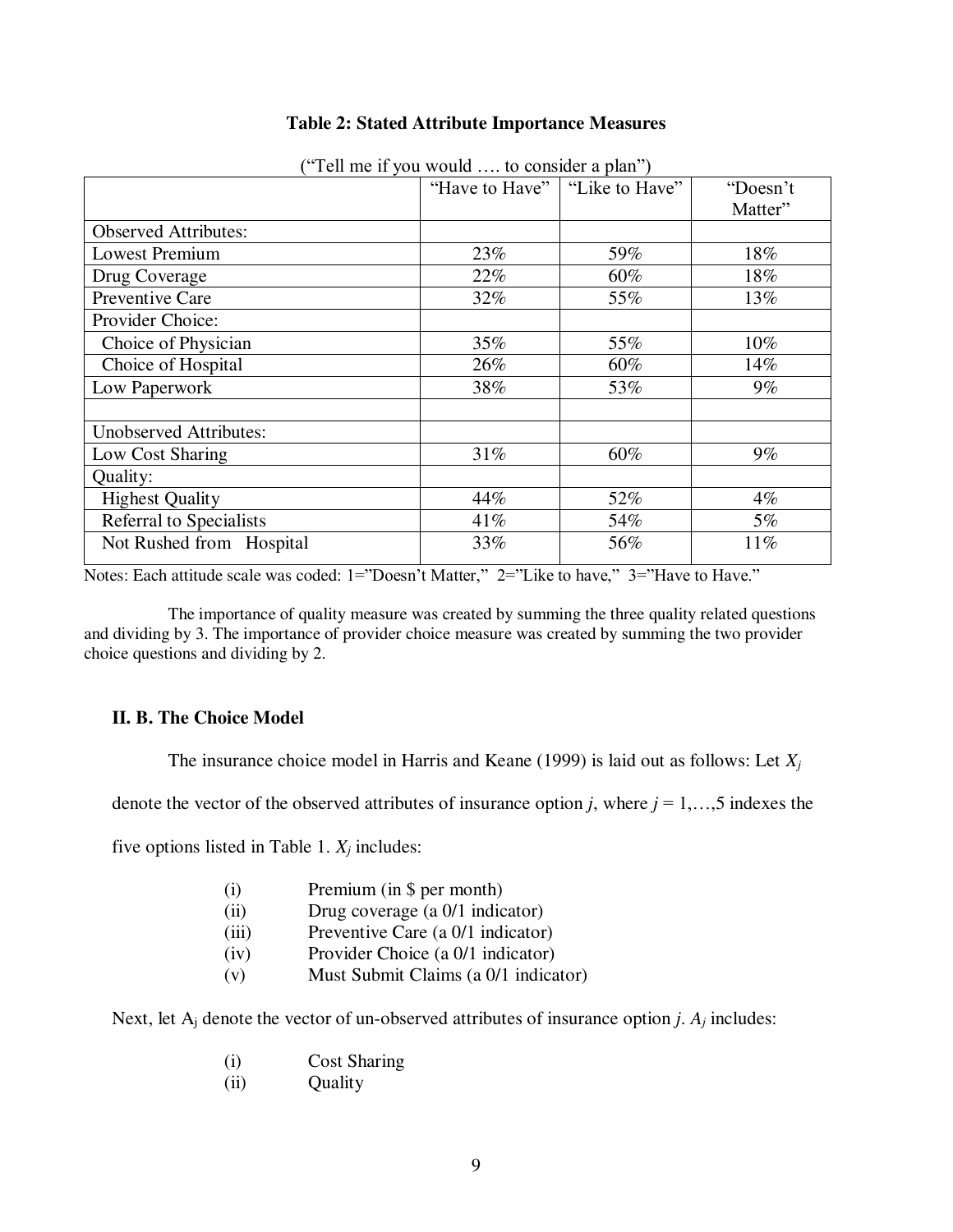Then, letting  $U_{ii}$  denote expected utility to person *i* if he/she chooses insurance option *j*, we have:

$$
(1) \qquad U_{ij} = X_j \beta_i + A_j W_i + \varepsilon_{ij}
$$

where:

- $β<sub>i</sub>$  = the vector of weights that person *i* attaches to the observed attributes
- $W_i$  = the vector of weights that person *i* attaches to the un-observed attributes
- $\varepsilon_{ij}$  = an idiosyncratic component of preferences, specific to how person *i* evaluates alternative *j*.

Of course, we cannot observe the person specific attribute importance weights  $\beta_i$  and  $W_i$ . Rather, we seek to learn about these parameters by observing choice behavior. This is standard in choice modeling.<sup>4</sup> The innovation in Harris and Keane (1999) is to show that the stated attribute importance measures described in Table 2 can give us important additional information about how different people value the attributes, and enable us to develop better choice models.

Harris and Keane use the attitudinal questions to obtain information about the attribute importance weights as follows: First, we code the responses to the attribute importance questions as 1 for "doesn't matter," 2 for "like to have" and 3 for "have to have." Then, letting:

 $S_{ik}$  = the importance (1, 2 or 3) that person *i* says he/she assigns to attribute *k*,

 $\beta_{ik}$  = the weight that person *i* truly attaches to observed attribute k,

we assume that:

(2) *βik* = *β0k* + *β1k Sik* + *μik*

where  $\beta_{0k}$  and  $\beta_{1k}$  map the 1, 2, 3 scale into utility units, and  $\mu_{ik}$  is "measurement error." Thus, we are allowing for the possibility that respondents who say they value an attribute more actually act

 4 We assume the unobserved idiosyncratic preference terms *εij* are independent type I extreme value distributed. Then, if we were to ignore the unobserved attributes  $A_j$ , and assume that preference weights  $\beta_i$  on observed attributes are equal for all respondents, we would obtain the multinomial logit model. Most applied choice modeling still uses this simple model, which assumes homogenous consumer tastes for observed product attributes. By allowing for preference weights to differ across consumers, and/or for unobserved common attributes, we obtain the "heterogeneous logit model."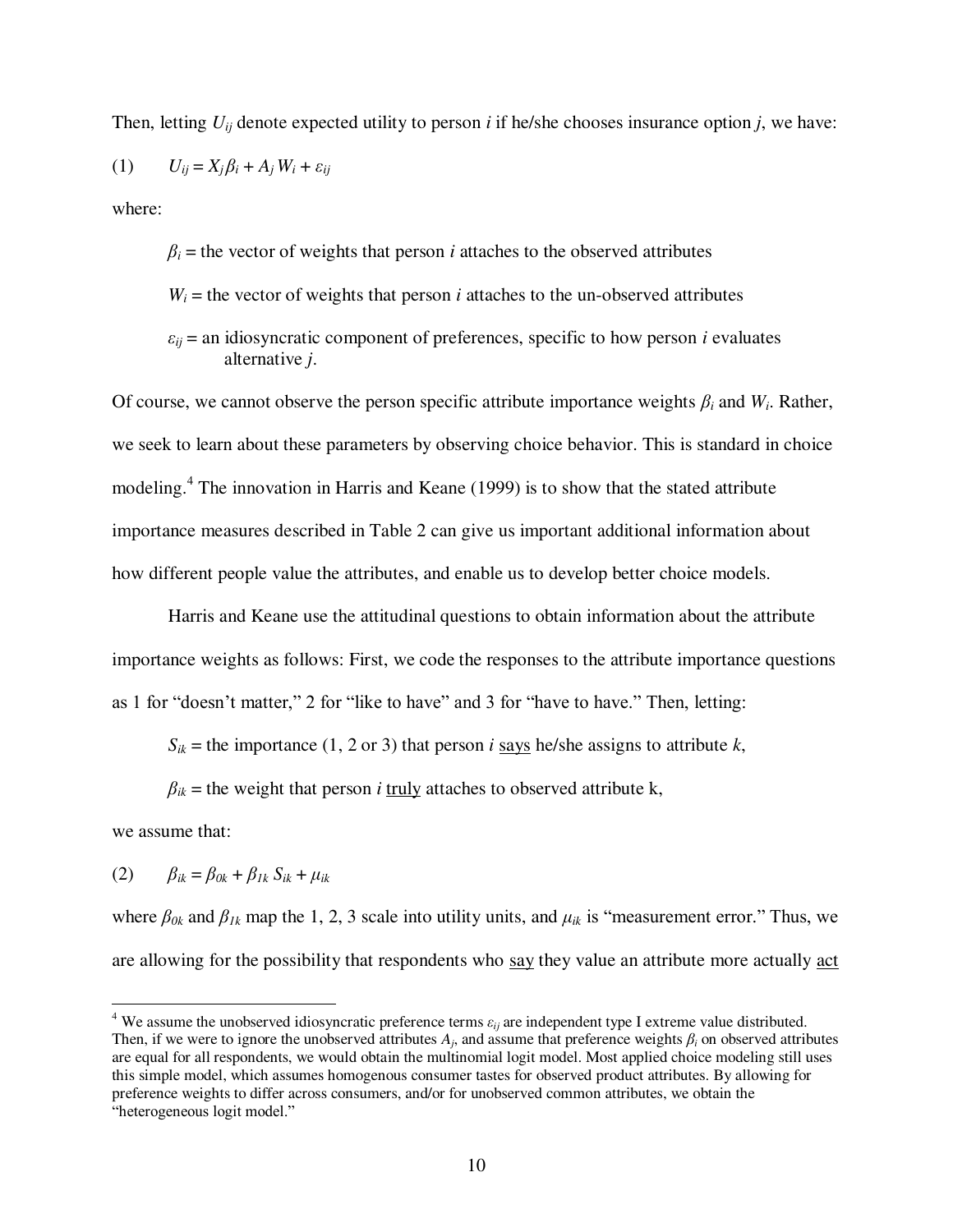as if they value the attribute more. If that is true, then we should obtain  $\beta_{1k} > 0$  if an attribute is "good," and  $\beta_{1k}$  < 0 if the attribute is "bad."

For example, we have that:

 $k = 1$  corresponds to the Premium  $(X_{il})$ .

 $\beta_{i1}$  = the weight person *i* puts on premiums (presumably this is negative).

 $S_{i1}$  = the stated importance of low premiums(on a scale of 1 to 3).

A person who responds that a plan would "have to have" the lowest premium has  $S_{i1}=3$ . A person who responds that the premium "doesn't matter" has  $S_{i1}=1$ . If the stated attribute importance measures are indicative of actual preferences, then a person who says he/she would "have to have" the lowest premium  $(S_i = 3)$  will probably put a bigger (negative) weight on premiums in his/her utility function than one who says the premium "doesn't matter"  $(S_i = 1)$ . This means that in the equation:

(2') 
$$
\beta_{i1} = \beta_{01} + \beta_{11} S_{i1} + \mu_{i1}
$$

we expect the slope parameter  $\beta_{11}$  to be negative (i.e., the bigger the stated importance of premiums  $S_{iI}$ , the bigger will be the negative coefficient on premiums,  $\beta_{iI}$ ).

The "measurement error" term  $\mu_{ik}$  captures the fact that:

- (i) People may not respond carefully to the questions (e.g., someone who says the premium "doesn't matter" might actually care quite a bit about premiums).
- (ii) Different people may mean different things by the same answer (e.g., If two people say they would "Like to Have" low premiums, one may actually care quite a bit more about premiums than the other).

Problems like these are part of why economists have traditionally eschewed attitudinal data. It is important to stress, however, that the approach in Harris and Keane (1999) does not assume *a*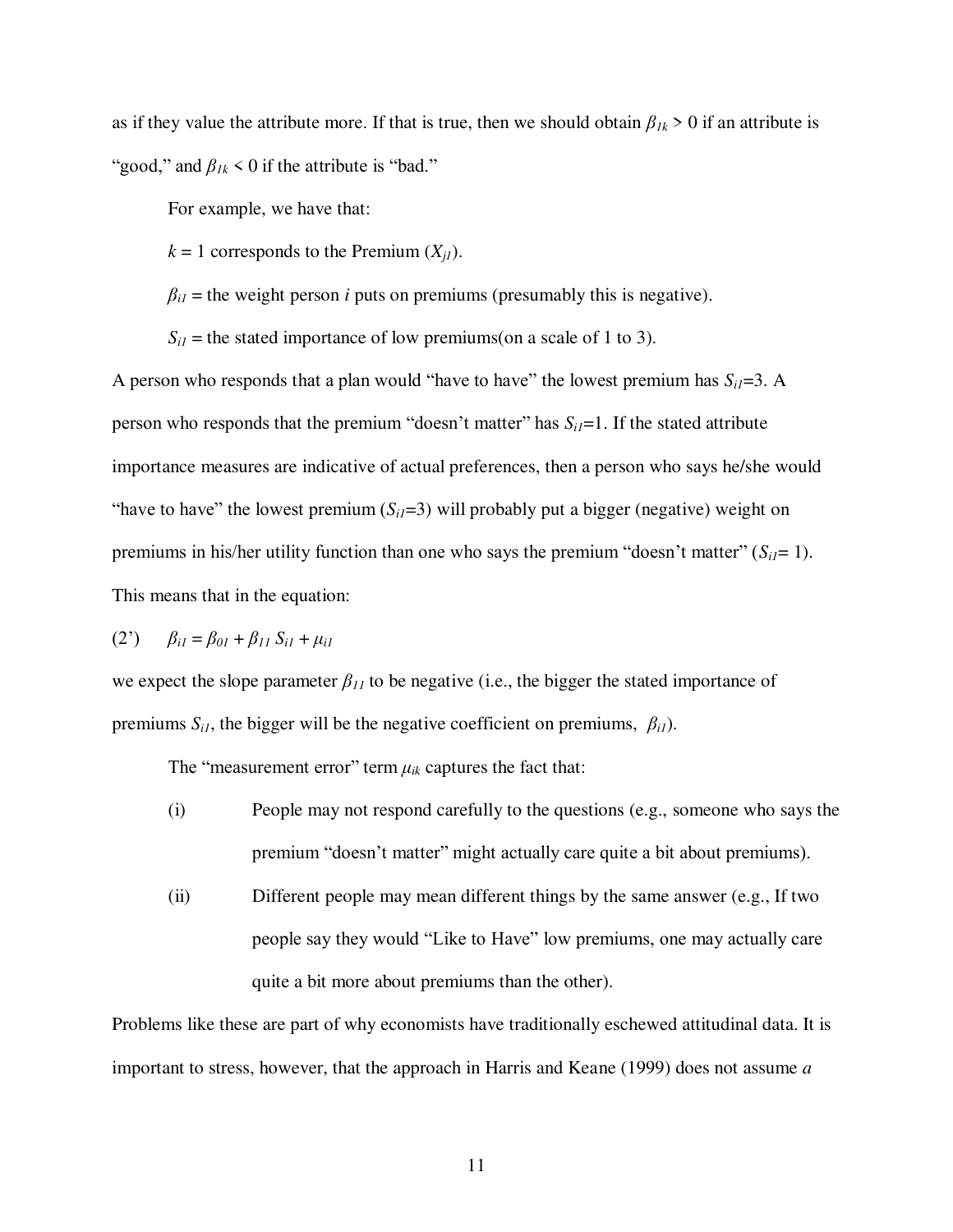*priori* that the stated attribute importance data is a good predictor of individual level preferences. Rather, we let the choice data to tell us whether the attitudinal data is informative.

Intuitively, if people who say they care a lot about a particular attribute tend to choose alternatives with a high level of that attribute, then our estimates will indicate that the slope coefficients in equation  $(2)$  are significant.<sup>5</sup> In other words, if the stated attribute importance data helps to predict individual level choices, then our estimates will imply that it helps to predict individual level preferences. On the other hand, if the stated preference data is not useful for predicting behavior, then the measurement error terms will be "big," and the estimates of the slope parameters in (2) will tend to be insignificant and close to zero.

If it turns out that the attitudinal data are uninformative, so that the slopes in (2) are zero, then the intercept terms in (2) would tell us the average importance that people place on each attribute. This can be inferred from observed choice behavior alone, as in any simple choice model. Clearly, we can't learn more than the average preference weights (across all consumers in the population) if the individual level stated importance measures are uninformative.

As the final component of the model, we specify that the preference weights on the unobserved attributes are given by the equation:

(3)  $W_{ip} = W_{lp} S_{ip}^* + v_{ip}$   $p=1$  (cost share), 2 (quality).

 $\overline{a}$ 

This is like equation (2), except that  $S_{ip}^*$  denotes the person's stated importance for *un*-observed attribute  $p$ , the slope coefficient that maps the stated attribute importance into true attribute importance is now denoted  $W_{lp}$ , and the measurement error term is now denoted  $v_{ip}$ .<sup>6</sup>

<sup>&</sup>lt;sup>5</sup> Interestingly, the stated attribute importance data could also predict behavior because people who say they care a lot about an attribute tend to choose alternatives with low levels of that attribute. That is, the slope coefficients in (2) could be significant but with the wrong sign. This would mean that people care about the attribute, and that the attitudinal data helps measure how much they care about the attribute, but that their perceptions are inaccurate. That is, they think the health plans with high levels of the attribute actually have low levels of the attribute.

<sup>&</sup>lt;sup>6</sup> We assume that the measurement error terms  $\mu_{ik}$  in (2) and  $v_{ip}$  in (3) have normal distributions. The variances of these distributions are additional parameters that must be estimated as part of the model.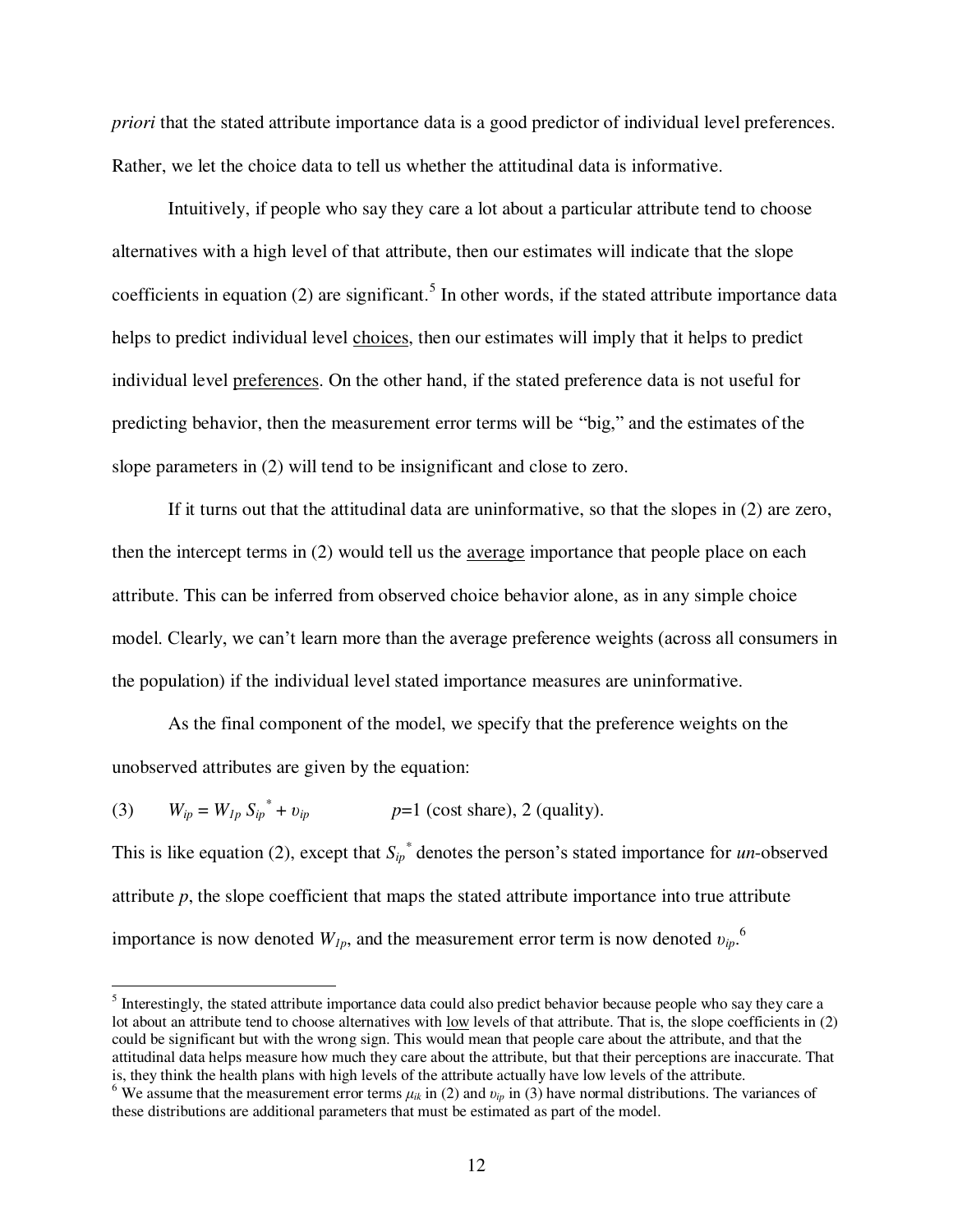The key difference between (2) and (3) is that (3) has no intercept term. Harris and Keane (1999) explain in detail why (3) does not contain an intercept, but the basic intuition is as follows: Consider an unobserved attribute like quality. Our method will infer that an alternative has high quality (as perceived by consumers) if people who say they care a lot quality tend to pick that alternative. Thus, if the stated importance of quality were not predictive of behavior, it would be impossible to estimate the perceived quality levels of each alternative. It would be impossible to estimate even the mean weight that people place on quality (let alone the distribution of taste heterogeneity).<sup>7</sup> Since we would have no information at all about how people value quality if the slope coefficients in (3) were zero, setting the intercepts to zero guarantees that we would not be trying to do the impossible (i.e., estimate the intercepts) in this case.

 It is simple to estimate the model given by (1)-(3) using simulated maximum likelihood (SML). If the attribute importance weights  $\beta_i$  and  $W_i$  were known, the choice probability for a person would have a simple multinomial logit form. Since *βi* and *Wi* are unobserved (we are estimating the parameters of their distribution), the simulated probability that person *i* chooses plan *j* is just the average over draws for  $\beta_i$  and  $W_i$  of multinomial logit choice probabilities:

$$
P(j | \theta, S_i, S_i^*) = D^{-1} \sum_{d=1}^{D} \left[ \exp(X_j \beta_i^d + A_j W_i^d) / \sum_{k=1}^{5} \exp(X_k \beta_i^d + A_k W_i^d) \right]
$$

Here  $\theta$  is the vector of all model parameters and  $S_i$  and  $S_i^*$  are attitudinal measures for person *i*.

#### **II. C. The Parameter Estimates**

 $\overline{a}$ 

Table 3 presents estimates of equation (2), which describes how people value the observed attributes of the insurance plan options. The estimates imply that the stated attribute importance data is highly predictive of individual level preferences, so that using such data does

 $<sup>7</sup>$  Recall that, in (2), if the attitudinal measures provide no information about preferences, then the slope coefficients</sup> will be zero, and the intercepts tell us the mean importance that people place on each attribute, as inferred from observed choice behavior alone.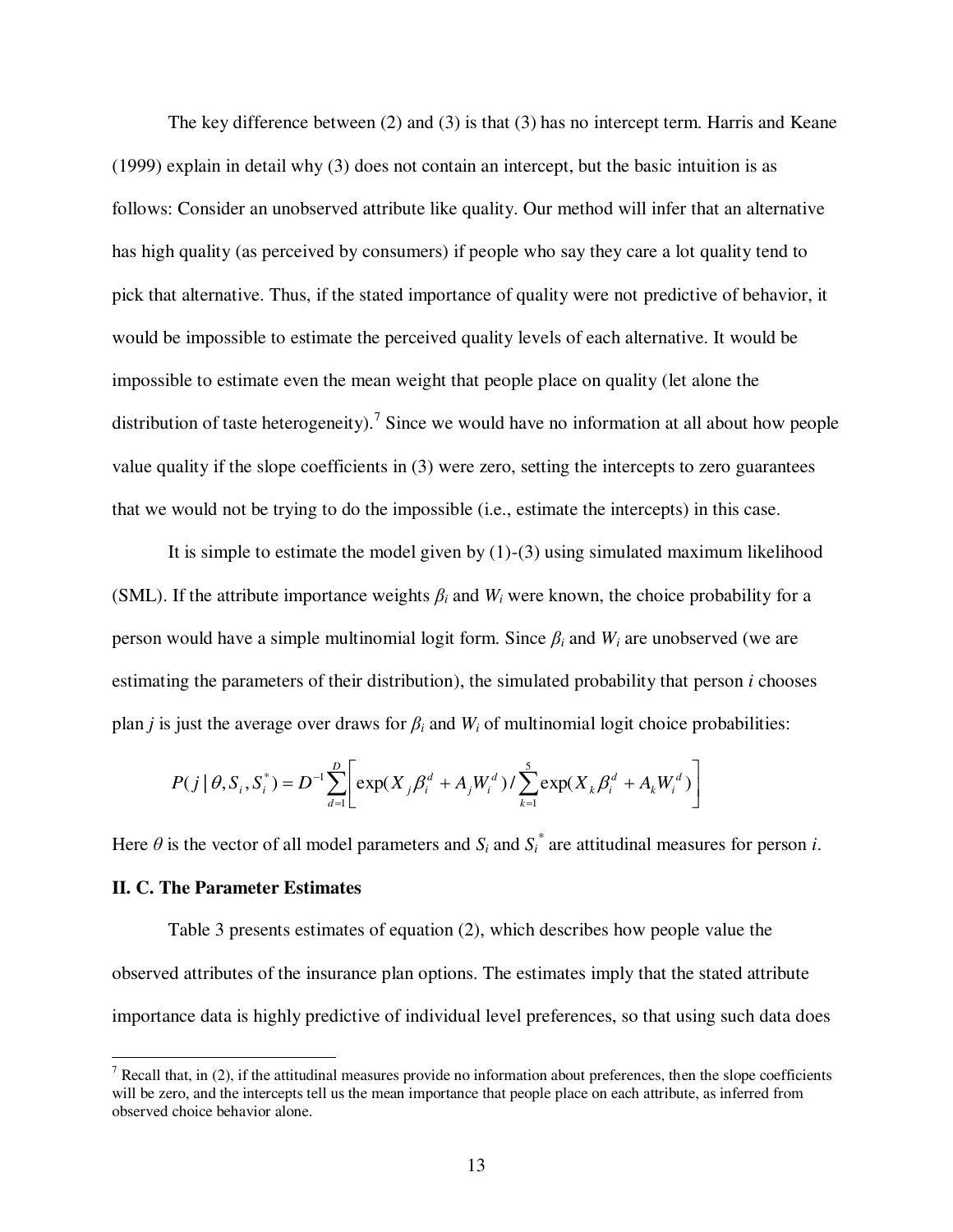indeed enable us to get a better predictive model. For each of the five observed attributes included in the choice model, the slope coefficient that maps the stated attribute importance measures into true attribute importance weights is significant and has the expected sign.

| <b>Observed Attribute:</b> | Intercept                        | Slope               |
|----------------------------|----------------------------------|---------------------|
| Premium                    | .014                             | $-.007$             |
|                            | (.011)                           | (.003)              |
| Drug Coverage              | .057                             | $.384$ <sup>*</sup> |
|                            | (.912)                           | (.145)              |
| Preventive Care and No.    | $1.887***$                       | $.766^{**}$         |
| Claims                     | (.498)                           | (.202)              |
| Provider Choice            | $-.395$                          | $1.430^{**}$        |
|                            | (1.081)                          | (.489)              |
| <b>Must Submit Claims</b>  | <b>Collinear with Preventive</b> | $-.274$ **          |
|                            | Care (Plans with preventive      | (.130)              |
|                            | care do not have claims)         |                     |

**Table 3: Parameter Estimates, Observed Attributes** 

Note: The "slope" coefficient must be multiplied by the stated importance weight  $S_i = 1, 2,$  or 3, and the result then added to the intercept to obtain the predicted importance weight for person *i*. Standard errors are in parenthesis below the estimates. A "\*\*" indicates significance at the 5% level.

For example, Table 4 details how the model's prediction of the importance weight that a person puts on drug coverage differs, depending on whether the person says this is an attribute that he/she would "have to have," or would "like to have," or that "doesn't matter." Notice that the utility weight ranges from a low value of 0.441 if the person says the attribute "doesn't matter," to a high value of 1.209 if the person says it is an attribute that he/she would "have to have." Thus, consumers who say they "have to have" drug coverage act as if they place nearly 3 times as much value on that attribute as the consumers who say this attribute "doesn't matter." But does a coefficient estimate of 1.209 mean that these consumers care a lot about drug coverage? In a choice model, the best way to interpret the magnitudes of the coefficient estimates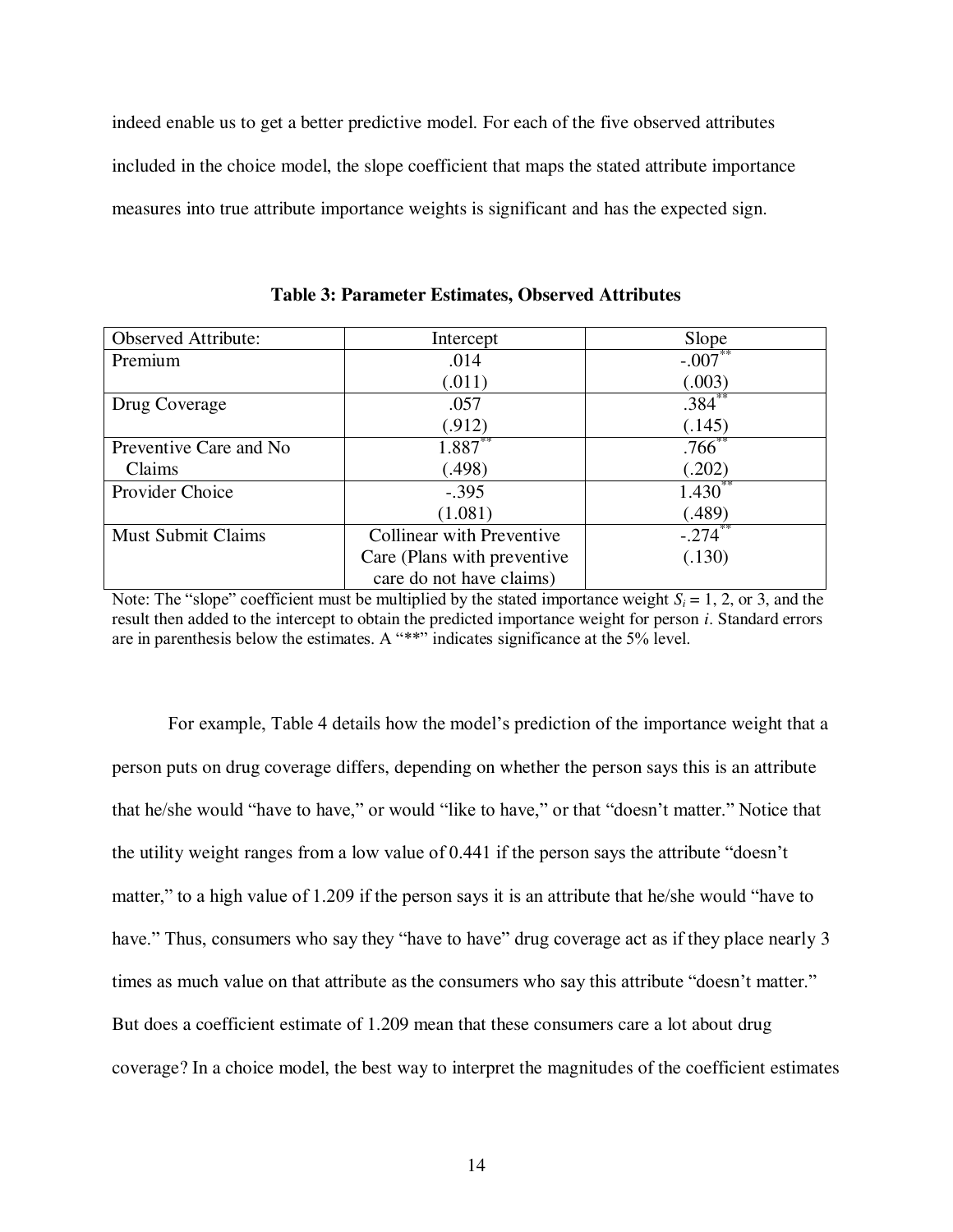it to look at what they imply about how changes in plan attributes would affect market shares, an exercise I'll turn to in section II. D.

| $S=1$               | $S=2$                   | $S=3$                   |
|---------------------|-------------------------|-------------------------|
| "Doesn't Matter"    | "Like to Have"          | "Have to Have"          |
| $.057+(1)$ $(.384)$ | $.057+(2) \cdot (.384)$ | $.057+(2) \cdot (.384)$ |
| $=.441$             | $=.825$                 | $= 1.209$               |

**Table 4: Predicted Utility Weight on "Drug Coverage" for Different Levels of Stated Importance** 

It is interesting that even consumers who say drug coverage is an attribute that "doesn't matter" act as if they place a significant positive value on drug coverage (according to our model estimates). This might seem inconsistent, but it is important to remember exactly how the stated attribute importance questions are phrased. Consumers were asked whether a plan had to have a particular attribute in order for them to consider the plan. It is perfectly consistent to answer that an attribute "doesn't matter" when deciding which plans to consider, but that the attribute would matter for which option one actually chooses.

Pursuant to this point, one might observe that the attitudinal questions in the Twin Cities data are actually phrased rather oddly if they are intended to measure preference weights. One might also question why we choose to code the responses as 1, 2 and 3. Is there any reason to think that the preference weight for a person who responds they "have to have" an attribute exceeds that of a person who responds "like to have" by exactly the same amount that the preference weight for a person who responds "like to have" exceeds that of a person who responds "doesn't matter"?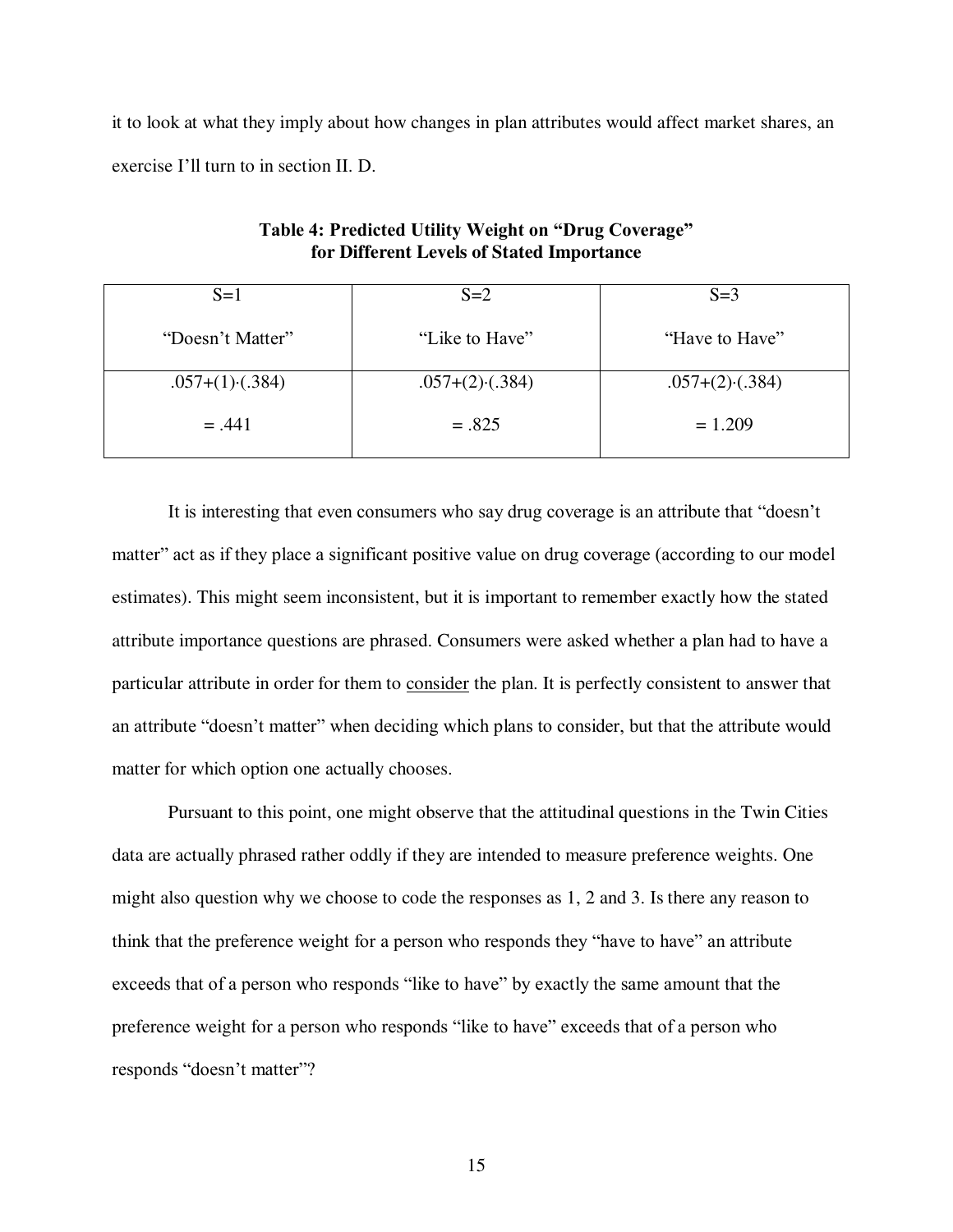But, despite these problems, it turns out that responses to these rather imperfectly phrased attitudinal questions, coded in our admittedly rather coarse way, <sup>8</sup> are very predictive of actual choice behavior. In fact, the improvement in the log-likelihood function when we included the stated attribute importance measures in the model was over 100 points (from –1956 to –1834), a very dramatic improvement.<sup>9</sup> This was beyond our wildest expectations of how useful such data might be in predicting behavior. It is possible that more refined questions, or a more refined coding of responses, might yield a predictive model that is better yet. But they key point is that our exercise revealed the predictive power of even rather crude attitudinal measures.

Finally, Table 5 presents our estimates of equation (3) and of the unobserved attribute levels  $(A_i)$  for each insurance plan. Let's first consider the second unobserved attribute, quality of care. It is worth noting that we can only measure the quality of each plan relative to some base or reference alternative, since only differences in quality affect choices in our model. In Table 5, we set the quality of Basic Medicare to zero (i.e., it is the base alternative) and then estimate the quality of the other plans relative to Basic Medicare.<sup>10</sup> Thus, the positive estimates of  $A_2$  for options 2 and 3 imply that consumers perceive these plans as providing higher quality than Basic

 $8$  It is worth noting that we are not really committing the sin of coding ordinal variables as cardinal variables, because we are not interested in using the model to predict how changes in consumers' stated attribute importance levels would affect choice probabilities. We are only interested in how changes in the attributes of the insurance plans affect market shares for each plan. As far as the stated importance weight measures are concerned, the only issue is whether our coding generates a variable that is a good predictor of individual importance weights (or whether some other coding might have provided a better predictor), not whether our coding is consistent with the scale of the attitudinal data (which would seem to be a rather amorphous concept anyway).

<sup>&</sup>lt;sup>9</sup> One does not need to estimate a complicated heterogeneous coefficients model like the one we laid out in equations (1) through (3) to see the predictive power of the attitudinal data. If one estimates a simple multinomial logit model with the five observed attributes in Table 1 as predictors of behavior, and then compare this to a simple multinomial logit model that also includes interactions between the observed attributes and the stated attribute importance measures (thus letting the logit coefficients on each observed attribute differ depending on the stated attribute importance weight) the improvement in the log likelihood function is again roughly 100 points.

 $10$  Another technical point, explained at some length in Harris and Keane (1999), is that it is difficult to estimate both the scale of  $W_{1p}$  in equation (3) and the scale of the unobserved attribute levels A for each plan. To deal with this problem, Harris and Keane restricted *W1p* to equal the inverse of the estimated standard deviation of the measurement error in equation (3), which, in turn, was restricted to be the same as the standard deviation of the measurement error in equation (2). Intuitively, these restrictions imply that the stated attribute importance measures are just as good at predicting peoples' preference weights on the unobserved attributes as they are at predicting peoples' preference weights on observed attributes.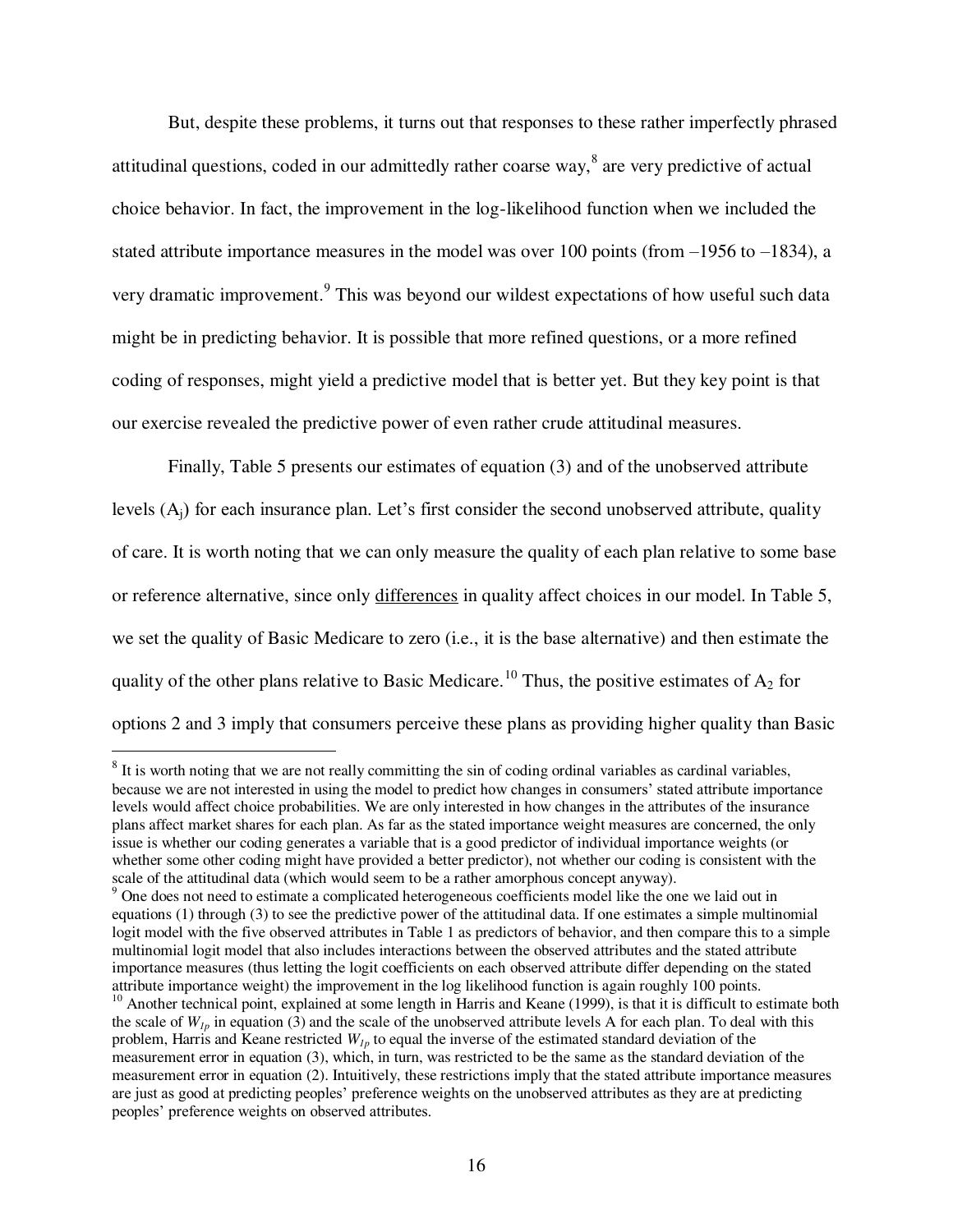Medicare. This is as we would expect, since options 2 and 3 are Basic Medicare plus medigap insurance that covers additional services. Thus, care under these options should be at least as good as under Basic Medicare alone.

#### **Table 5: Parameter Estimates, Unobserved Attributes**

Un-Observed Attribute Importance: Estimates of Equation (3):

 $W_{ip} = 2.688 \cdot S_{ip}^{*} + v_{ip}$  *p*=1 (cost share), 2 (quality)

Estimates of the Un-observed attribute levels for each insurance plan

| Un-observed (or "Latent") attribute 1:  |
|-----------------------------------------|
| Cost Sharing Relative to Basic Medicare |

| <b>Basic Medicare</b>         |     |         |
|-------------------------------|-----|---------|
| Medigap without Drug Coverage | A21 | $-.270$ |
| Medigap with Drug Coverage    | A31 | $-.355$ |
| IPA type HMO                  |     | - 414   |
| Group HMO                     |     | 271     |

Un-observed (or "Latent") attribute 2:

Quality of Care Relative to Basic Medicare

| <b>Basic Medicare</b>         | $A_{12}$ |         |
|-------------------------------|----------|---------|
| Medigap without Drug Coverage | A22      | 269     |
| Medigap with Drug Coverage    | A32      | 261     |
| IPA type HMO                  | A42      | $-.081$ |
| Group HMO                     | A52      | '61     |

Note: The unobserved attribute levels for Basic Medicare are normalized to 0 since it is the base alternative. Attribute levels for the other plans are measured relative to Basic Medicare. In equation (3),  $S_{ip}^*$  is the weight (from 1 to 3) that person i says he/she puts on attribute p, and  $v_{ip}$  is "measurement" error."

The estimates of the perceived quality levels for the HMO plans are quite interesting. The

negative value of A2 for the IPA plan implies that consumers perceived the care provided under

this plan as being low quality. In contrast, consumers felt that the care provided under the group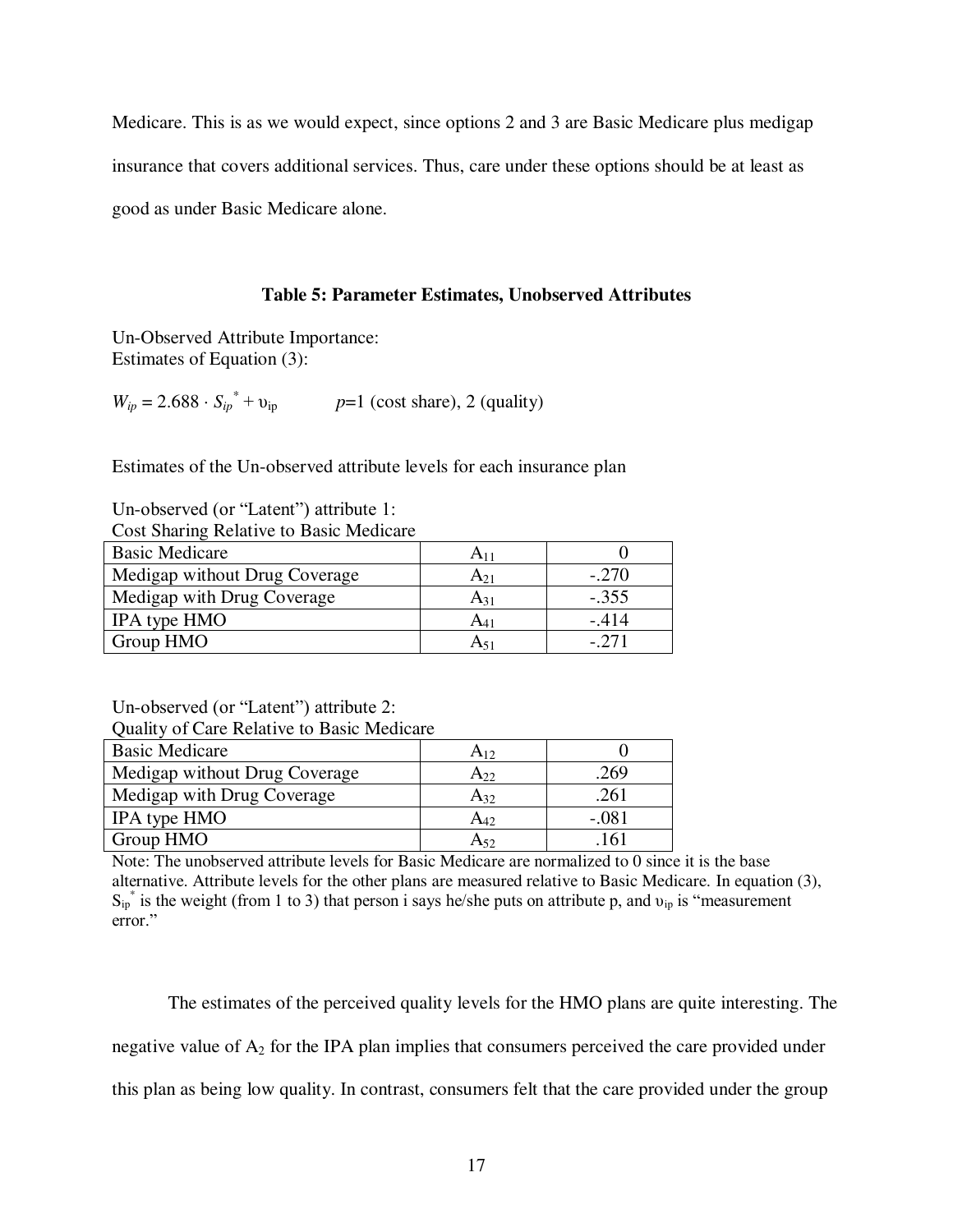HMO plan was higher than under Basic Medicare. Still, the quality of care under the group HMO was perceived as lower than under Basic Medicare plus either medigap plan.

The results for the first unobserved attribute, cost sharing requirements, are rather surprising. As we see in Table 5, the estimates of  $A_{21}$  through  $A_{51}$  are all negative. Since the preference weight that multiplies this attribute is a preference for "low cost sharing," a negative attribute level means that the plan requires more cost sharing than the base alternative (Basic Medicare). Thus, these estimates imply that the survey respondents perceive every alternative health insurance plan as having greater cost share requirements than Basic Medicare. In fact, Basic Medicare has the highest cost share requirements of any option.

At this point, it's worth recalling the intuition for how we can estimate the levels of plan attributes that are not observed in the data, such as quality and cost sharing. Basically, if people who say they care a lot about quality tend (*ceteris paribus*) to choose a particular plan, it implies the plan is perceived as high quality. Similarly, if people who say they care a lot about low cost sharing tend to choose a plan, it implies the plan is perceived as having low cost sharing. Since the people who say they care most about low co-pays are also the most likely to choose Basic Medicare, our estimates imply that people perceive Basic Medicare as having low co-pays.

We can't readily judge if respondents' quality perceptions are accurate, because quality is so difficult to measure. However, as we noted earlier, its seems that quality must improve if you add a medigap plan on top of Basic Medicare, and our estimates are consistent with that. In contrast, while it is difficult to form an overall quantitative measure of co-pay requirements, we do know qualitatively that Basic Medicare has the highest co-pays of any plan. Thus, we can tell that respondents have rather fundamental mis-perceptions about cost sharing, even though we can't easily form an objective ranking of all five plans on the cost-sharing dimension.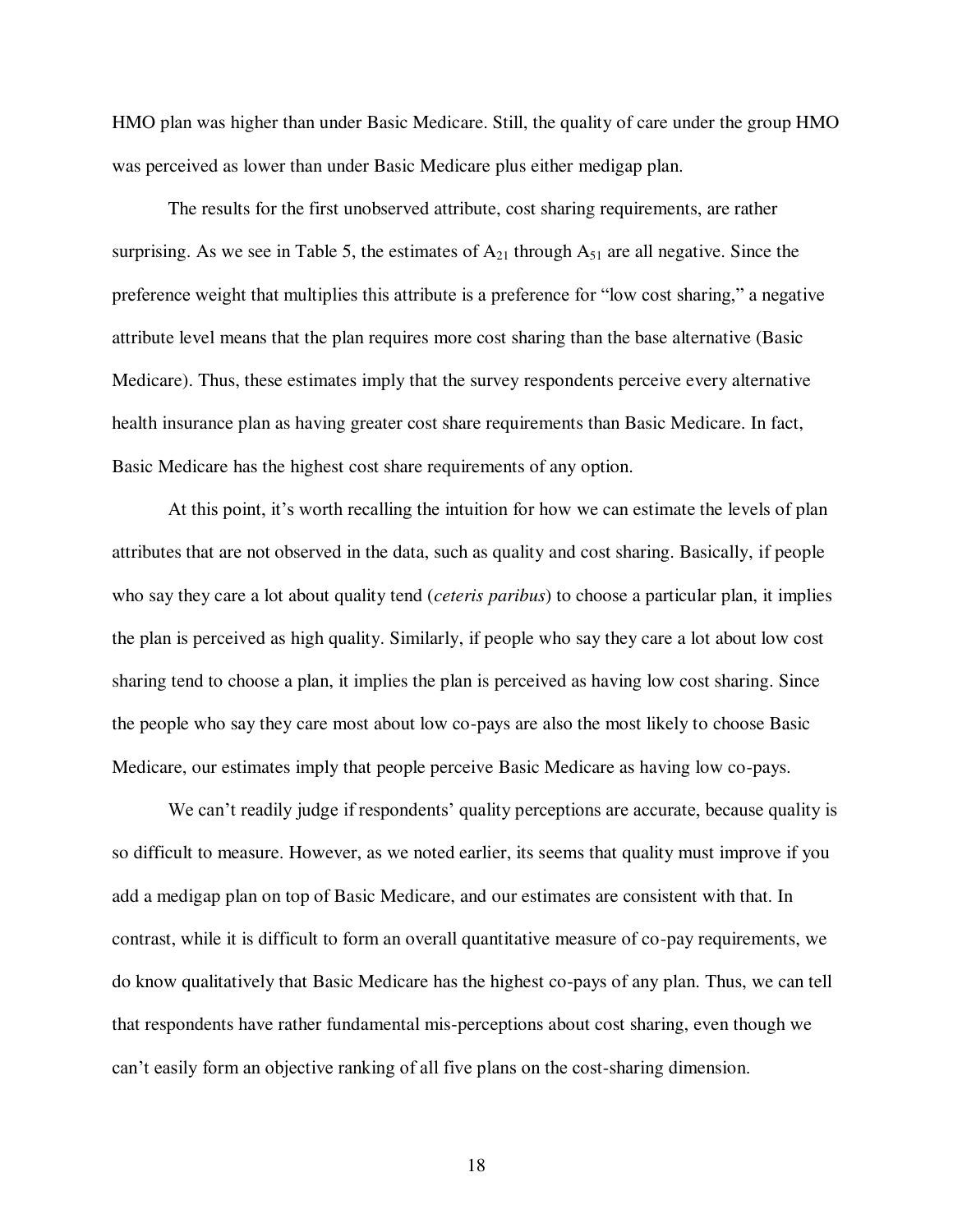There is a literature suggesting that senior citizens have mis-perceptions about Medicare and the supplemental insurance market. Examples are Cafferata (1984), McCall et al. (1986) and Davidson (1992). This is also a literature showing that consumers have difficulty understanding health insurance plans more generally. See, for instance, Cunningham et al. (2001), Gibbs et al. (1996), Isaacs (1996) and Tumlinson et al. (1997). Given this, it does not seem surprising that we find that senior citizens have mis-perceptions about cost sharing requirements.

 Interestingly, however, our estimates do not imply consumer misperceptions about the five observed plan attributes in our model. That is, consumers who say they care a lot about premiums do act as if they place a relatively high weight on low premiums (in the sense that they tend to choose plans with low premiums), consumers who say they care a lot about drug coverage do act as if they place a high weight on drug coverage (in the sense that they tend to choose plans with drug coverage), etc.. Why should mis-perceptions be more important for costsharing requirements than for these other attributes?<sup>11</sup>

 My hypothesis is that cost-sharing requirements are very hard for consumers to understand for the same reason they are hard for a researcher to measure/quantify. Health plans tend to specify a wide range of different co-pays that differ across treatments and the circumstances under which those treatments are obtained. Patients' out-of-pocket costs will also vary depending on how physician billing for a procedure compares to the reimbursement rate

 $11$  It is worth emphasizing that our method could have also implied consumer misperceptions about observed attributes. I discussed this in footnote 5. For example, if consumers thought the plans that allow provider choice actually did not allow choice (and vice-versa), then consumers who said they care a lot about provider choice would act as if they placed relatively small utility weights on provider choice. On the other hand, our results should not be taken as implying that consumer perceptions of the observed attributes (premiums, drug coverage, etc.) are completely accurate. They simply mean that perceptions of these attributes are sufficiently accurate to generate the correlation that those who say they care more about an attribute are also more likely to choose a plan that has that attribute. This is consistent with some inaccuracy of information. For example, even if consumers did not know the premiums for each plan exactly, but only knew the ranking of plans by premium, one would get the pattern that consumers who care more about premiums tend to choose plans with lower premiums. Perceived attributes would have to be negatively correlated with objective attributes to completely flip the sign of the slope coefficients in (2).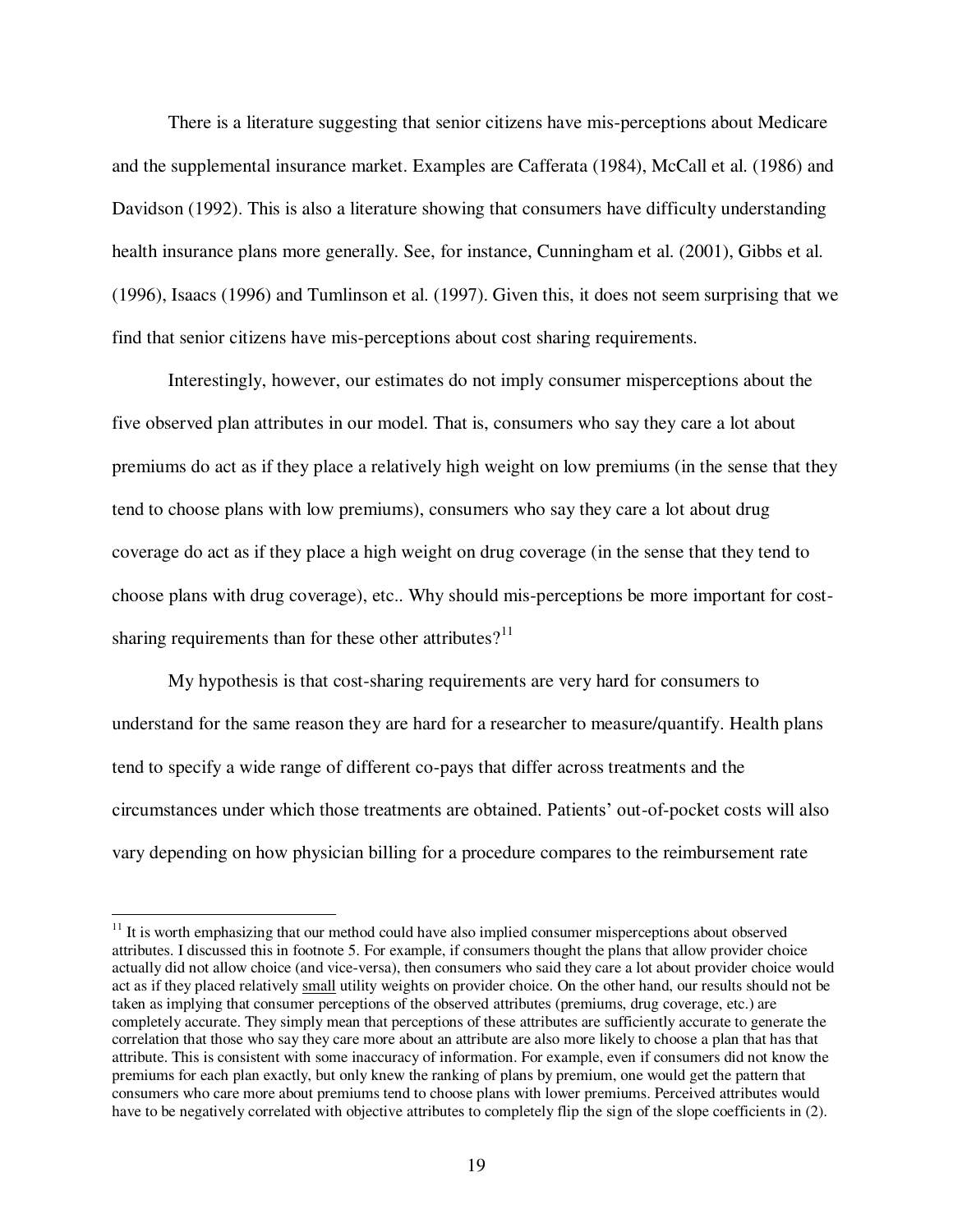under Medicare or under the other plans, and according to whether particular procedures are covered at all. Given uncertainty about what services one will require, how one will be billed, and what any insurance plan will cover, it is very difficult for a trained statistician, let alone a typical consumer, to predict future out of pocket costs conditional on enrollment in a particular health care plan. Thus, cost-sharing requirements may be harder to understand than other plan features, since they vary a lot by procedure, and may not be experienced until an illness occurs. In contrast, a plan attribute like provider choice is more evident "up front," since, for example, one either chooses a doctor or not when one joins a plan.<sup>12</sup>

This finding has important implications for the design of "competitive" health insurance markets. As Hall (2004) notes: "to choose rationally across insurers [consumers] must be well informed about … the plans offered. … It is worth noting that many consumers … have not had substantial experience in obtaining health care until they face … illness." Thus, our finding that consumers have important misperceptions about their insurance options undermines a key tenet of the standard "choice is good argument."

#### **II. D. Simulations of the Model**

 $\overline{a}$ 

 Given an estimated choice model, one can use it to simulate the impact of a change plan attributes (like premiums or drug coverage) on the market shares of the various plans. One can also use the model to predict whether there would be substantial demand for new plans with particular attributes. Some examples of these type of simulations are provided in Table 6.

 $12$  An alternative hypothesis is that people with low incomes place a great weight on low co-pays, but that they simply cannot afford supplemental insurance or the extra cost of joining an HMO. We find this story implausible for two reasons. First, we dropped respondents who used Medicaid, the medical insurance program for the poor, or who has SSI benefits (which are disability benefits), or who couldn't pay the Medicare Part B premium of \$28 per month. Thus, the poorest respondents are not represented in the data. Second, the HMO options only cost a little more than Basic Medicare, so it seems implausible that liquidity constraints would preclude those options.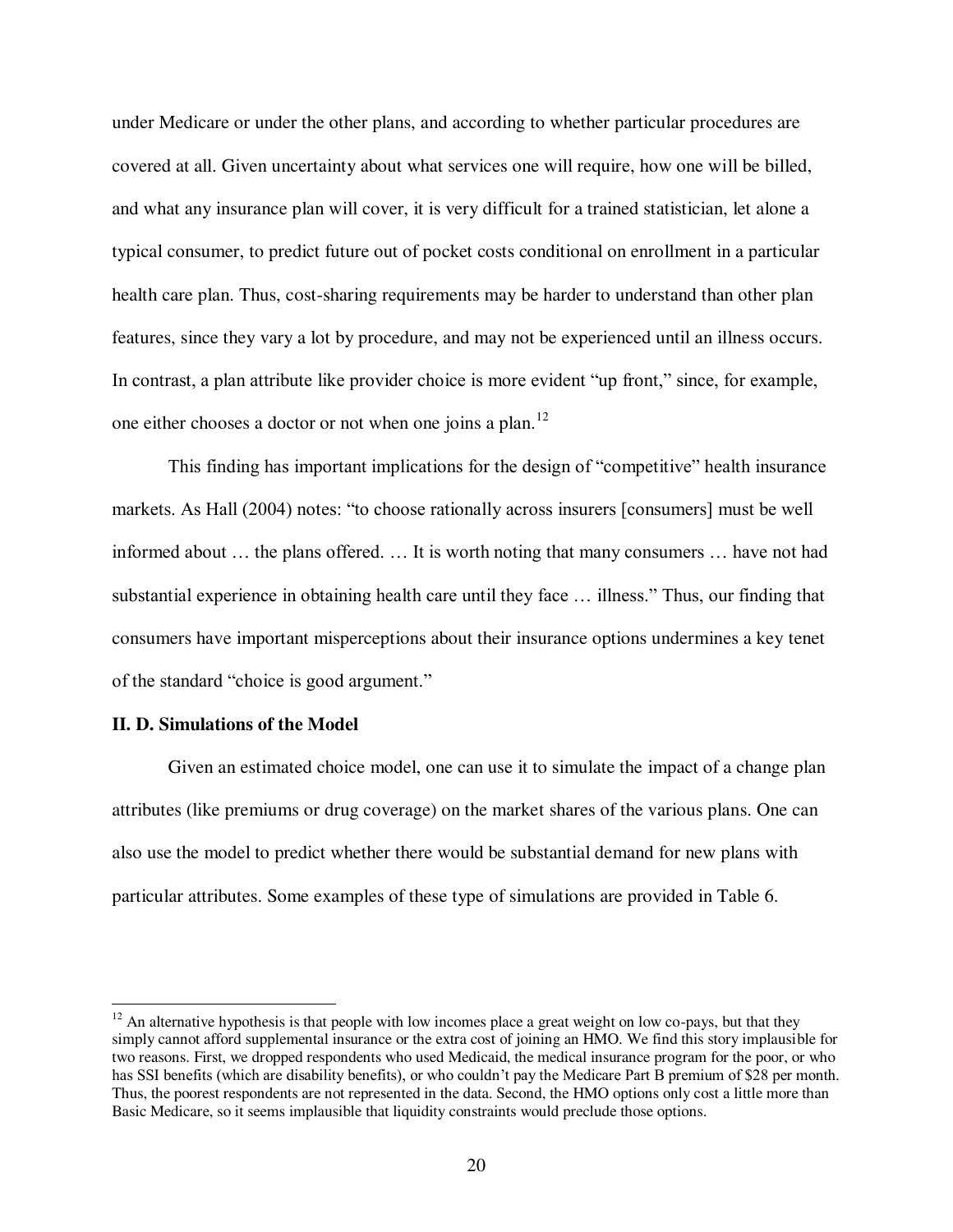|                                     | <b>Basic</b><br>Medicare | Medigap w/o<br>Drugs | Medigap w/<br>Drugs | <b>IPA</b> | Group<br><b>HMO</b> | "New<br>Plan" |
|-------------------------------------|--------------------------|----------------------|---------------------|------------|---------------------|---------------|
| <b>Baseline</b>                     | $9.1\%$                  | $9.4\%$              | 12.4%               | 25.6%      | 43.6%               |               |
| Medicare adds<br>Drug Coverage      | $17.7\%$                 | 8.2%                 | 10.9%               | $22.2\%$   | 41.2%               |               |
| IPA adds Drug<br>Coverage           | $6.7\%$                  | 7.1%                 | $9.1\%$             | 41.7%      | 35.5%               |               |
| IPA plan removes<br>Provider Choice | 11.4%                    | $12.1\%$             | 16.3%               | 2.3%       | 57.7%               |               |
| Add "New Plan"                      | $6.8\%$                  | 7.4%                 | $9.9\%$             | 19.6%      | 30.6%               | 25.8%         |

#### **Table 6: Some Illustrative Experiments Using the Model**

The first row of Table 6 reports a "baseline" simulation of the model, which simply gives the model's predictions regarding the market shares of the various plans. These predictions line up reasonably closely with the actual market shares observed in the data, although the model somewhat overstates enrollment in the IPA plan (25.6% predicted vs. only 21.7% in the data) and in the group HMO (43.6% predicted vs. only 36.4% in the data) and correspondingly underpredicts actual enrollment in the Medicare and medigap options.<sup>13</sup> A notable aspect of the Twin Cities health insurance market is the very high penetration rate of the Medicare HMOs. Nationwide, participation in such plans is quite a bit lower.

The second row of Table 6 reports our model's predictions of what would happen to the market shares of the five plans if Basic Medicare were to add prescription drug coverage. The model predicts that the market share of Basic Medicare would increase substantially, from 9.1% to 17.7%. This suggests that many consumers find prescription drug coverage to be a very attractive feature of a health plan. This impression is reinforced in the third row of Table 6,

 $\overline{\phantom{a}}$ 

<sup>&</sup>lt;sup>13</sup> Our choice model could be made to fit the overall market shares of the five plans just about perfectly if we were to include plan specific intercepts. The problem with including intercepts is that it makes it impossible to predict the what market share would be for a new plan with a particular set of attributes, because we wouldn't know how to set its intercept. As Elrod and Keane (1994) discuss, an intercept captures average consumer tastes for the unique attributes of an alternative.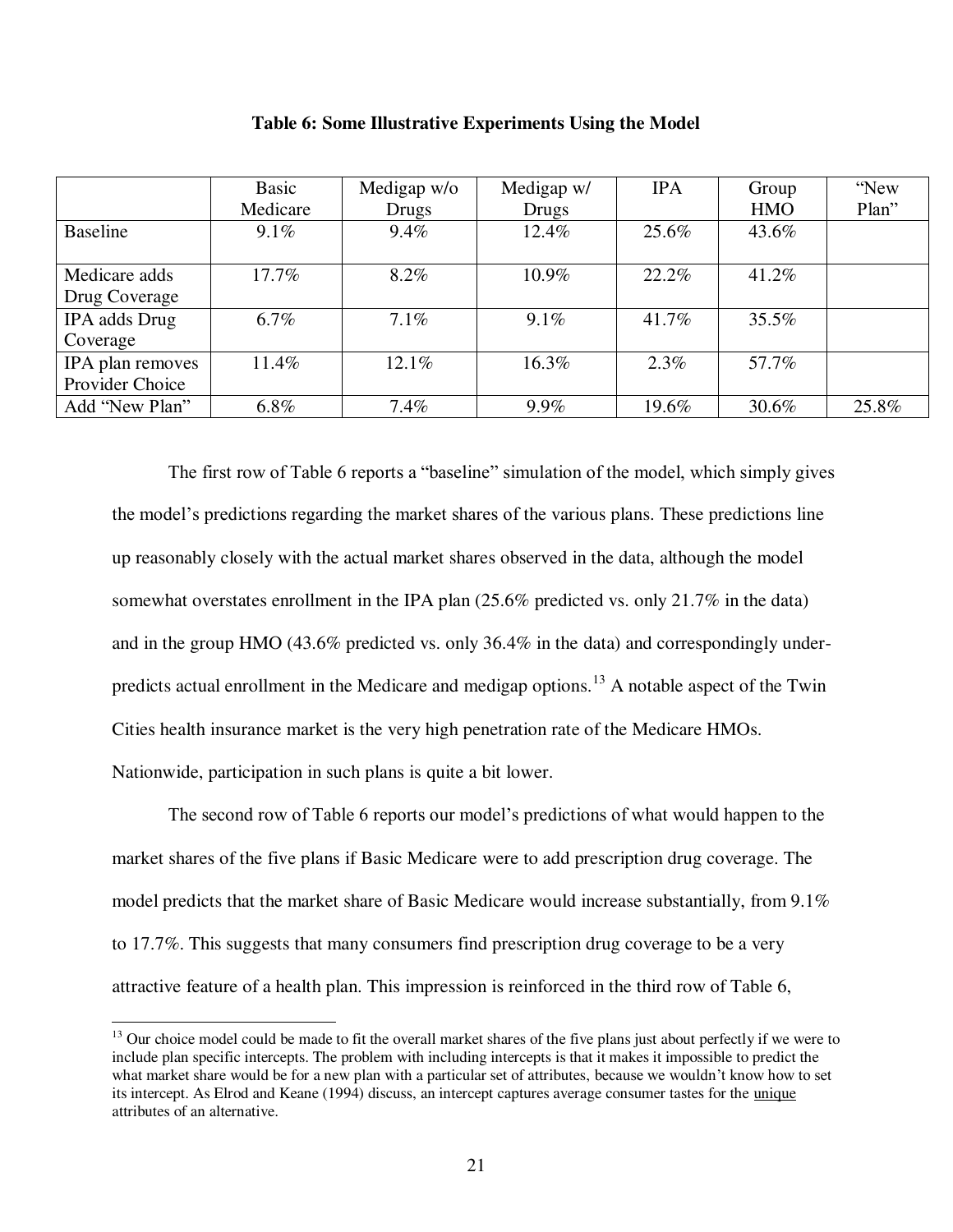which shows the model's prediction of what would happen if the IPA plan were to introduce drug coverage. The model predicts that its market share would increase substantially, from 22.2% to 41.7%.

Similarly, the fourth row of Table 6 presents the model's prediction of what would happen if the IPA plan were to remove provider choice. The model predicts that its market share would dwindle to almost zero (2.3%). This is not surprising, as in this case the IPA plan would be completely dominated by the Group HMO. That is, it would have a slightly higher premium, it would not cover drugs while the group HMO does, and it would have worse perceived quality and higher perceived cost-sharing (see Table 5). Other simulations (not reported here) implied that shares of the medigap plans would drop substantially if they were to restrict provider choice.

In other simulations reported in Harris and Keane (1999) we found that moderate changes in premiums (i.e., \$20 per month increases) would have very small effects on plan enrollments. Thus, our estimates imply that consumers care quite a lot about provider choice and prescription drug coverage, but that they aren't very sensitive to premiums (at least not within the rather limited range of premiums exhibited in these data).

In the bottom row of Table 6, we use the model to predict what would happen if a new health insurance plan were introduced. The "New Plan" is designed to fill a gap that existed in the Twin Cities insurance market. Consider a segment of consumers who place a high value on provider choice and preventive care, but little value on prescription drug coverage. Given the structure of the Twin Cites market in 1988, the plan best tailored to these tastes was the IPA plan. However, the IPA plan was perceived as being of very low quality (as well as having very high cost sharing), thus leaving these consumers without a very appealing option. The fact that so many people choose the IPA plan anyway  $(21.7%)$  suggests that this configuration of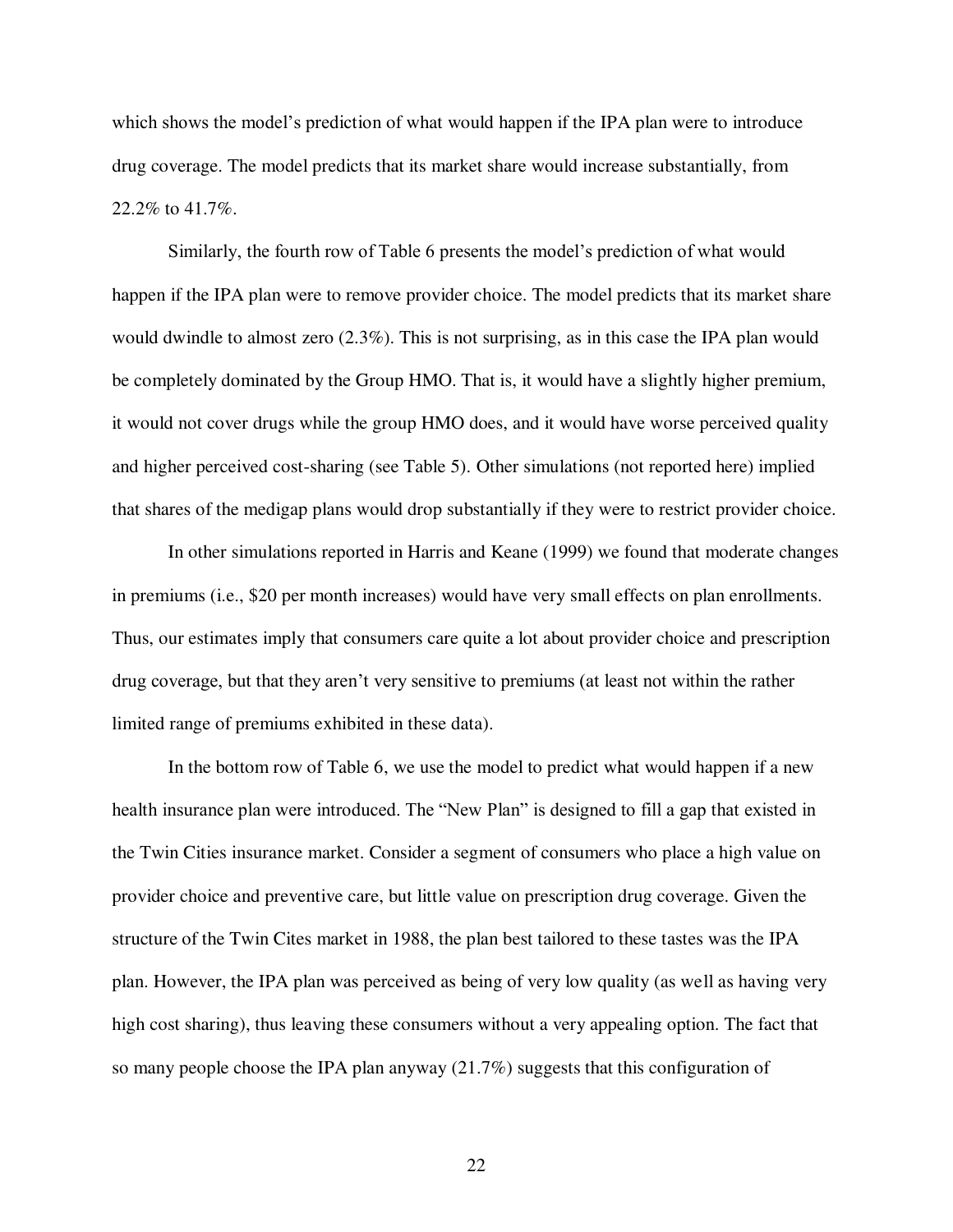preferences is rather common. The "New Plan" was designed to be like the IPA on observed attributes, but to have the same perceived quality as the group HMO  $(A<sub>62</sub>=.161)$  and to have less perceived cost sharing  $(A<sub>61</sub>=-.150)$ .

Our model predicts that the "New Plan" would be very popular, with a market share of 25.8%. This implies a substantial welfare improvement from its introduction (holding other plan attributes fixed), since every consumer who chooses the "New Plan" is better off than they were before, while consumers who stay with the existing plans are made no worse off. Note that the "New Plan" differs from the group HMO primarily in that it allows provider choice but doesn't cover drugs. Our estimates imply that a substantial segment of the population likes that option, provided it is also of reasonably high quality.

One could use the model to formally calculate the increase in consumer surplus that arises from introducing the "New Plan," holding existing plan features fixed. But, Harris and Keane (1999) did not do that, so I can't report the calculation. Thus, I'll stick with the informal statement that the welfare gain is "large" since the new plan would be quite popular.<sup>14</sup>

#### **II. E. The Importance of Controlling for Unobserved Attributes**

 $\overline{a}$ 

A key finding in Harris and Keane (1999) was that failure to control for the unobserved attribute dimensions of cost-sharing and quality leads to severe bias in estimates of consumer preferences for the observed attributes of insurance plans. Most notably, when we estimated

 $14$  Consumer surplus is the sum over all consumers who buy the new plan of the difference between what they would be willing to pay for it and what they actually have to pay (i.e., the premium). The calculation is actually rather trivial if one takes the choice model literally. However, such welfare calculations can be rather sensitive to the shape of the demand curve implied by the model at very high price levels. The logit model, because of the extreme value error assumption, implies that some small number of people would want to buy any new product even at a very high price. The model therefore predicts huge welfare gains for this small group when a new product is introduced. Since we wouldn't really take the model's predictions of demand extrapolated to very high prices literally, it may, in practice, be better to stick with the informal statement that welfare gains are large if the new product is popular, or, in doing the formal calculation of consumer surplus, to truncate consumer willingness to pay at some maximum value. Surplus calculations will always be somewhat arbitrary since we can never directly observe willingness to pay, only demand.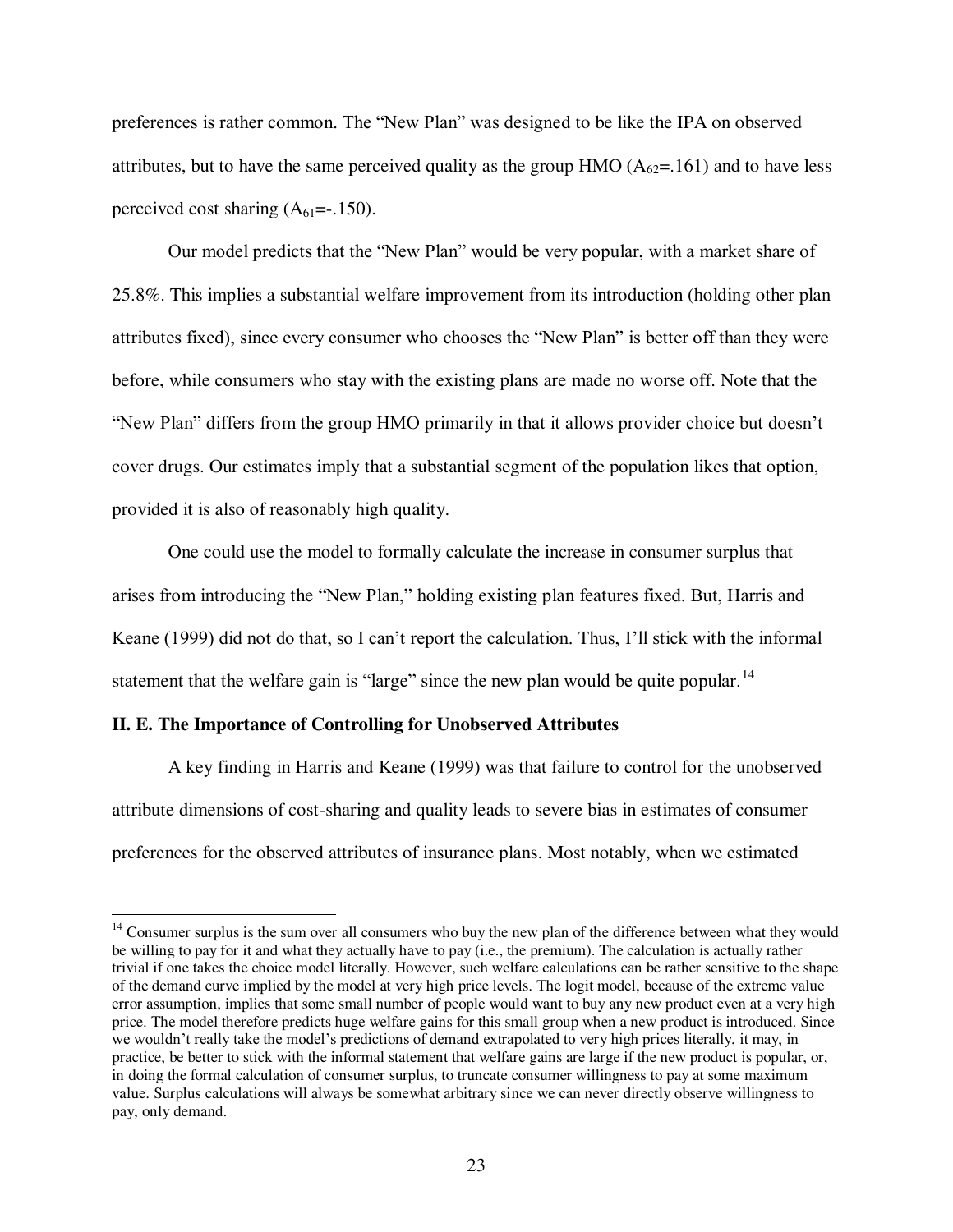models that ignored the unobserved attributes, $15$  the estimates implied the completely implausible outcome that consumers dislike provider choice.

 The reason for this odd outcome is as follows: Only the Group HMO restricts provider choice, but this plan has a very high market share. Thus, a model that ignores quality as a determinant of insurance plan choice has to assume that consumers don't care about provider choice in order to explain the high market share of the Group HMO. In contrast, our model estimates imply that the Group HMO has high perceived quality, which we infer because consumers who say they care a lot about quality are very likely to choose the Group HMO. Because of this, our model can explain the high market share of the Group HMO on the basis of perceived quality, rather than by assuming consumers don't care about provider choice.

For the econometric sophisticate, let me point out that this argument can also be stated as follows: Observed insurance plan attributes are "endogenous" in the statistical sense that they are correlated with the error terms (i.e., unobserved plan attributes). The use of stated preference or attitudinal data to control for unobserved plan attributes and obtain consistent estimates of preference parameters is an alternative to the conventional econometric approach of using "instrumental variables." But, unlike instrumental variables, this approach works in non-linear models, like the heterogeneous logit model considered here. This observation is a key part of the methodological contribution in Harris and Keane (1999).

#### **II. F. Summary of Main Findings and Subsequent Work**

 $\overline{\phantom{a}}$ 

 The main findings of the empirical choice modeling exercise in Harris and Keane (1999) can be summarized as follows:

<sup>&</sup>lt;sup>15</sup> These models included simple logit models that use the observed plan attributes to predict choices, as well as heterogeneous logit models that allow for consumer heterogeneity in tastes for observed plan attributes but that do not estimate unobserved plan attribute levels. The latter can be obtained just but setting all the A parameters equal to zero in the model described in section II.B.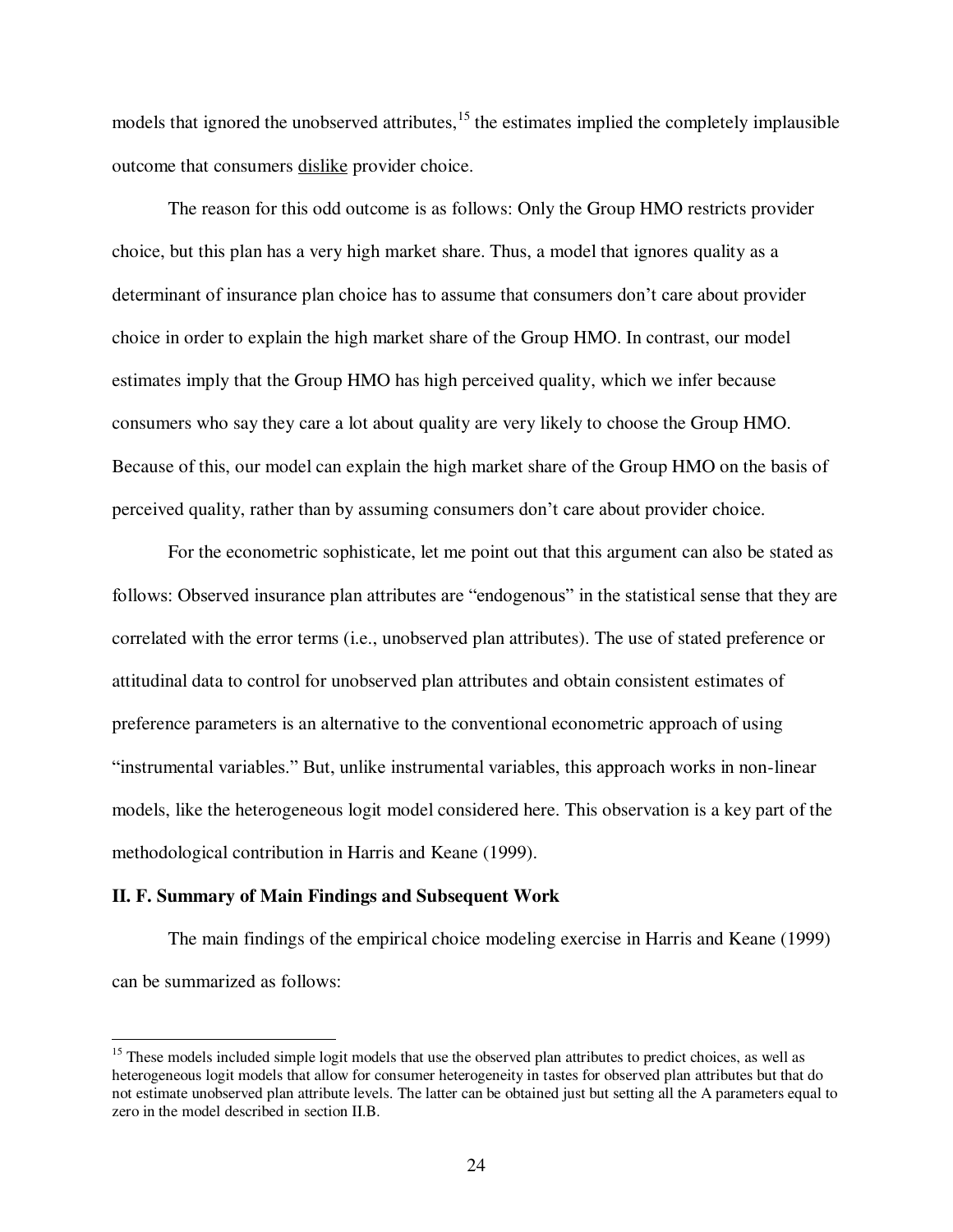- 1) Consumers are not very sensitive to premiums when they choose health insurance plans (at least not within the rather limited range of premiums exhibited in the Twin Cities Medicare data).
- 2) Many people care a lot about Drug Coverage and Provider Choice when choosing a health insurance plan (i.e., plans' market shares are quite sensitive to these attributes, and people are willing to pay quite a lot for them).
- 3) Senior citizens have important misperceptions about the cost sharing requirements of Basic Medicare vs. medigap and HMO options. People who say they care most about low cost-sharing are the most likely to choose Basic Medicare (which has the highest cost-share requirements of any option).

Subsequently, Harris, Feldman and Schultz (2002) – henceforth HFS – used a similar methodology to analyze insurance plan choices of employed workers who were under 65, and hence not yet eligible for Medicare.<sup>16</sup> HFS used data from the Buyers Health Care Action Group (BHCAG). The BHCAG is a coalition of two-dozen employers in the Twin Cities area that contracts directly with health care providers (rather than negotiating plans with insurance companies). Employees of BHCAG member companies have a choice among several alternative health insurance plan options. Employees were surveyed about their plan choices in 1998, and they were also asked a series of questions about how much they valued various plan options.

Similar to Harris and Keane, HFS used questions about how much consumers valued various aspects of quality, along with choice data, to infer perceived quality levels of the various plans. The HFS study differed from Harris and Keane in several ways: (1) they attempted to uncover different dimensions of perceived quality, (2) the plans offered by the BHCAG coalition

<sup>&</sup>lt;sup>16</sup> Parente, Feldman and Christianson (2004) use this approach to study health plan choices of University of Minnesota employees.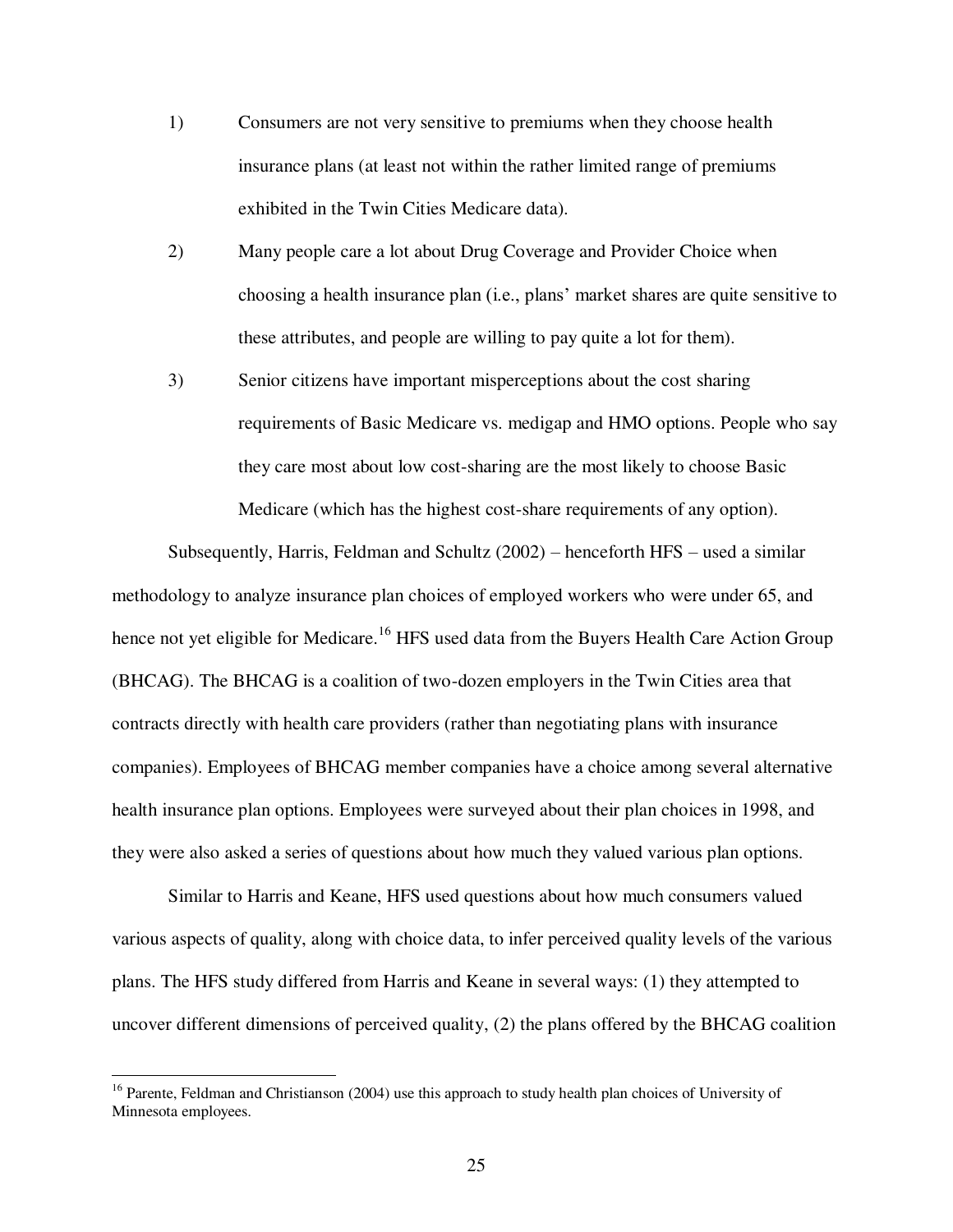had identical cost sharing requirements, so HFS made no attempt to estimate the effect of perceived cost-sharing on choices, and (3) HFS pretended they did not observe premiums, in order to ascertain if the Harris and Keane methodology could successfully uncover the premium differences across plans by using data on survey respondents' stated importance of premiums.

Like Harris and Keane, HFS found that the use of stated attribute importance data led to dramatic improvements in model fit, and also led to more sensible coefficient estimates for observed attributes. They found that premium differences across plans were accurately uncovered by the methodology. Their estimates imply that perceived quality differs greatly across plans. When quality is decomposed into different components, what appears to have the biggest impact on choice is service quality (i.e., access to specialists, convenience of clinic locations, wait time for specialist appointments) rather than provider quality. This result is consistent with a literature suggesting that consumers tend to pay relatively little attention to various measures of provider quality.

#### **III. Choice Modeling and the Design of "Competitive" Health Insurance Markets**

 Having described how choice models can be used to (i) analyze consumer preferences for attributes of health insurance plans, (ii) predict demand for new health insurance products (with particular attributes), and (iii) predict consumer welfare effects of adding new insurance products, I would now like to discuss the potential role of choice modeling techniques in the design of "competitive" health insurance markets.

 Let me start by noting the main limitation of the empirical application that I described in section II. Unfortunately, the Twin Cities Medicare data does not contain information on health status and retrospective service use that would be critical for forecasting medical expenses of each respondent. In most marketing applications of choice modeling, all one cares about is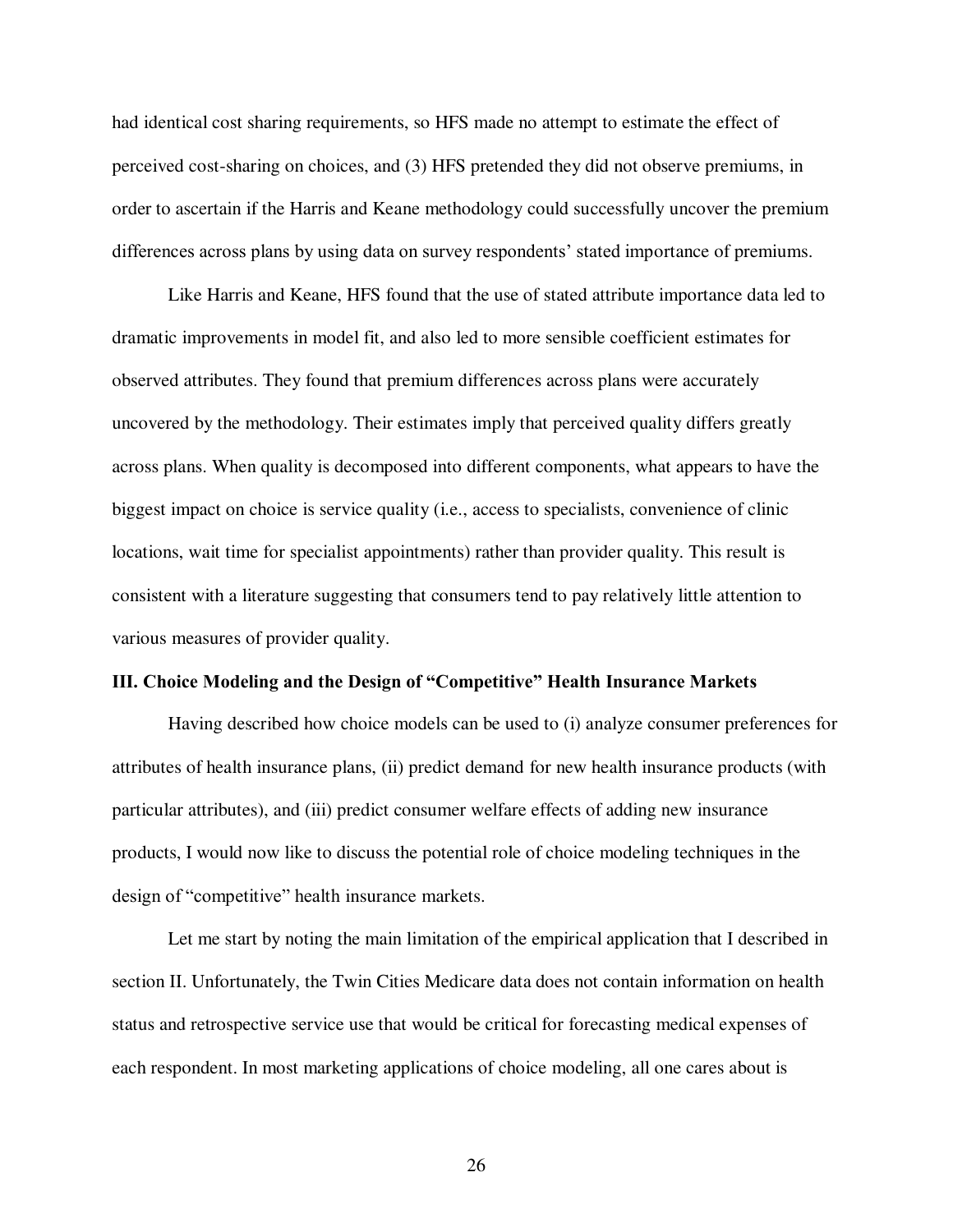predicting market share of products (including new products or existing products given a change in price or other attributes). The cost of supplying a product doesn't typically depend on the identity of who buys it, but only on the quantity supplied (i.e., on production costs). But a key problem in health insurance markets is that the cost of providing the service clearly does depend on the identity of the consumers who buy it. $17$ 

In forecasting the cost of a particular insurance plan, we cannot assume that the consumers who choose each plan would be typical of the population. We need to consider adverse selection (i.e., those who choose more comprehensive insurance are likely to be those who will require more services), as well as possible moral hazard and elastic demand (i.e., a person in a more comprehensive plan may use more services than would the same person in a less comprehensive plan, either because he/she takes worse care of himself when protected by insurance, or simply because demand for services is elastic with respect to price). Thus, one cares not only about predicting market share of each insurance plan, but also about predicting characteristics of purchasers – especially their utilization of services.

Why is predicting utilization important? For a private health insurance plan to be sustainable, the premiums plus cost sharing (plus any government subsidies) must be sufficient to cover the expense of providing services to the participants. Thus, we need to predict utilization to determine if a plan provided by a private firm would be sustainable.

On the other hand, if there is a single payer (government) providing an array of insurance options, the differential between revenue and cost of each plan determines the pattern of crosssubsidization needed to sustain the menu of plans. For any proposed menu of insurance options that the single payer might wish to provide, one wants to look at the cross-subsidy pattern, along

 $17$  Of course, there are other markets besides health insurance where this is true, e.g., credit cards, phone service, and auto insurance. In each of these cases, a marketer would also care about forecasting the identity of buyers.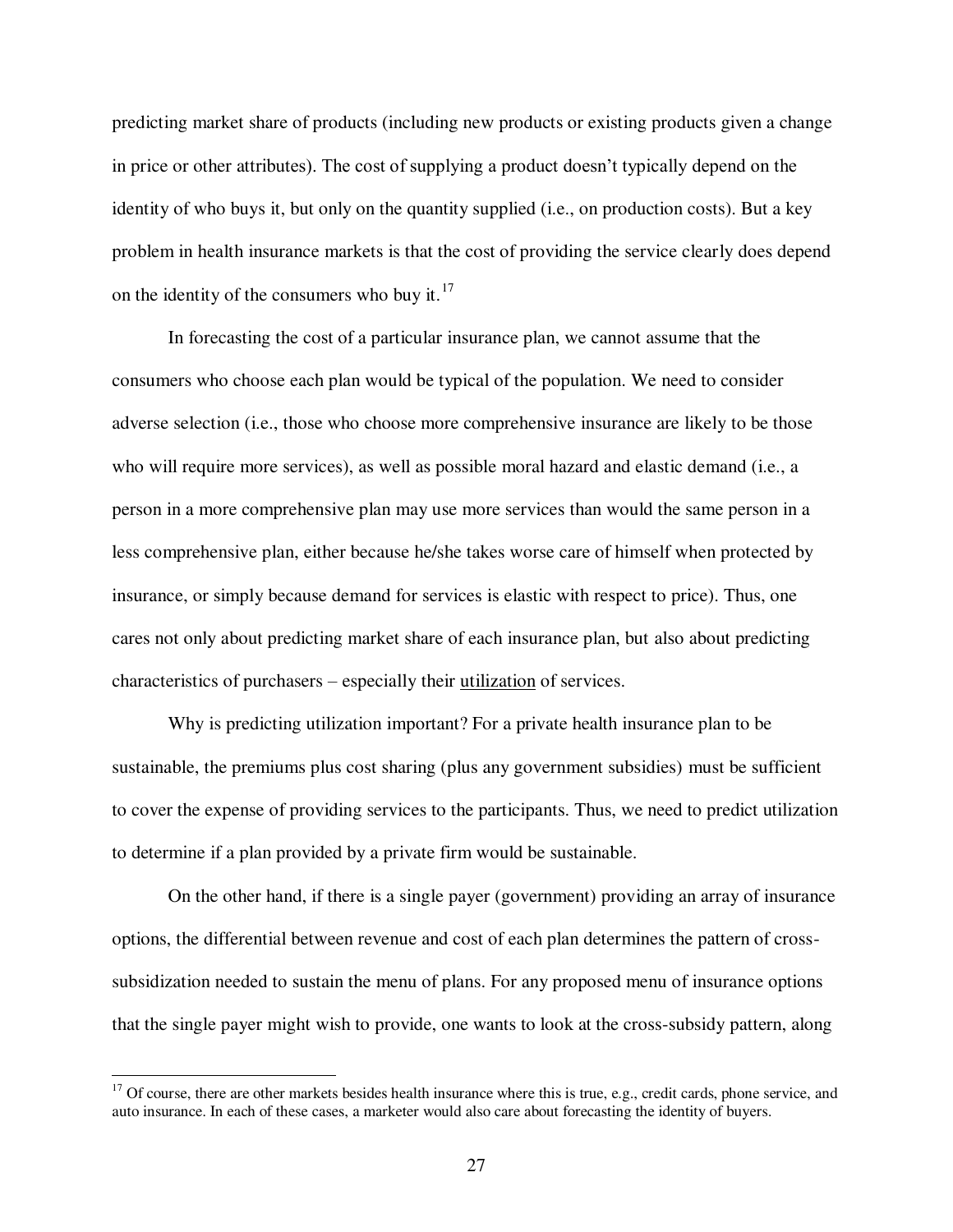with premiums and co-pays in each plan, to analyze equity and sustainability. Here, a plan may be sustainable even if it loses money, provided the cross-subsidy needed to sustain the plan is politically and financially feasible.<sup>18</sup>

There are some fundamental similarities between private vs. public insurance provision:

- 1) In either case, there may be "adverse selection," whereby "sicker" people choose more "generous" plans. To cover costs, the more generous plans must charge higher premiums than if their participants had average health. This works against equity.
- 2) With a single payer, the government can use cross-subsidies to enhance equity. Similarly, with private insurance, the government can provide bigger subsidies to plans that take on "sicker" populations.

A system of government subsidies to private insurance plans, based on the expected utilization of services of those enrolled in the plans, is called "risk adjustment." Van de Ven and Ellis (2000) provide an excellent discussion of risk adjustment methodology and the challenges one faces in implementing it.

 However, there is one key difference between private vs. public insurance provision: Given any system of risk adjusted subsidies that the government puts in place, the private insurers will have an incentive to "cherry pick." That is, private firms will design plans so as to attract people who are predictably profitable (i.e., their expected utilization costs are low relative

 $18$  Note that there is a basic tension here between the tripartite goals of providing choice, achieving equity and achieving political sustainability. To give a simple example, suppose the government offers a limited insurance plan at a low premium, and a very comprehensive plan at a higher premium. The premiums are set so the limited plan is preferred by the healthy while the comprehensive plan is preferred by the unhealthy. If there is to be choice, the premium difference must be large enough to maintain this "separation" (i.e., if the difference were too small the healthy would no longer prefer the limited plan, and only the comprehensive plan would continue to exist, and viceversa). But equity concerns suggest that the premium difference should not be made too great. On the other hand, if the premium difference is set too small, then the cross-subsidy from the healthy to the sick may become too great to be politically sustainable.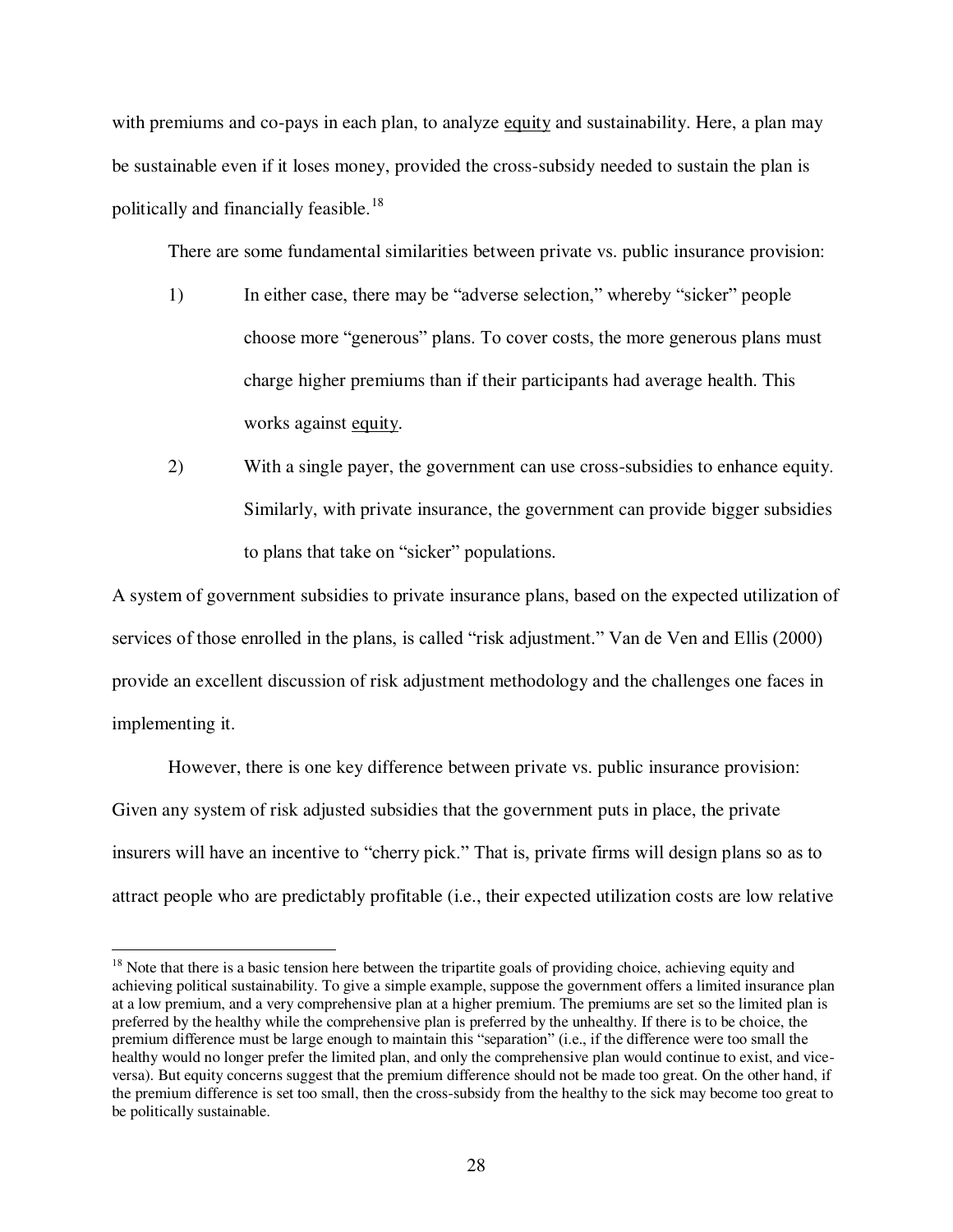to premiums plus co-pays plus subsidies). But, in contrast, this cherry picking problem does not arise in a single payer public system where the government offers a menu of options.

The cherry picking problem that would arise under any system where private firms offer insurance plans in competition with government undermines the "choice is good" argument. If new plans are designed with the goal of cherry picking, consumer welfare will not generally increase, since the assumptions underlying "Choice is Good" and "Competition is Good" do not hold. For instance, if the low cost people are drawn away from Basic Medicare into private Medicare HMOs, known as "Medicare+Choice" plans, then Basic Medicare premiums (or else taxes) must rise to cover increased average costs, and those left in Medicare are worse off.<sup>19</sup> Under this scenario, a key assumption of the "choice is good" argument is violated, since attributes of the existing plan do not stay fixed when the private insurance option is introduced.<sup>20</sup>

This phenomenon is of more than academic interest. According to GAO (2000), "… we estimate that aggregate payments to Medicare+Choice plans in 1998 were about \$5.2 billion (21percent) … more than if the plans' enrollees had received care in the traditional FFS program." In general, there appears to be a wide consensus in the literature that Medicare HMOs in the U.S. have achieved at least a substantial part of their cost reductions via cherry picking. For example, see Glied (2000), Greenwald, Levy and Ingber (2000), Brown et al (1993).

Of course, the cherry picking problem can be avoided if government can design its system of risk adjusted subsidies in such a clever way that it is impossible for private firms to

<sup>&</sup>lt;sup>19</sup> Currently, there is a direct link between costs of the Medicare fee-for-service program and premiums. To see why, one needs to understand that Basic Medicare consists of Part A, which basically covers hospitalization, skilled nursing facilities, hospice and home health care, and Part B, which basically covers outpatient hospital, physician office visits, and laboratory services. Medicare enrollees get Part A for "free" (i.e., it is financed from payroll taxes), but pay a premium for Part B. Under the Balanced Budget Act (BBA) of 1997, the part B premium is set equal to 25% of expected Part B spending, so any increase in Part B costs is directly reflected in premiums. Although the link is not direct, higher Part A costs are likely to be reflected in higher Part A deductibles and co-pays.

 $20$  An example from the economics of education that is analogous is the introduction of private competition to public schools. If the private schools attract the "best" students, then the public school students may be made worse off.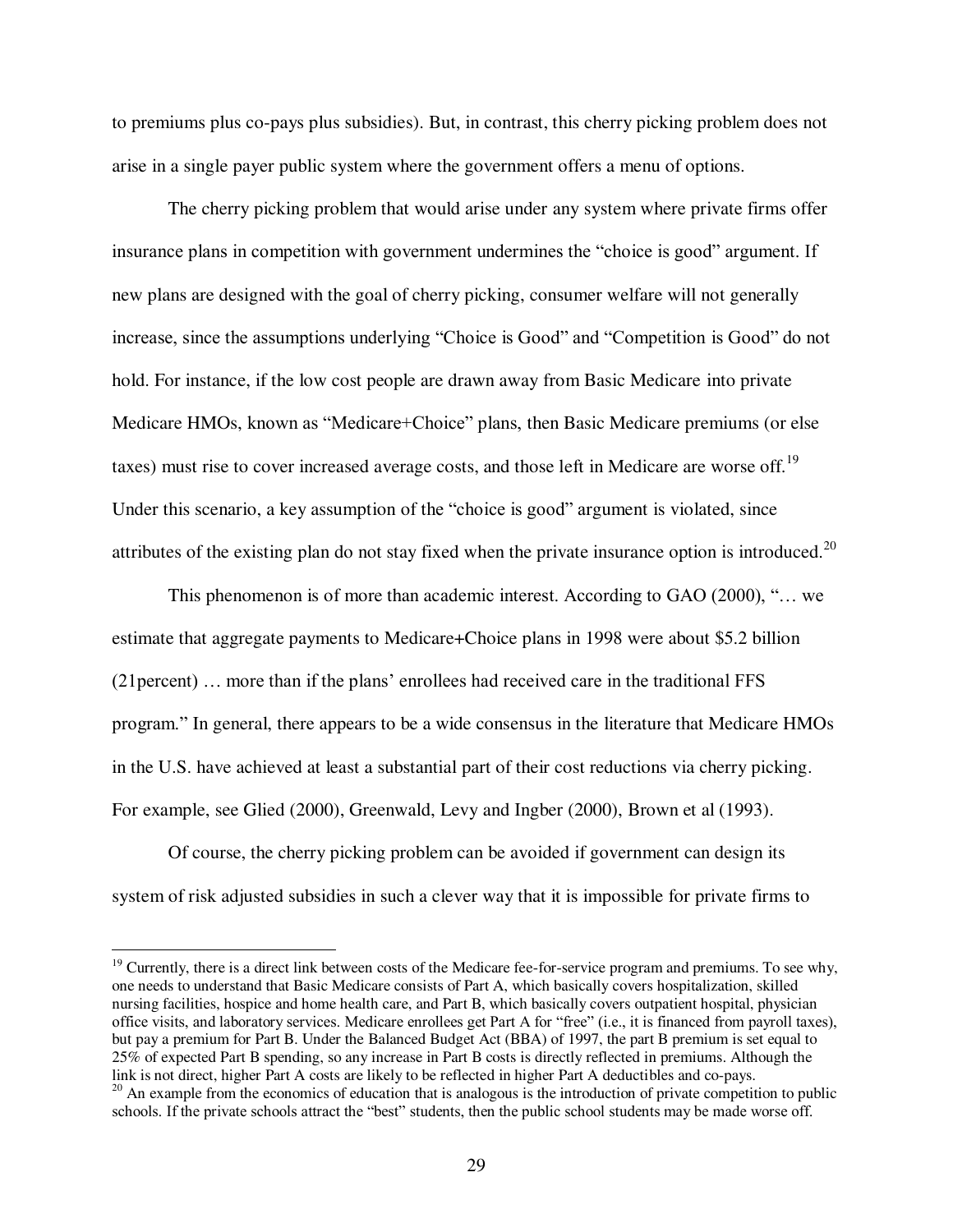locate and attract predictably profitable people. So, a key question is this: Could the government design a system of risk adjustment that is good enough so that private insurance firms couldn't "beat the system" and find ways to attract predictably profitable (i.e., low cost) clients? I strongly suspect that the answer is "No," especially since risk adjustment must be based on observed attributes like age, sex, region, ambulatory cost group, etc., and there is substantial heterogeneity in cost even with such groups (see Shen and Ellis  $(2002)$ ).<sup>21, 22</sup>

 It is worth emphasizing that the cherry picking problem arises because "asymmetric information" (i.e., consumers know more about their health state than do insurers) leads to adverse selection (i.e., more comprehensive insurance plans will tend to attract unhealthy, and hence high cost, consumers). In an important series of papers, Rothschild and Stiglitz (1976), Wilson (1977) and Spence (1978) studied the nature of competitive equilibrium in markets with adverse selection. Basically, these papers show that one tends to get segregation of consumers, with the unhealthy buying comprehensive insurance at high premiums, and the healthy buying limited insurance at low premiums. This creates both equity and efficiency problems. Obviously, the unhealthy end up paying high premiums. More subtly, the equilibrium is inefficient because the healthy are led to underinsure, since that is the only way they can get low premiums. If the inexpensive health plans aimed at the healthy were to cover too much, then at some point the unhealthy would find them attractive, and they couldn't remain inexpensive.

<sup>&</sup>lt;sup>21</sup> Furthermore, in the real world, insurance company lobbyists would probably play a major role in designing the risk adjusted subsidy system. The Medicare Modernization Act of 2003, which raised capitation payments to help bail out the failing Medicare HMO sector, appears to be a good illustration.

<sup>&</sup>lt;sup>22</sup> Note that Clinton's health care plan, described in footnote 2, involved a risk adjustment system. To understand this, note that the Clinton plan did not alter the private insurance system. Rather, it simply added another layer to the system (i.e., the alliances). The alliances were supposed to negotiate with private insurance companies to create menus of health insurance options. They would then collect premiums from the alliance members and their firms, and use risk adjustment techniques to determine payments to the private insurance companies. The hope was that the alliances could do this in a sophisticated enough way so as to avoid cherry picking behavior by the private insurers.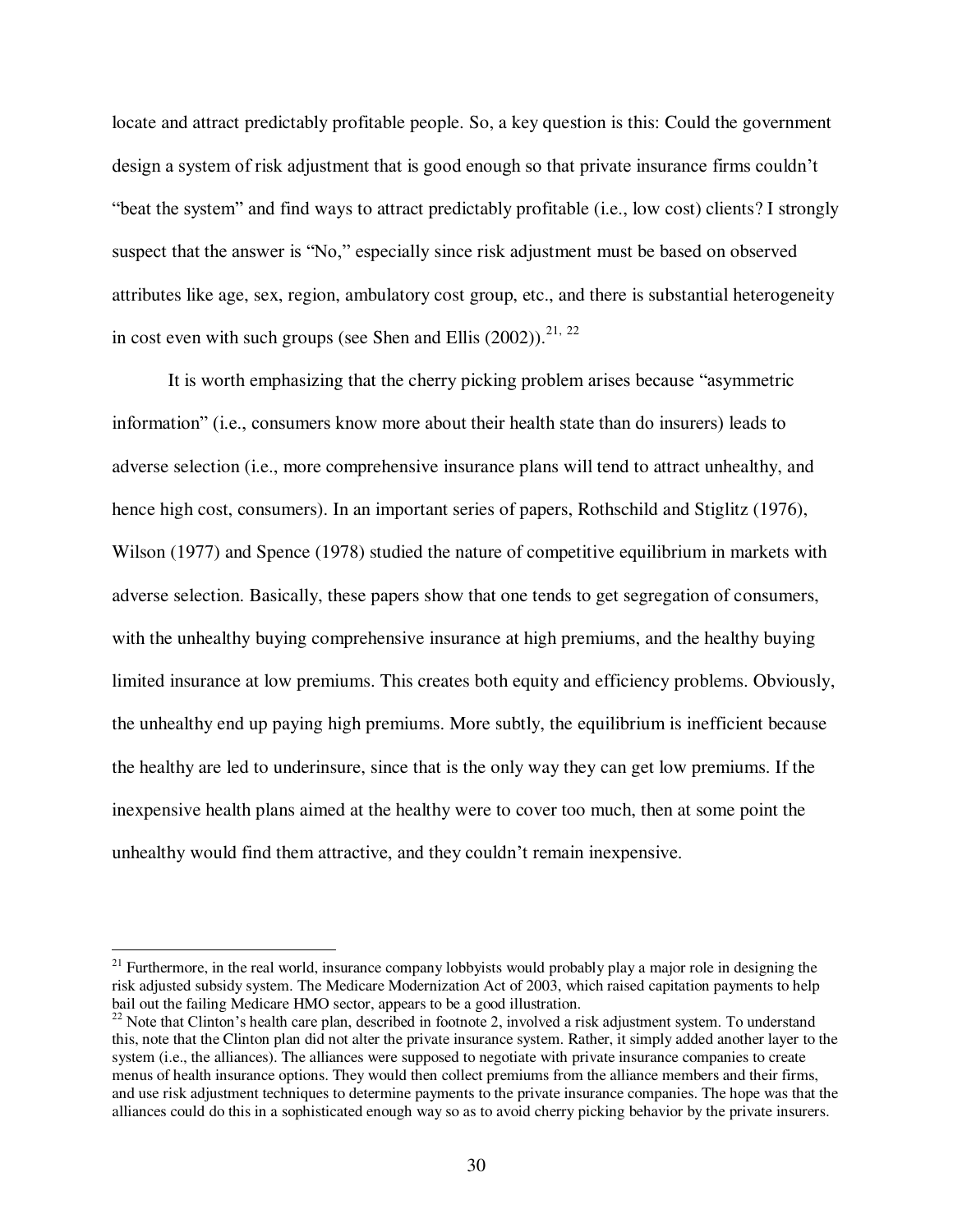But, as Wilson (1977) and Spence (1978) pointed out, equity and efficiency gains are often possible in such a market if the government can engineer a premium subsidy from the healthy to the unhealthy. If the plans that appeal to the healthy cross-subsidize the plans that appeal to the unhealthy, it becomes possible for the healthy to get more comprehensive insurance. Since the subsidy lowers the premium in the comprehensive plan, the unhealthy are better off. Furthermore, the limited plan aimed at the healthy can expand its coverage without attracting the unhealthy. As long as the subsidy that the healthy must pay to the unhealthy is less than their willingness to pay for this expanded coverage, they are made better off too.

The problem with this idea is that private insurance firms aren't going to offer profit making policies to the healthy and use them to cross-subsidize loss making policies aimed at the unhealthy. Government regulation or intervention is necessary. Wilson (1977) pointed out that one way to implement a cross-subsidy is for the government to require all consumers to purchase a "Basic" insurance policy, and to allow private insurers to offer supplemental policies. Since all consumers get partial coverage from the Basic plan at the same premium, a subsidy from the healthy to the unhealthy is implemented. But the unhealthy can buy supplemental coverage, and do so without causing the Basic plan risk pool to split up (since everyone is required to belong).

This was exactly the situation in the U.S. with Basic Medicare and medigap insurance, prior to the advent of Medicare HMOs. The latter don't fit into this framework, because they allow people to opt out of the Basic Medicare risk pool. Indeed, it is uncontroversial that HMOs have drawn relatively healthy people out of the Basic Medicare risk pool.<sup>23</sup>

<sup>&</sup>lt;sup>23</sup> Prior to the Balanced Budget Act (BBA) of 1997, Medicare HMOs received a per participant subsidy ("capitation payment") that was 95% of average spending for people in the same age/gender/region in Medicare fee-for-service. As noted earlier, there is general agreement that this primitive risk adjustment system was inadequate to eliminate profits from cherry picking. The BBA complicated the formula for paying Medicare HMOs, but did not resolve the basic problem. It is worth emphasizing, however, that problems created by cherry picking can remain severe even if risk adjustment is done so well that potential profits from cherry picking are rendered quite small. Even then, the market is contorted by the fact that private insurers design insurance plans with cherry picking objectives in mind.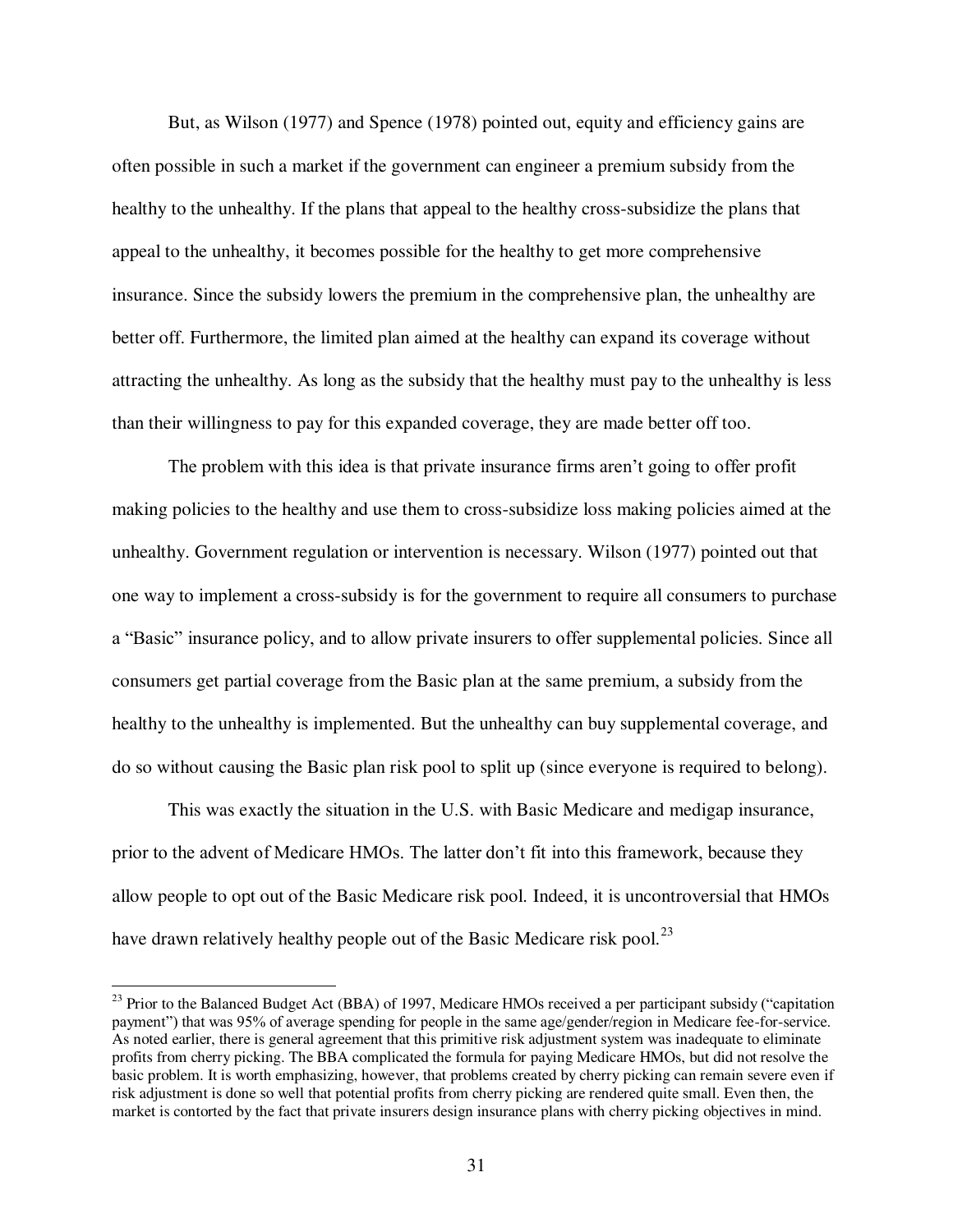Wilson (1977) and Spence (1978) pointed out that an equivalent way to implement a cross-subsidy is to have the government offer two insurance options: a comprehensive policy aimed at the unhealthy, and a more limited policy with a lower premium aimed at the healthy. Unlike private insurers, the government is willing to use the former plan to subsidize the later.<sup>24</sup>

 For these reasons, I would argue that a very different approach to offering consumers choice in health insurance plans should be seriously considered. The alternative is for a single payer (i.e., government) to offer consumers a menu of health insurance plan options, with the techniques of choice modeling being used to design those options in a way that would appeal to heterogeneous consumer tastes.<sup>25</sup> This approach has two key virtues. First, since the government designs the menu of insurance plans, they can, at least in principle, be designed with the goal of appealing to consumer tastes – as opposed to having their design being contorted by cherry picking objectives. Second, the government can attempt to enhance consumer welfare by generating cross-subsidies from the plans aimed at the healthy to those aimed at the unhealthy.

Now, all this is fine in theory, but, as Spence (1978) pointed out, actually implementation of a menu of insurance options that would increase both equity and efficiency requires that we know a great deal about consumer taste heterogeneity. It also requires that we be able to predict

Such plans will not in general be optimized to appeal to consumer tastes, as there will be over (under) supply of attributes that appeal to healthy (sick) consumers (see Frank, Glazer and McGuire (2000), Miller and Luft (1997)).  $^{24}$  Glazer and McGuire (2000) discuss how risk adjustment can also be designed, in principle, to implement a crosssubsidy. The idea is design the capitation payments so that it is profitable for private health plans to take on relatively unhealthy populations. For example, the government could pay HMOs more than expected costs for older individuals, and less than expected costs for younger individuals. But, given the tremendous heterogeneity in health status within any age or other demographic category, I am skeptical of whether private firms couldn't "beat" any such system the government devises by using clever enough marketing (e.g., I assume that Medicare HMOs could use market research to find attributes desired by healthier senior citizens within given age ranges).  $^{25}$  Wilson (1977) shows that, in a world where insurance plans are differentiated on only two dimensions (premium and a uni-dimensional measure of coverage), the single payer menu-of-options approach and the approach of allowing private firms to offer supplemental policies in addition to a required basic plan are actually equivalent,

since one can optimize the subsidy from the healthy to the unhealthy by appropriate choice of the basic plan. But, if there are several plan features over which consumer have heterogeneous preferences, the menu of options approach would appear to be more flexible.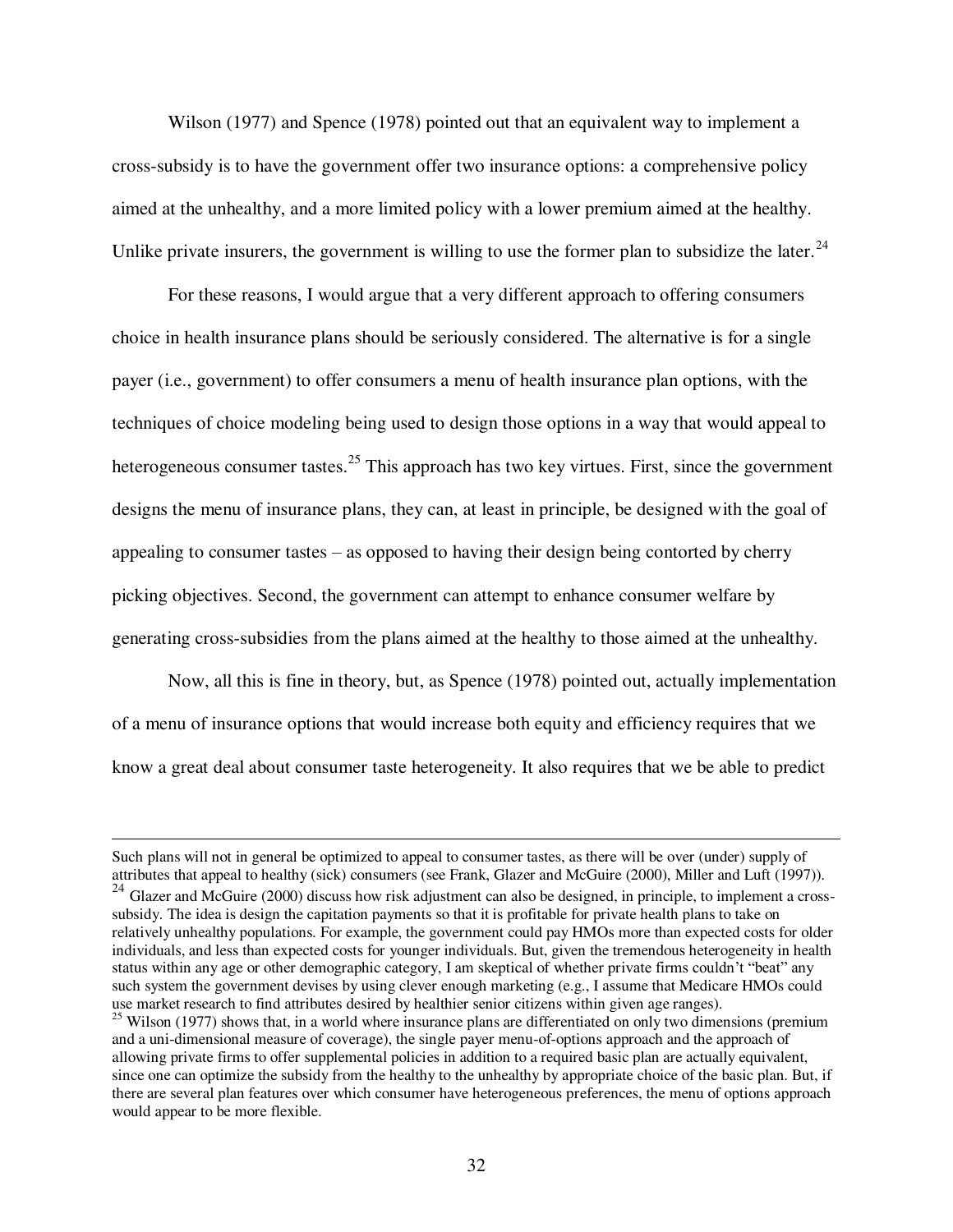the average costs (i.e., the health services utilization) of the type of consumers who would select each plan offered in a particular menu. This poses a formidable econometric challenge.

 The main point I would like to make is that, in my view, the necessary econometric techniques to pursue such a strategy may now be available. Using state-of-the-art choice modeling methods such as those developed in Harris and Keane (1999), we can estimate the distribution of consumer tastes for various health plan features. Then, given any hypothetical menu of insurance options that a single payer might offer to consumers, a choice model could be used to predict the market shares of each plan, as well as the composition of people who choose each plan. Next, we can also develop models of health care service utilization, and predict the cost of offering each plan as a function of the type of consumers who would select into it. Of course, for this to be possible, we need the data to include good predictors of utilization, like health status, prior health care utilization etc..

The approach I am describing would enable us to simulate the cross-subsidy pattern under any hypothetical menu of insurance options. One could then determine if the pattern of cross-subsidies needed to sustain that menu appeared socially and politically acceptable (i.e., do the premium differences appear "fair"?). We could also calculate consumer welfare under alternative menus that might be offered, subject to the constraint that the menu as a whole must break even (i.e., the plans that make losses must be subsidized by plans that make profits). And we could analyze choice by asking whether all important consumer segments are "covered," in the sense that a plan appealing to their tastes is offered.<sup>26</sup>

<sup>&</sup>lt;sup>26</sup> Subsequent to my CHERE lecture, Randall Ellis pointed out to me that the single-payer menu of options approach I am advocating here is quite similar in spirit to the health insurance reform plan proposed by Diamond (1992). He advocated that the government of the U.S. divide the whole population into regional groups. Private insurance companies would then bid for the right to offer a menu of health insurance options to each group. His reason for wanting a single payer to offer the whole menu of options was the same as mine: "With joint bids on the entire menu, competition among … options … would be based primarily on … individual preferences over different ways of managing care, not the attempt to attract the best risks." The key difference in Diamond's plan is his proposal that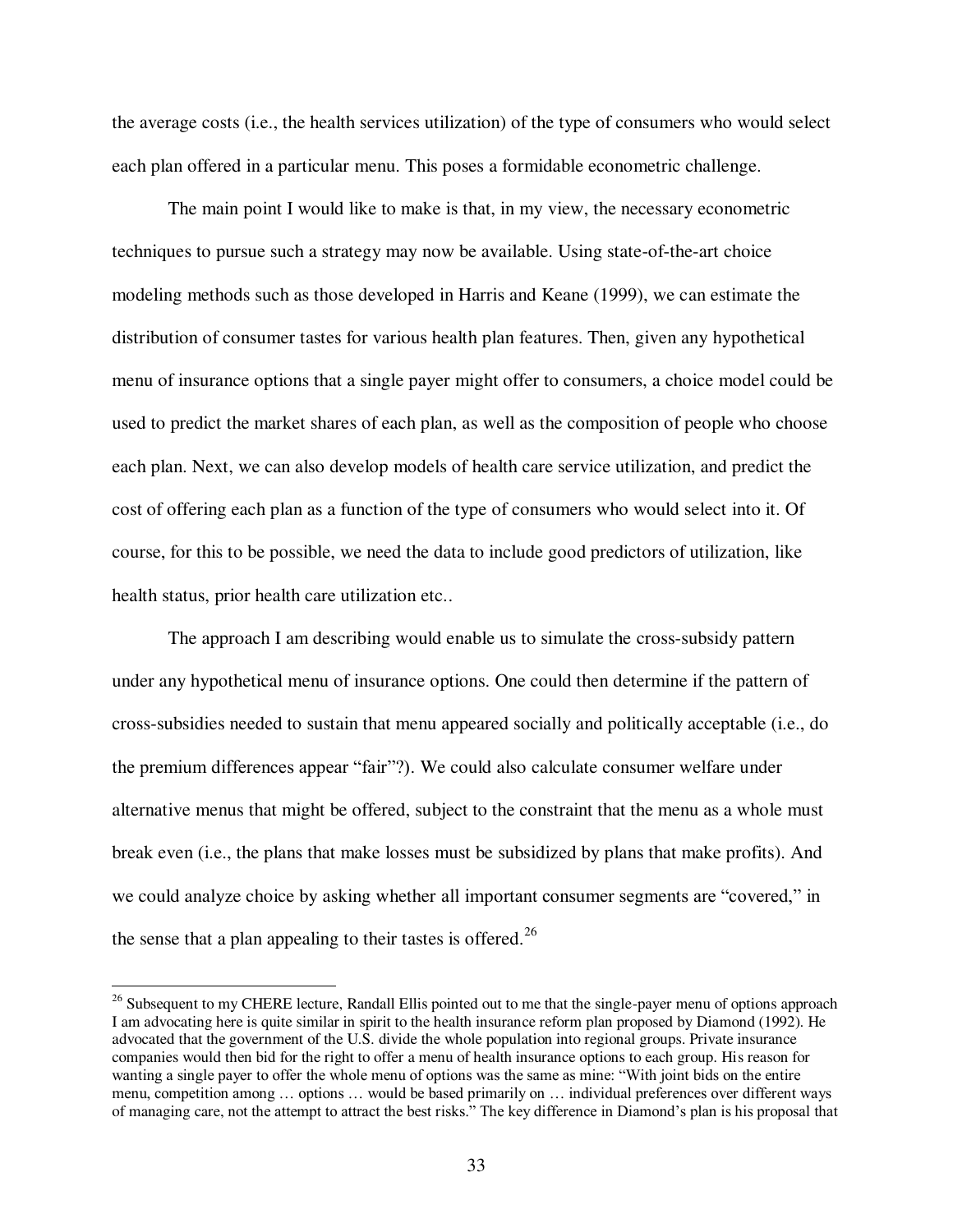One idea for achieving equity is to design a menu of options, and then price each one so as to cover its predicted expenses conditional on its enrollees being drawn from a random sample of the population. For instance, the premium for a plan that offered drug coverage could be set at an increment above that of an otherwise equivalent plan that did not, with the increment set equal to the expected cost of drugs for a random member of the population.<sup>27</sup> In this way, peoples' premiums would be based only on the services they choose, and not on the risk pool to which they belong. This scheme would involve cross-subsidies from the healthy to the unhealthy, since the premiums paid by the healthy would exceed their expected utilization costs.

It appears that the computational problem faced by the government in pursuing this single-payer menu-of-options strategy would be much simpler than the problem it would face in designing a risk adjustment system such that, given the pattern of private insurance firms' response to the system, the resultant market outcome is desirable. Either approach involves "central planning," but the planning under the single payer system would be much simpler to implement. The reason is that under the private competition scenario, the government actually

 $\overline{a}$ 

whole, minus some increment since consumers are risk averse.

private insurance companies offer the menu of options, rather than the government. As I see it, he adopts this approach for two reasons: 1) a view that eliminating private insurance companies is not a politically feasible option in the U.S., 2) the notion that the design of a menu of insurance plan options is something that private insurance firms would do better than government (as long as the cherry picking incentive is removed by requiring a single firm to offer the entire menu). Diamond also stresses the innovative role of the private market: "Having private insurance companies offering different ways of organizing medical services may well be a useful part of exploring alternatives and of adapting to the ever changing technology, both of medical services and of administration." In principle, my approach could also be implemented by having the government design a menu of health insurance options, and letting private insurers bid on the right to offer the whole menu. However, a potential problem with a Diamond like approach is that private insurance companies, even if required to offer a menu of options, might be able, through their marketing efforts, to manipulate which consumers enroll in each plan in such a way as to shift people into plans where they would be most profitable. Under the scheme that I have proposed, the government would need to accept bids from provider organizations for provision of the plans. The provider organizations would have incentives to hold down costs, and the government would need to regulate quality. An advocate of Diamond's approach might argue that private insurers would be better at negotiating with providers than government, but the experience of Medicare since 1996 contradicts such a view. During that period, Medicare used its substantial monopsony power to negotiate steep discounts from hospitals and physicians, leading to excellent performance in cost containment. The Medicare Modernization Act of 2003 interfered with this process, leading to substantial recent cost increases. <sup>27</sup> Under such a pricing scheme, consumers with expected utilization of prescription drugs below some threshold would prefer the plan without drug coverage, while those expected utilization above some threshold would prefer the plan with drug coverage. The threshold would equal the expected level of utilization for the population as a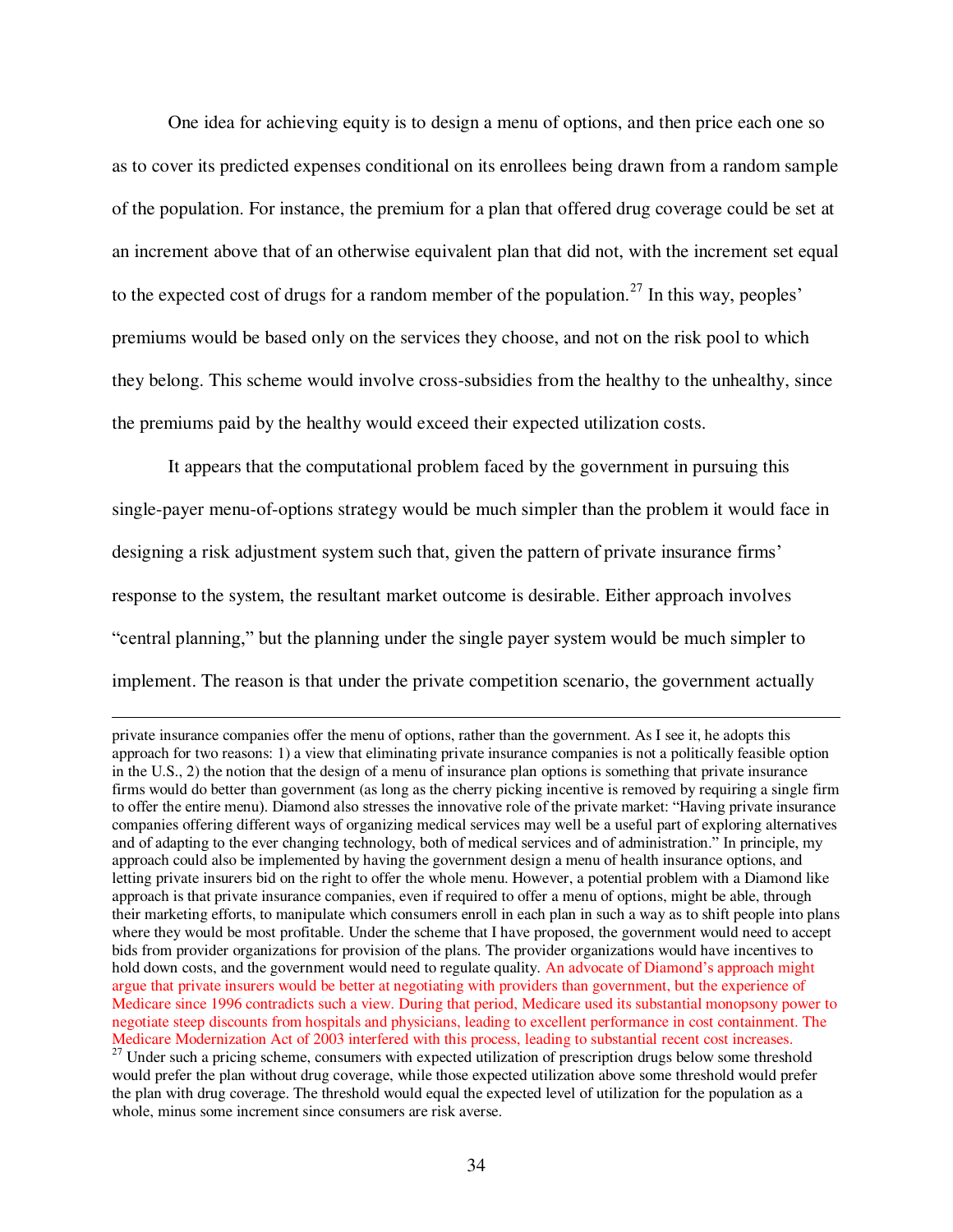has to predict the behavior of the private firms in order to predict the market outcome, and this problem is an order of magnitude more difficult than that of just predicting market shares and utilization rates of participants if the government offers a menu of options itself.<sup>28</sup>

 Of course, a key problem with the single-payer menu-of-options strategy that I have proposed is that the necessary modeling to implement the strategy requires very rich data. Using choice modeling techniques to predict market shares from any given menu of options would be rather straightforward. In fact, even if market data like the Twin Cities Medicare data were not available, there are well-established methods for applying choice modeling to so called "stated preference" (SP) choice experiments that could be used instead. In these approaches, consumers are asked what choices they would make among hypothetical menus of insurance plan choices with which they are presented. Harris (2002) is a good example of this approach.<sup>29</sup>

However, finding the data necessary to also predict the health plan utilization is more challenging. In particular, I know of no single data set that contains all the data necessary to forecast both insurance choice and utilization of the respondents who choose each plan. In order to model choice, one needs to know the insurance plan options that each person in a data set faced. In order to predict utilization, one needs information on personal demographics, health status and prior utilization. One also needs data on the characteristics of the insurance plan in which a person is actually enrolled (since a person with given characteristics would generally have different utilization of services under plans with different coverage).

 $2<sup>28</sup>$  In fact, Rothschild and Stiglitz (1976) and Wilson (1977) point out that, in insurance markets with adverse selection, our predictions regarding the equilibrium behavior of firms in terms of what policies they will offer is extremely sensitive to the particular equilibrium concept one adopts.

<sup>&</sup>lt;sup>29</sup> Harris (2002) uses SP choice experiments to analyze how giving consumers more information about health plan quality would affect their choices. She finds that the availability of quality information (either in the form of expert or consumer assessments) causes the impact of HMO network features on choice to fall substantially. This suggests that consumers use features like a large network or the ability to self-refer to specialists as a signal of high quality, or perhaps as insurance against low average physician quality. This type of question would be very difficult to examine using market choice data, given the difficulty in finding the right variability in information regimes.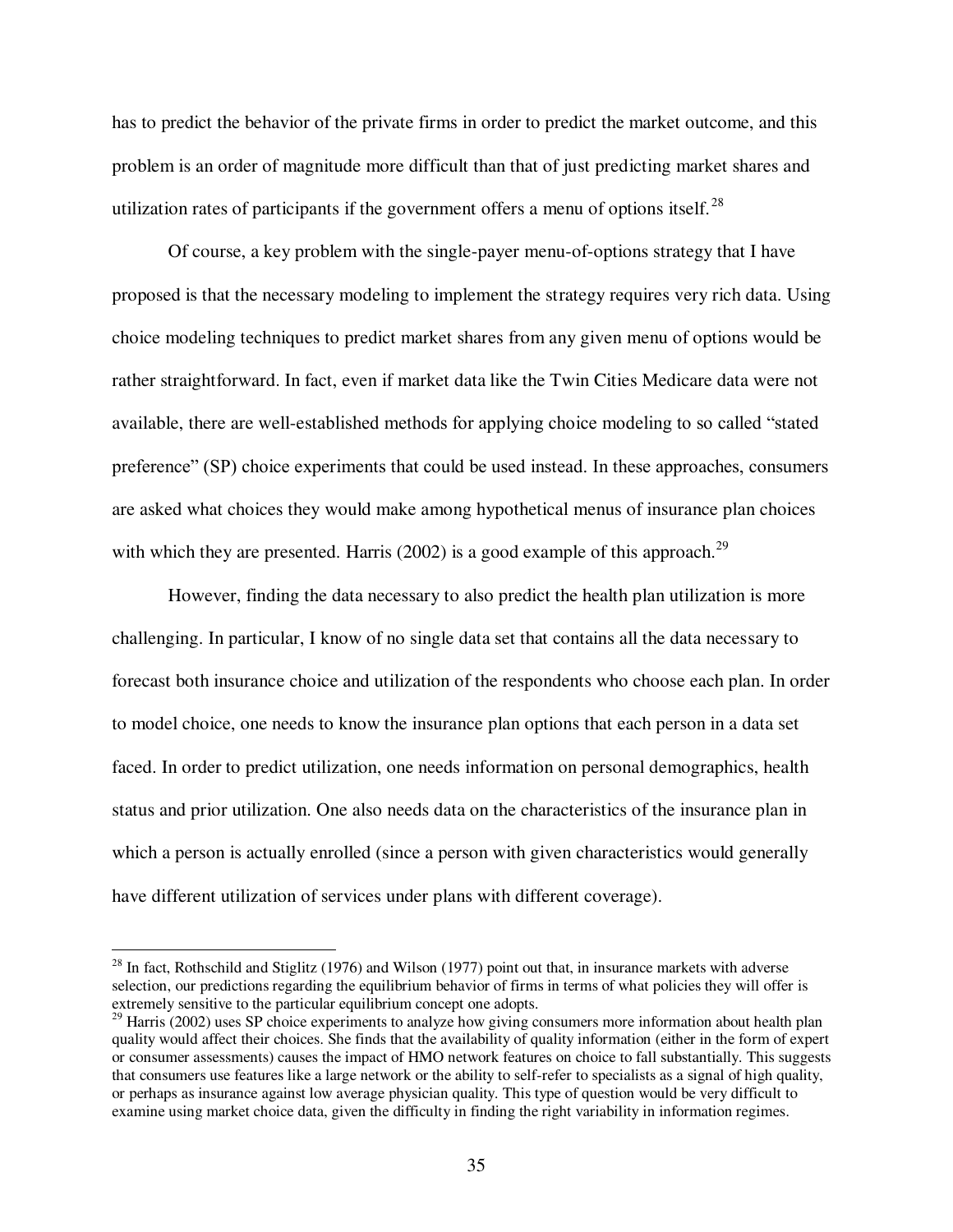Unfortunately, data sets like the Twin Cities Medicare data, that enable us to model choice, don't have the additional information needed to model utilization. And data sets like the household component of the U.S. National Medical Expenditure Survey of 1987 (NMES), or its successor, the household component of the Medical Expenditure Panel Survey (MEPS) begun in 1996, the that enable us to model utilization, don't have information on consumers' insurance choice sets. They only have information on the plan in which a person was actually enrolled. So such data sets cannot be used to model choice.

The NMES and MEPS also contain establishment surveys in which employers are asked about the insurance options they offer to employees. Cardon and Hendel (2001), Blumberg, Nichols and Banthin (2001) and Vistnes and Banthin (1997) have linked the household and employer components of these data sets in order to model insurance choice. As Blumberg, Nichols and Banthin discuss, the success rate in linking is only about 30%, so there is a serious issue of whether the linked sample is representative. Of greater concern, in my view, is that the linked samples only contain about one to two thousand people. This is far too small a sample size to reliably model utilization, given that a small fraction of people account for most medical costs.

One possible strategy is to use different data sets to estimate different parts of the model. For instance, one could think about using a data set like the Twin Cities data to model choice, and then using the NMES or MEPS household surveys to model utilization. In this strategy, one would develop utilization models based on the NMES or MEPS that predict utilization based only on characteristics of respondents that were also collected in the Twin Cities data (i.e., age, gender, income). Then, given predictions from our choice model of the demographics of respondents who would choose a particular plan, we could predict utilization based on those same demographics using the NMES or MEPS data.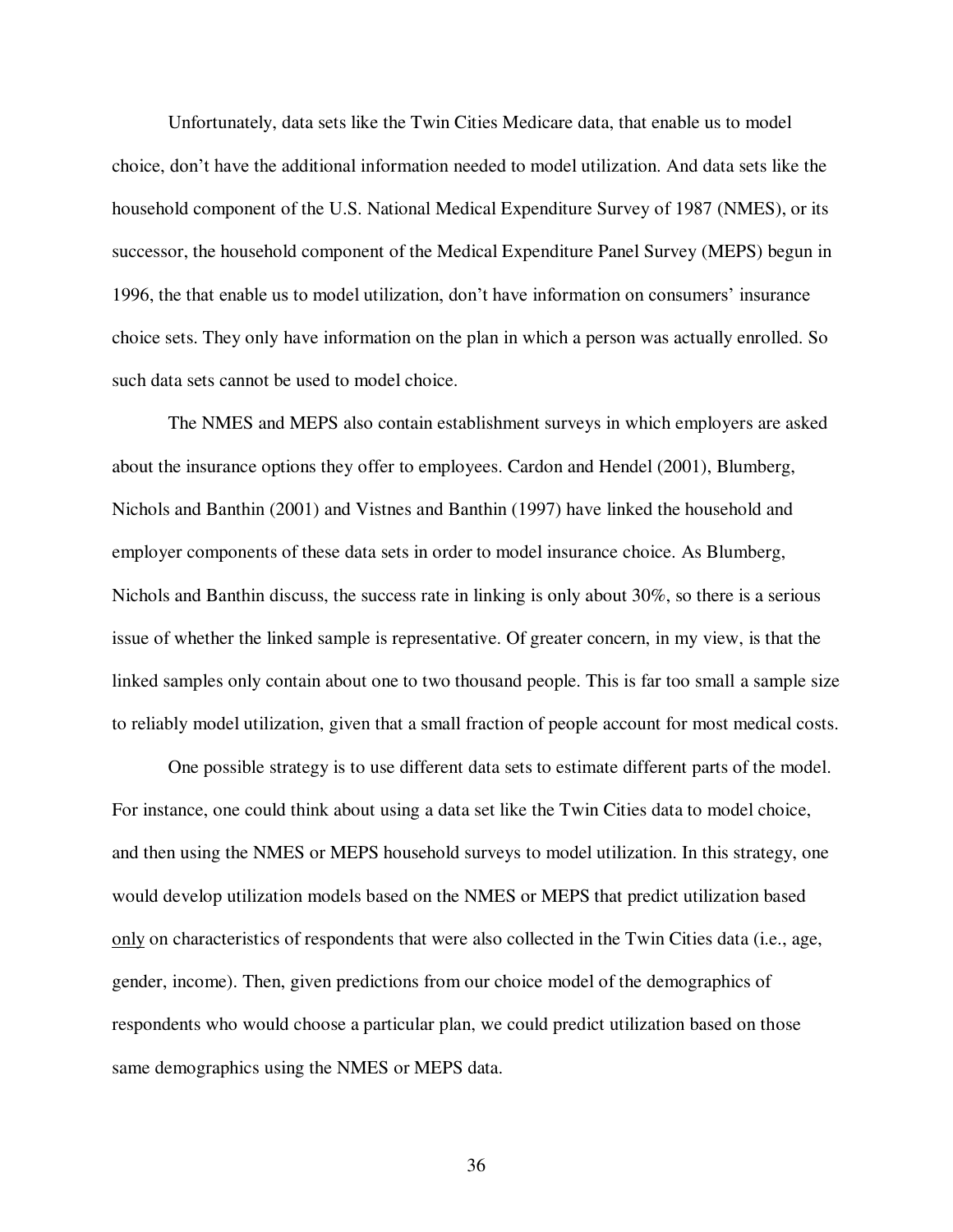A problem with this multiple data set strategy is that the demographic information in the data sets available for choice modeling is not sufficiently rich to construct good predictive models of utilization.<sup>30</sup> A promising alternative strategy is to collect new insurance choice data from SP choice experiments, and, in this new data collection effort, to also obtain from the respondents rich information about health status and medical history. One could then use the SP choice model to predict the characteristics of responds who chose each insurance option based not only on simple demographics like age, gender and income, but also in terms of health and medical history. All these variables could then be used to predict utilization, based on NMES type data. In my view, this is a critical avenue for future research.

In the choice modeling part of this exercise, market choice and SP choice data could be combined to create a better predictive model. Specifically, choice models based on market and SP data should predict similar market shares for insurance plans, both unconditionally (i.e., for the populaton as a whole) and conditional on the demographic information that is common to the data sets used to estimate each model. See Hall, Viney, Haas and Louviere (2004) for discussion of health applications of SP choice modeling, and Hensher, Louviere and Swait (1999) or Louviere, Hensher and Swait (2000) for discussions of merging market and SP choice data.

Obviously, in any effort to develop a single-payer menu-of-options system, the forecasts of market shares and utilization used in the design stage would only serve as preliminary guides. Actually implementation of such a plan would, of course, reveal discrepancies with the forecasts, presumably leading to subsequent modifications of premiums and/or plan attributes to achieve more precisely the desired choice, equity, and cross-subsidy patterns. Econometric forecasting

 $\overline{\phantom{a}}$ 

<sup>&</sup>lt;sup>30</sup> More subtly, there is also a selection problem that arises because the average expenditures among people who chose a particular plan will in general differ depending on the original choice set – since the segment of the population that selects into a particular plan depends on the choice set. For this reason, modeling of utilization should be done jointly with modeling of insurance plan choice.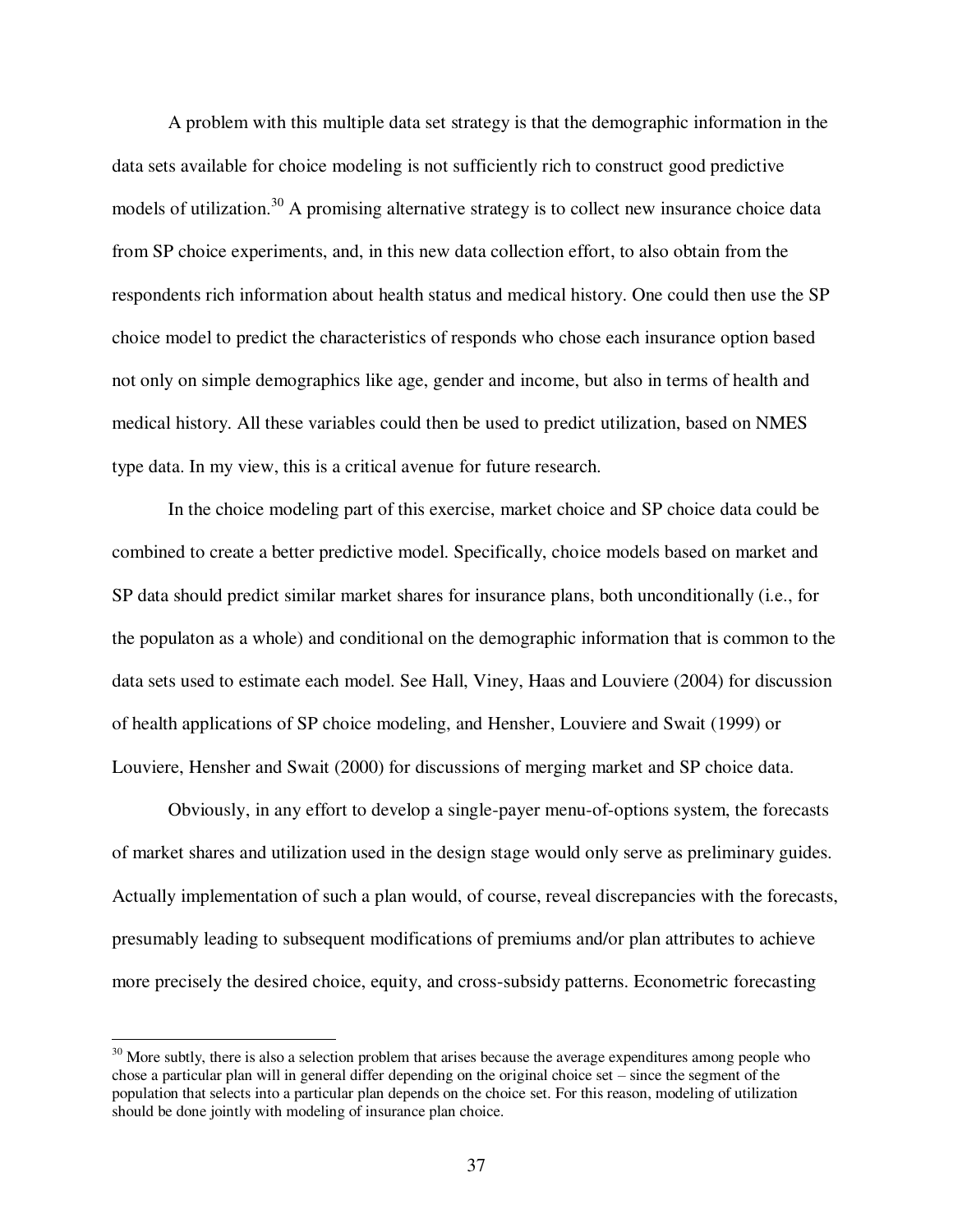can be a useful guide to designing policies and predicting their impacts, but forecast errors and subsequent revisions have to be expected.

Finally, while I have focused on a "maximal program" of designing a single payer system, let me conclude this section by arguing that choice modeling should play a role even in more modest reform proposals. Indeed, more modest reforms, like adding benefits to Basic Medicare while continuing to allow private competition, or regulating private insurers to require that they offer certain types of coverage, are certainly more politically feasible. It strikes me as extraordinary that Clinton's Health Security Plan, which required alliances to offer plans with certain features, was not based on any attempt to ascertain how consumers value those features. Similarly, the MMA of 2004 added a prescription drug benefit to Medicare without any attempt to use market research to ascertain the distribution of consumer willingness to pay for such a benefit. Such seat-of-the-pants policy making seems very unwise.

#### **IV. Challenges in Designing a Single-Payer Menu-of-Options System**

In the preceding sections I have argued that the "cherry picking" problem can be avoided if a single payer offers a menu of insurance options. However, designing an appealing menu of options to be offered is a challenging problem. In this section, I will discuss the problems that adverse selection and moral hazard created for design of a menu of options, relate this to some recent work on the practical relevance of adverse selection and moral hazard problems, and describe how choice modeling techniques might be used to shed further light on these issues.

#### **IV. A. Adverse Selection and Felicitous Selection**

I've already commented at some length about the problems that adverse selection creates for the design of the menu of options to be offered in a "competitive" health insurance market. Basically, we would expect that "sicker" people will select into more generous insurance plans.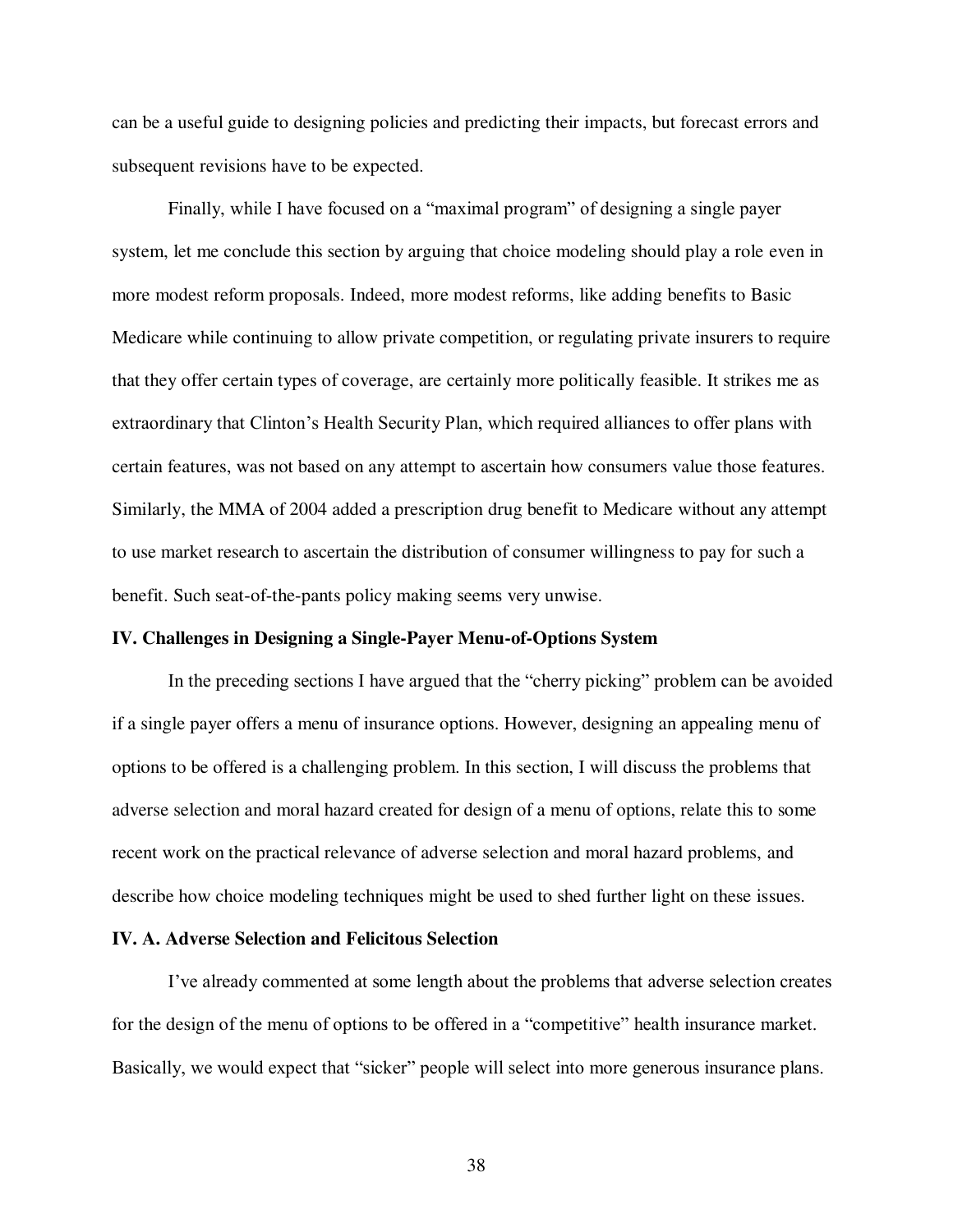This makes it hard to predict the impact of offering any particular menu of insurance options, either in terms of total cost or the resultant cross-subsidy pattern: To predict the cost of each plan we have to also predict the health characteristics of the people who will select into each plan.

However, while we often take it for granted that adverse selection is a serious problem, some recent work by De Meza and Webb (2001) suggests its importance may be exaggerated. The reason is that adverse selection may be offset by what they call "advantageous selection," or what I will call "felicitous selection." The idea is that it is not only sicker people who want to buy more generous health insurance. More risk averse people want to buy more generous insurance too. If more risk averse people also tend to be healthier, then healthy people may demand just as much insurance as unhealthy people. In fact, it seems quite plausible that more risk averse people would be healthier, because their risk aversion may also induce them to take better care of their health.

In my view, there is some interesting qualitative evidence suggesting that felicitous selection is important. This comes from comparing the market for health insurance with some other insurance markets. As is well known, adverse selection can cause a market for insurance to fail to exist, or, at least to make the market quite small. The reason is that adverse selection may lead to a vicious cycle of rising premiums that reduces demand to low levels or even to zero. $31$ 

 $\overline{\phantom{a}}$ 

 $31$  The "death spiral" can arise as follows (see Akerlof (1970)): Suppose that all consumers have the same degree of risk aversion, and that a health insurance plan is offered at a certain premium – lets call it *P0*. Then, the only consumers who will be willing to buy the plan are those with expected health care costs above some threshold (where the threshold is some increment below the premium since consumers are risk averse). Now, suppose that the expected cost to the insurance company of covering these consumers exceeds  $P_0$ . Then, the insurance company will lose money at the original premium, and it will have to raise the premium to  $P_i > P_0$ . When the premium rises, the marginal consumers with relatively low expected utilization drop out, and a riskier group of consumers is left in the plan. Now suppose the expected cost of covering this smaller group of consumers exceeds  $P<sub>1</sub>$ . The insurance company will again have to raise the premium to cover costs. Depending on the distribution of expected health care costs among consumers in the population, this vicious cycle can continue until this insurance plan (or for that matter, any possible plan) ceases to exist. However, if there is heterogeneity in risk aversion, and risk averse people are healthier, it counteracts the vicious cycle, by making healthier people willing to pay higher premiums.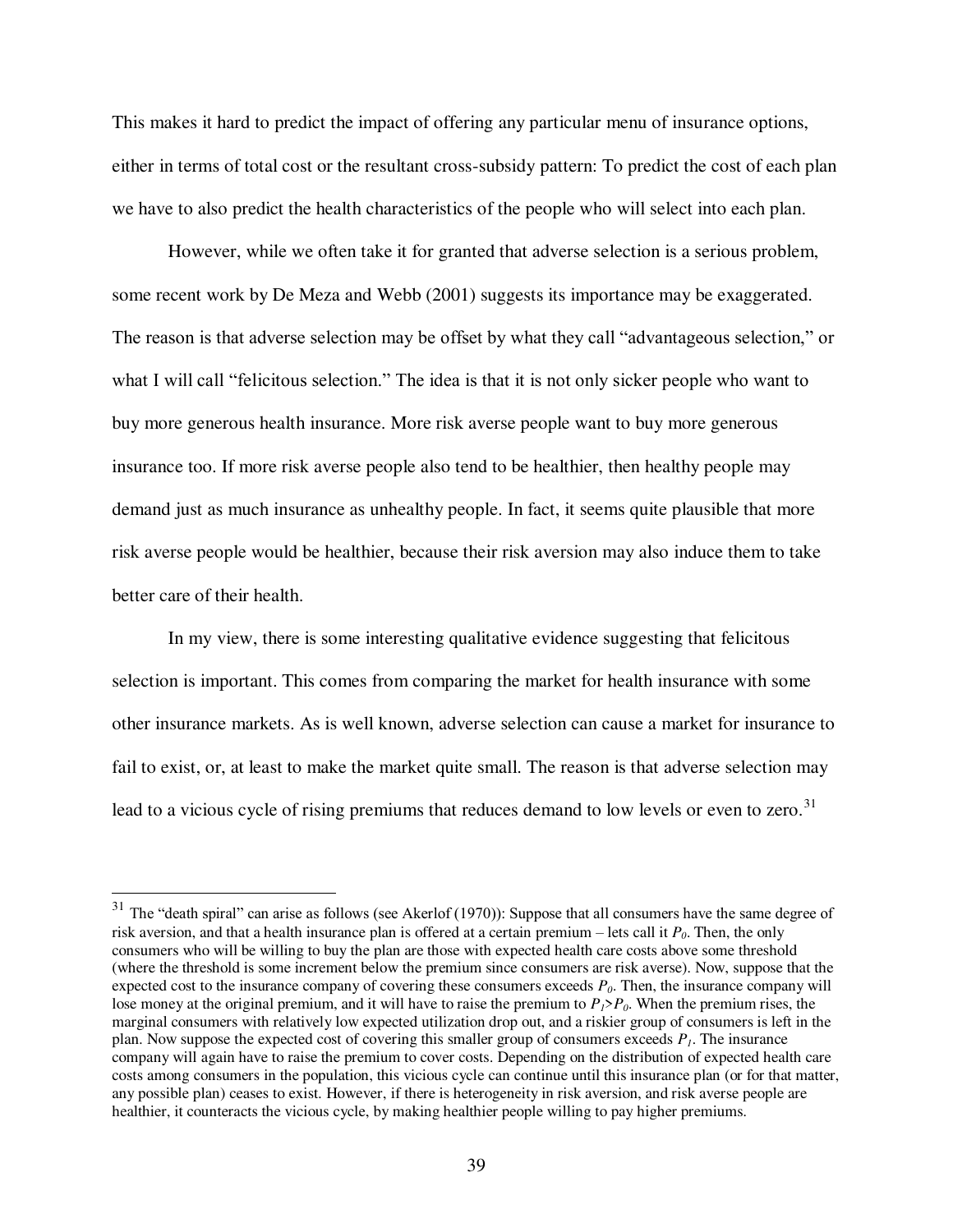Now, suppose we look across markets for different types of insurance, and ask which markets are small and which markets are large. Well-known examples of very small insurance markets (i.e., almost no one has coverage) are the market for long term care (LTC) insurance (i.e., insurance to cover the costs of nursing home stays) and the market for annuities (which is essentially insurance against living too long so that one runs out of savings before death). In these markets, "adverse selection" arises if healthier people buy. That is, if you are an insurance company, you want to sell annuities and LTC insurance to sick people who are likely to die fast, because such people won't make much use of the product and will therefore be profitable. Thus, the "bad risks" in these markets are healthy, long lived people.

Now, if risk averse people indeed tend to be healthier, it will reinforce the adverse selection problem in LTC and annuity markets. That is, risk aversion generates another reason that the "bad risks" will want to buy insurance. Plausibly, this tendency of the positive risk aversion-health correlation to reinforce, rather than counteract, the adverse selection on health mechanism explains why these markets are so small.

In contrast, consider the market for auto insurance. This market is like the market for health insurance, in that (i) the "bad risks" are the poor and/or reckless drivers, who are analogous to unhealthy people, and (ii) with population heterogeneity in risk aversion, the good risks, who in this case are the good/safe drivers, will tend to buy more insurance, thus counteracting adverse selection. The same argument applies to life and homeowners insurance.

Thus, it appears that the felicitous selection story may be able to explain why markets for auto, health, life and homeowners insurance are big (i.e., many or most people buy them), while markets for LTC insurance and annuities are very small. This hypothesis is in principle testable, because economists have developed methods to measure risk aversion (e.g., by asking people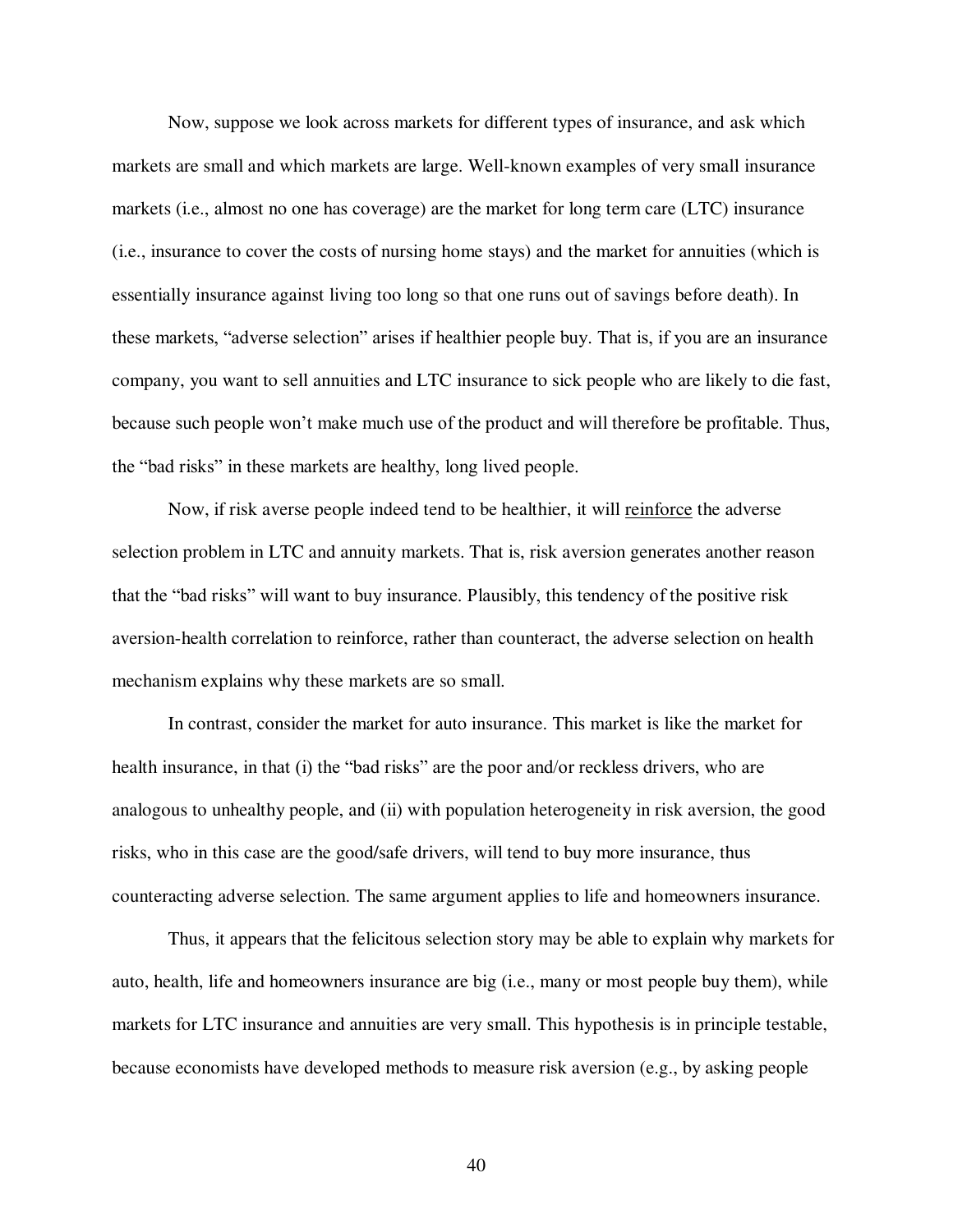whether they would accept particular gambles). However, the felicitous selection hypothesis cannot be tested using existing data, because data sets containing the information we need to model insurance choice do not contain risk aversion measures. The sort of SP choice experiments I described in section III could be used to address this problem, because it would not be difficult to append questions about risk aversion to survey instruments used to collect SP data.

If felicitous selection is important, it has important implications for modeling insurance choices. As an example, suppose the population of consumers looks like the following:

| <b>Risk Aversion</b> | Low        | Medium     | High       |
|----------------------|------------|------------|------------|
| Health               |            |            |            |
| Low                  | $20\%$ (L) |            |            |
|                      |            |            |            |
| Medium               |            | $20\%$ (M) | $20\%$ (H) |
|                      |            |            |            |
| High                 |            | $20\%$ (L) | $20\%$ (M) |
|                      |            |            |            |

In this situation, there is a 20% segment of the population that is rather indifferent to risk and that also has poor health (because they do not take good care of their health). This segment will demand low levels of insurance (L), and will also have high utilization of services. Among the other 80% of the population, risk aversion and health status are independent. That is, a medium risk aversion person is just as likely to be in good health as a high risk aversion person. Thus, among the 80% of the population with medium to high risk aversion, adverse selection will be operative: people with medium health will demand more insurance and have higher utilization, on average, than people with good health. On the other hand, if we look at the population as a whole, those with low demand for insurance (L) are, on average, less healthy than those with medium demand (M).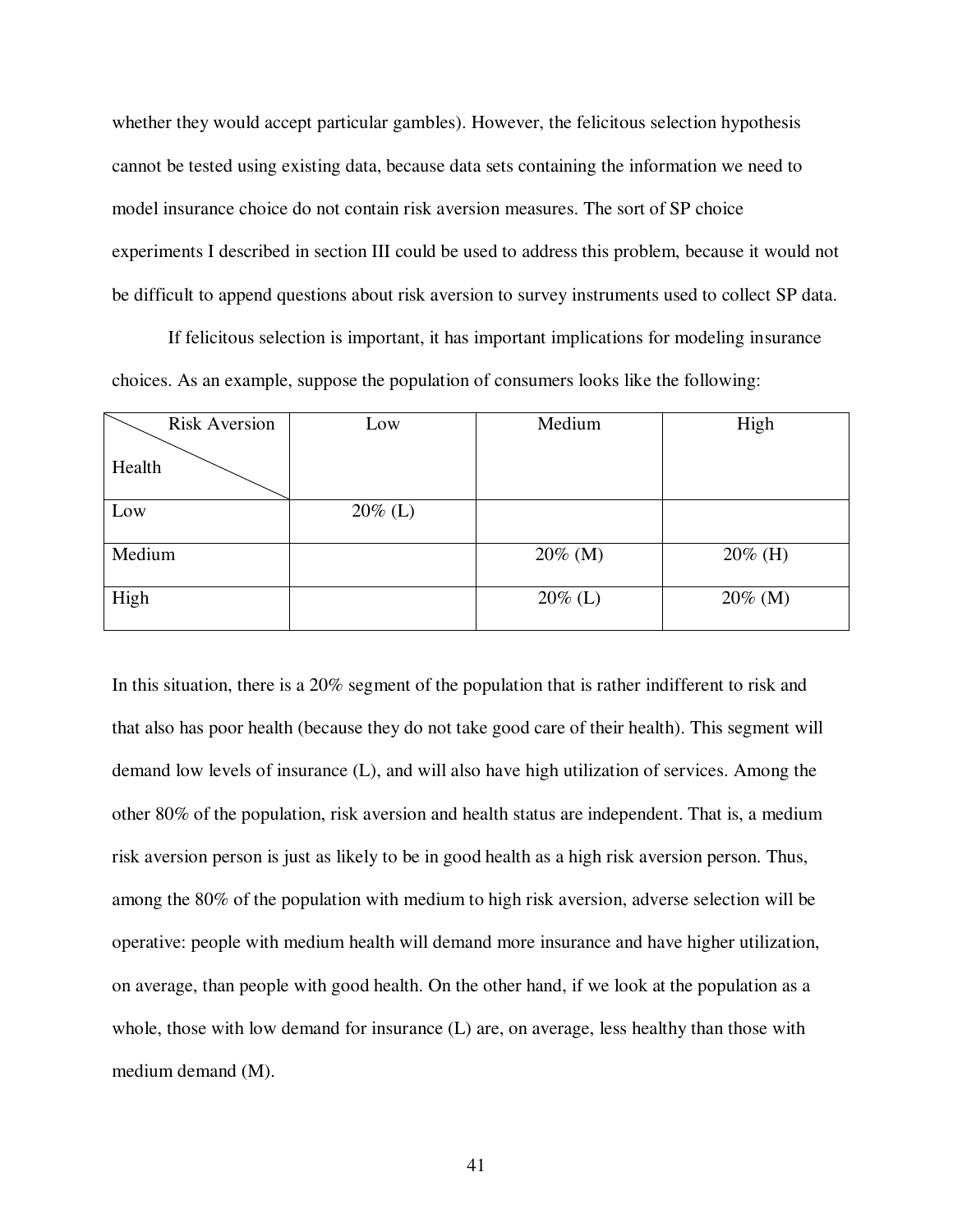If insurance companies cannot identify members of the risk-indifferent segment, this leads to important changes in the sorts of adverse selection equilibrium modeled by Rothschild and Stiglitz (1976), Wilson (1977) and Spence (1978). As De Meza and Webb (2001) point out, felicitous selection can lead to an equilibrium where the marginal insurance buyer has expected utilization costs that exceed his/her premium, and where the highest expected utilization consumers are uninsured. Thus, there is a positive correlation between insurance coverage and health status, in contrast to the negative correlation that arises in adverse selection models.<sup>32</sup>

 Chiappori and Salanie (2000) have argued that, if consumers have information about their expected utilization that insurers don't have, there should be a positive correlation between insurance coverage and utilization. Thus, they take their finding that uninsured drivers have more accidents than insured drivers as evidence against asymmetric information in the auto insurance market. But, as my simple example illustrates, and as De Meza and Webb (2001) point out more generally, such a positive correlation need not hold in a market with felicitous selection.<sup>33</sup>

 $32$  De Meza and Webb show that, in a felicitous selection equilibrium, a welfare improvement can be achieved by taxing insurance purchases, and making lump sum distributions to the population. This gets the risk indifferent off insurance (which they were buying too much of), lowers premiums, and allows the risk averse to buy insurance at a lower net cost. This is very different from the welfare enhancing policies discussed by Wilson and Spence for the adverse selection case, which involve the healthy subsidizing insurance for the unhealthy. De Meza and Webb also show that felicitous selection can induce another important change in the nature of equilibrium. Rothschild and Stiglitz showed that a Nash equilibrium with adverse selection, if it exists, is always a "separating" equilibrium: the unhealthy have comprehensive coverage at a high premium, and the unhealthy have limited coverage at a much lower premium. Any "pooling" equilibrium where the same policy is offered to both groups would be broken, because one can always find a policy with lower premiums and less coverage that would attract the healthy consumers away from the population risk pool. With felicitous selection, however, the healthy don't want less coverage than they would have in a pooling equilibrium, so such an equilibrium may be sustainable. For completeness, it is worth noting that Wilson (1977) showed that a pooling equilibrium is sustainable in an adverse selection model if the equilibrium concept is modified from Nash to "Wilson foresight," a concept which rules out any deviation that would subsequently be rendered unprofitable by other firms' reactions.

<sup>&</sup>lt;sup>33</sup> Chiappori, Jullien, Salanié and Salanié (2002) argue that in a competitive market, if two insurance plans coexist, then the more comprehensive plan must have riskier (i.e., higher utilization) enrollees. The reason is that, if enrollees of both plans had equal rates of utilization, then, given the zero profit condition, the higher premium of the more comprehensive plan would exactly cover its higher payouts. It's premium couldn't be higher than that, or its profit would be positive, inducing entry. If risk averse agents can choose between two insurance plans, and choosing the more expensive plan only involves an actuarially fair increase in premium, they will always choose the more comprehensive plan (since, by doing so, they hold their expected consumption fixed while lowering its variance). However, if the enrollees of the more comprehensive plan are sufficiently riskier, its premium can rise to the point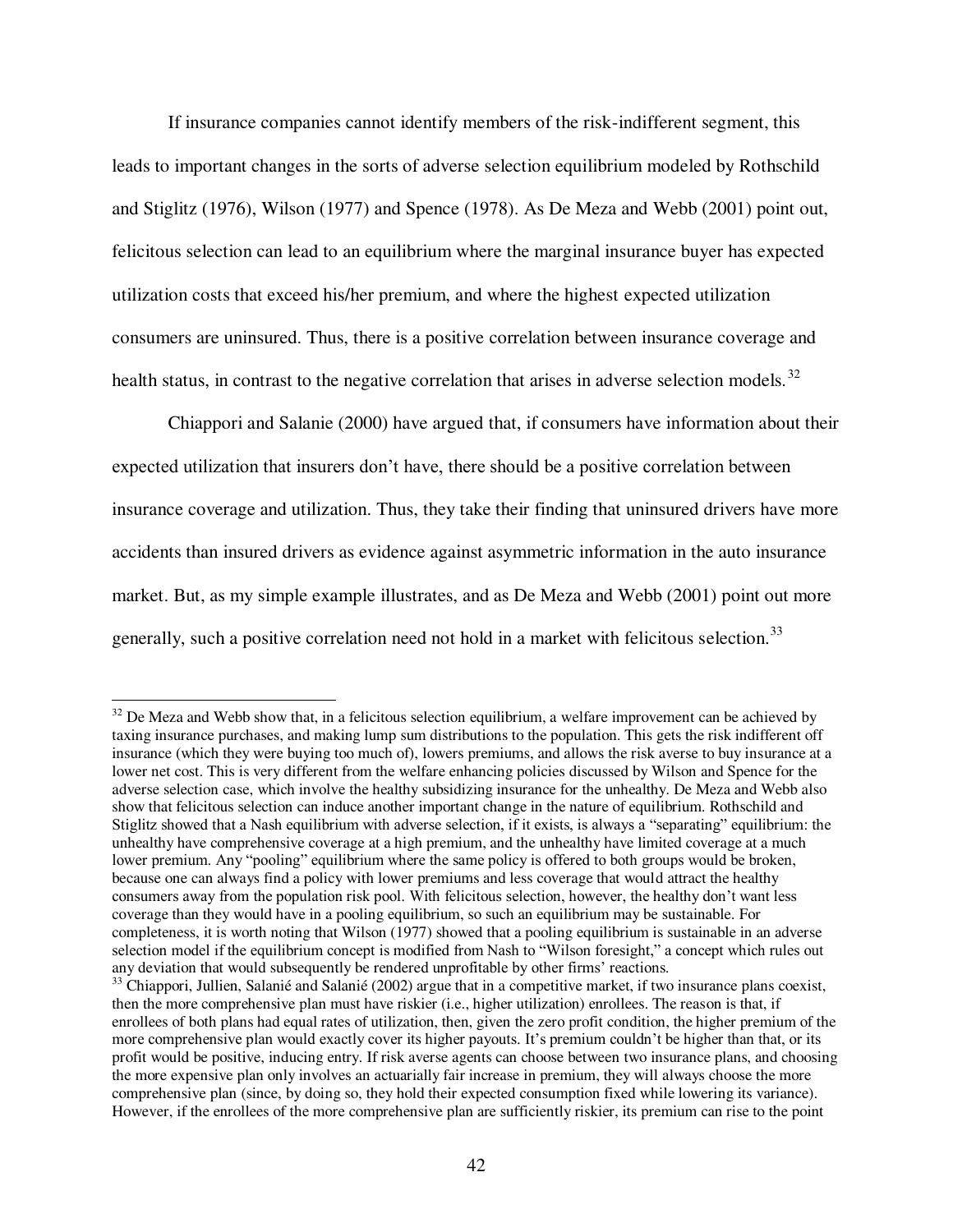However, using choice modeling techniques, combined with data on risk aversion and health care utilization, it would be possible to estimate the size of market segments like those in my example, and examine directly the importance of adverse and felicitous selection.

#### **IV. B. Moral Hazard and the Mantle Effect**

 $\overline{a}$ 

A traditional fear about generous provision of subsidized public insurance is that it may generate moral hazard. That is, a better insured person may take less care of their health, since they know they will get free or inexpensive treatment should they get sick. Traditionally, the moral hazard problem has been analyzed in a static choice framework. But recent work by Khwaja (2003) suggests that moral hazard may be less of a problem in a dynamic model of investment in health over the life-cycle (see Grossman (1972)).

 The key point is that, in a dynamic model, more generous insurance can increase your life expectancy, since a better insured person can afford to obtain better treatment should they become sick. Increased life expectancy, in turn, enhances ones incentive to invest in health. Technically, the reason is that, in any dynamic model, a longer planning horizon (i.e., in this case, life-span) increases returns to investment. More intuitively, if one expects to live longer, it gives one an incentive to make investments in health that will enhance quality of life in old age. This dynamic effect counteracts the static moral hazard effect on investment in health, pretty much completely canceling it according to Khwaja's estimates, obtained using the U.S. Health and Retirement Survey (HRS).<sup>34</sup>

where the lower risk consumers do not find it attractive. Hence, Chiappori et al argue that a positive correlation between risk and coverage is a very "general" implication of models with asymmetric information (i.e., adverse selection or moral hazard). However, De Meza and Webb note that this argument only works if there are no fixed costs of providing insurance. If the more comprehensive policy has a higher premium in part because there is a fixed cost of providing more comprehensive coverage (e.g., one has to devote more resources to underwriting), then the premium increment in going from the limited to the more comprehensive plan need not be actuarially fair, even under a zero profit condition. Also, the "positive correlation" argument clearly fails if there is imperfect competition. <sup>34</sup> Khwaja operationalizes investment in health as occurring through exercise, the avoidance of risky behaviors (like excessive drinking), and through medical treatment for chronic conditions and/or preventive care. He then estimates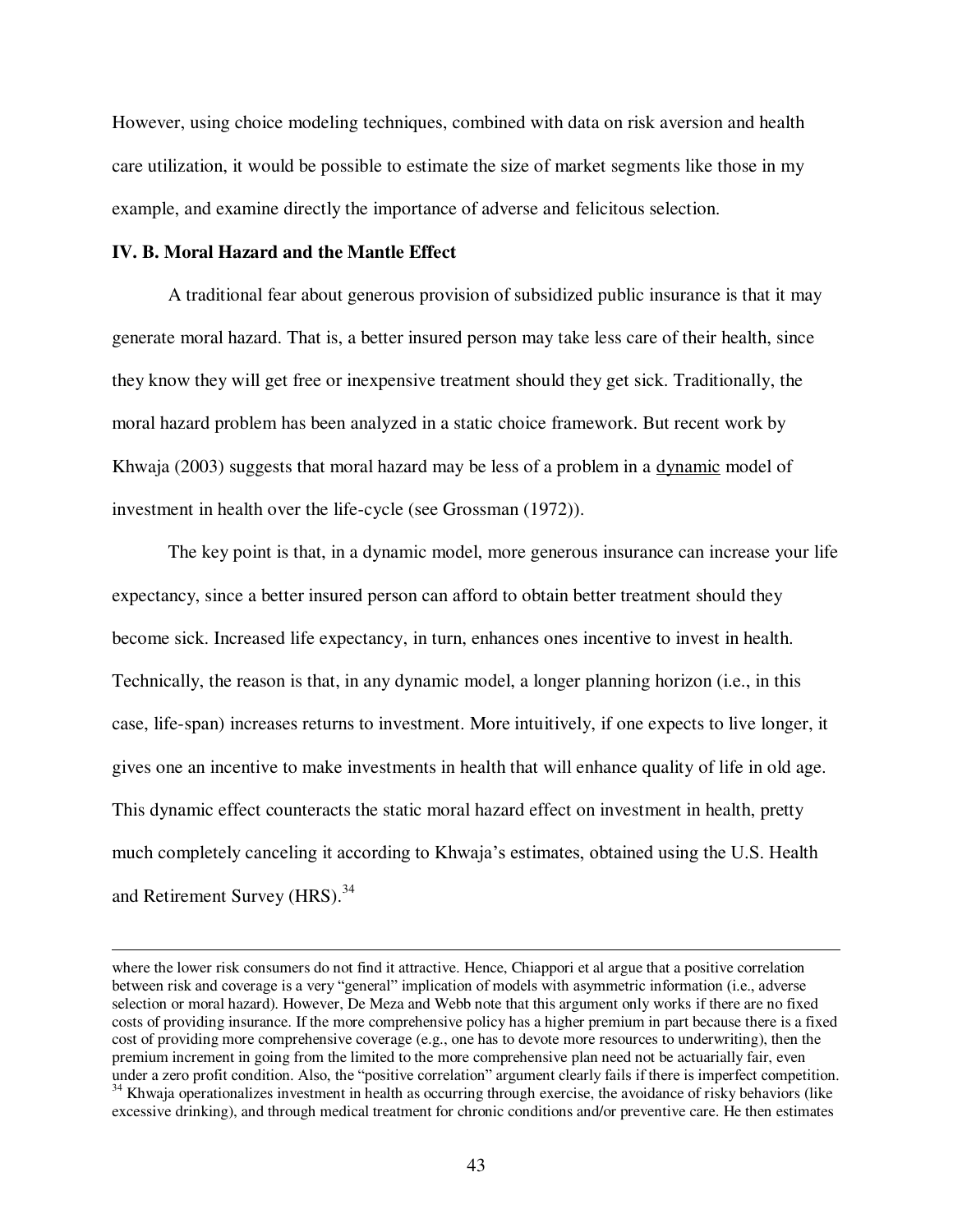I like to call the positive effect of life expectancy on investment in health the "Mickey Mantle effect," after the great Yankee centerfielder of the 1950s and 60s. Mantle (1931-1995) was one of a handful of sports stars whose celebrity transcended sports to make him a cultural icon. He was legendary for having perhaps the greatest natural talent of any baseball player. But a string of serious injuries, combined with heavy drinking and lack of regard for his health, ended his career prematurely. After many years of alcoholism, leading ultimately to liver failure, Mantle finally died of cancer at the age of 63. He later explained his reckless behavior with the observation that he never expected to live past his early 40s, because many males in his father's line had died young due to Hodgkin's disease.<sup>35</sup> He was surprised to have lived into his 60s, and observed: "If I knew I was going to live this long, I'd have taken better care of myself."<sup>36</sup>

To test the hypothesis that life expectancy has a positive effect on investment in health would require data on investment in health (such as exercise, avoidance of risky behaviors and preventive care), and measures of life expectancy. The HRS does contain measures of life expectancy (Manksi (2004) discusses measurement of expectations using survey instruments), along with measures of investment, so the Mantle hypothesis could perhaps be tested using these data. However, a fundamental problem that must be addressed is reverse causality. Clearly, the rate of investment in health will feed back and affect life expectancy.

a dynamic model of investment using the HRS data. Simulations of the model imply that subsidized insurance has almost no effect on levels of exercise or risky behaviors. Note that this does not mean that more generous insurance doesn't raise use of health services. Khwaja's estimates do imply that more generous insurance raises utilization (i.e., demand curves do slope down). Khwaja's paper is an extremely ambitious exercise, being the only attempt to model health insurance choices, investment in health and health care utilization jointly, and all within a dynamic life-cycle framework. A limitation of his work, however, is that consumer's health insurance choice sets, which differ by location and/or employer, are not observed in the HRS. Khwaja assumes that all consumers have access to a standard set of insurance options.

<sup>&</sup>lt;sup>35</sup> Mantle's father died of Hodgkin's disease at age 39, while his two uncles died at 32 and 41. Of Mantle's four sons, one died of Hodgkin's disease a year before Mantle (at age 36), while the other died of cancer in 2000. Mantle's two surviving sons are active in the Mickey Mantle Foundation, which promotes organ donations.

 $36$  One could view this as ex-post rationalization, but Mantle made related statements in his youth. For instance, as a rookie he told the Yankee player representative: "You don't have to talk to me about pensions. I won't be around long enough to collect one."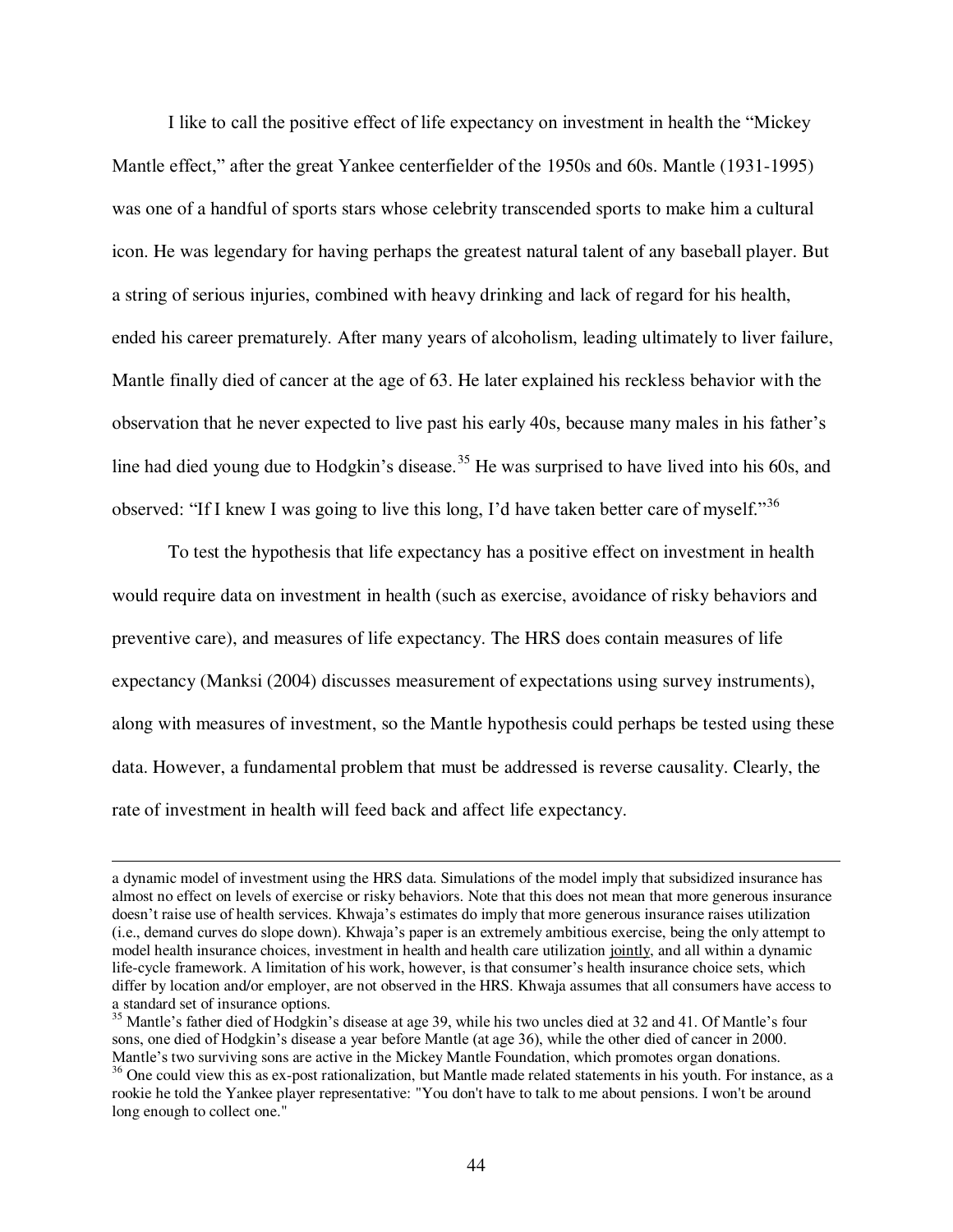|     | To clarify the nature of the problem, suppose that investments in health, life expectancy,                                                      |
|-----|-------------------------------------------------------------------------------------------------------------------------------------------------|
|     | one's general level of optimism, one's level of health and one's insurance choice are determined                                                |
|     | by the following system of equations:                                                                                                           |
| (A) | Investment in health $=$ f(current health, price of investment in health, income,<br>taste for health, optimism, life expectancy)               |
| (B) | Life expectancy = $g$ (current health, price of health care, investment in health,<br>environmental risk factors, genetics, optimism)           |
| (C) | $Optimism = k(current health, investment in health, genetics)$                                                                                  |
| (D) | Current Health = h(lagged health, lagged investment in health, environmental risk factors,<br>genetics, exogenous shocks to health)             |
| (E) | Insurance coverage $=$ I(current health, insurance plan options, income, risk aversion, taste<br>for health, tastes for insurance plan options) |
|     | Our interest is in estimating equation (A), in order to test if the "Mantle effect," that is, the effect                                        |
|     |                                                                                                                                                 |

To clarify the nature of the problem, suppose that investments in  $\mathcal{L}$  in the problem, life expectancy, life expectancy, life expectancy, life expectancy, life expectancy, life expectancy, life expectancy, life expect

of life expectancy on investment in health, is quantitatively important. I'll assume the error term in equation (A) arises because some part of the "taste for health" variable is unobserved. Then, a problem arises since, according to equation (B), investments in health affect life expectancy. Thus, life expectancy is endogenous in equation (A), because a person with a high unobserved taste for health will tend to have both a high investment in health and high life expectancy.

In this framework, one approach to consistently estimating equation (A) is to find an "instrumental variable" for life expectancy. That is, a variable that affects investment in health only through its affect on life expectancy (and not through any other channel). In the system of equations I've written here, one's genetic health endowment can play this role. Thus, as suggested by the Mantle story, one possible way to generate an instrument is to obtain data on congenital family diseases.<sup>37</sup> According to the above framework, measures of environmental risk

 $37$  One problem is that, while a family history of congenital disease would certainly reduce life expectancy (independent of any affect on investment in health), having parents with such health problems might also affect ones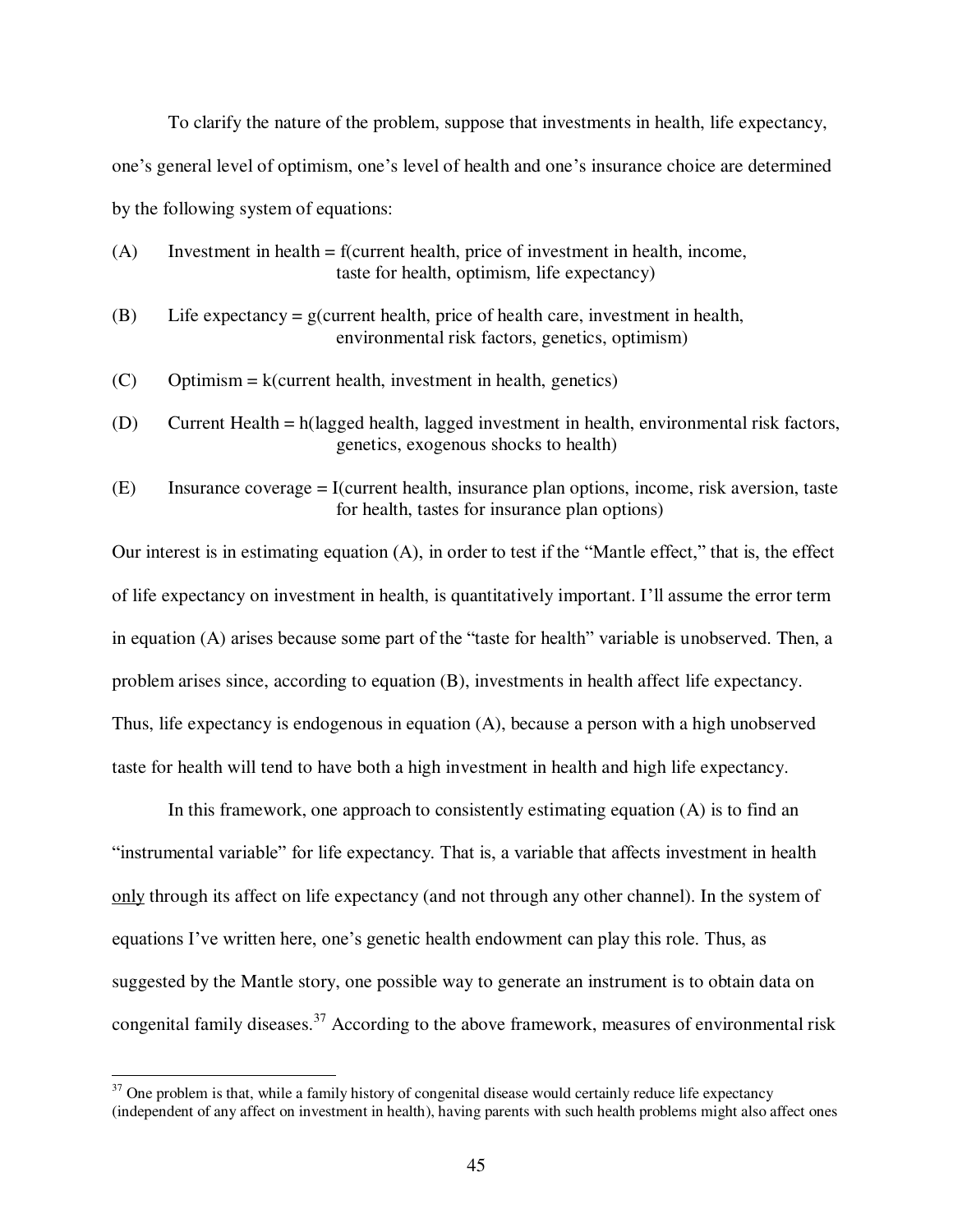factors are also potential instruments. Living in a risky environment may reduce life expectancy, but conditional on life expectancy it should not affect investment in health directly.<sup>38</sup>

It is also interesting to consider the role of a person's general level of optimism in the model. If optimism were a fixed characteristic of a person, it might quickly jump to mind as a potential instrument for life expectancy (i.e., a more optimistic person will have a higher life expectancy, *ceteris paribus*). However, I would not buy such an instrument because, as I write in equation (C), I suspect that optimism is affected by investment in health (e.g., exercise may have physiological effects that enhance ones general sense of well being, perhaps making one feel more optimistic). And, if optimism is reflective of ones general sense of well being (i.e., mental health), it might plausibly affect investment in health directly, as I write in (A). Also, there may simply be a positive correlation between unobserved tastes for health and optimism. As I've written the model, genetic factors could also be used as instruments for optimism in (A).

Next, note that the set of variables "price of investments in health" that appear in equation (A), and the set of variables "price of health care" that appear in equation (B), would both include aspects of a person's insurance coverage. Additionally, the price of investments in health would also include such things as prices of alcohol and tobacco, proximity to and cost of healthy food, proximity to athletic facilities, etc.. This leads to the following two observations:

First, it is clear that aspects of a person's insurance coverage would tend to be correlated with unobserved tastes for health as well. We will tend to have a selection bias whereby people with greater taste for health also have more comprehensive insurance (and hence, a lower cost of investment in health). This means that a proper estimation of equation (A) requires us to deal

investment in health through other channels (e.g., having fewer financial resources in youth if parents were ill). However, it can be plausibly argued that this problem is resolved by conditioning on current health status in the first equation, since this would control for prior investments in health that might have arisen due to family background.  $38$ <sup>38</sup> This assumes that risky environment is not endogenous in the sense that people with low tastes for health will also choose to live in a risky environment.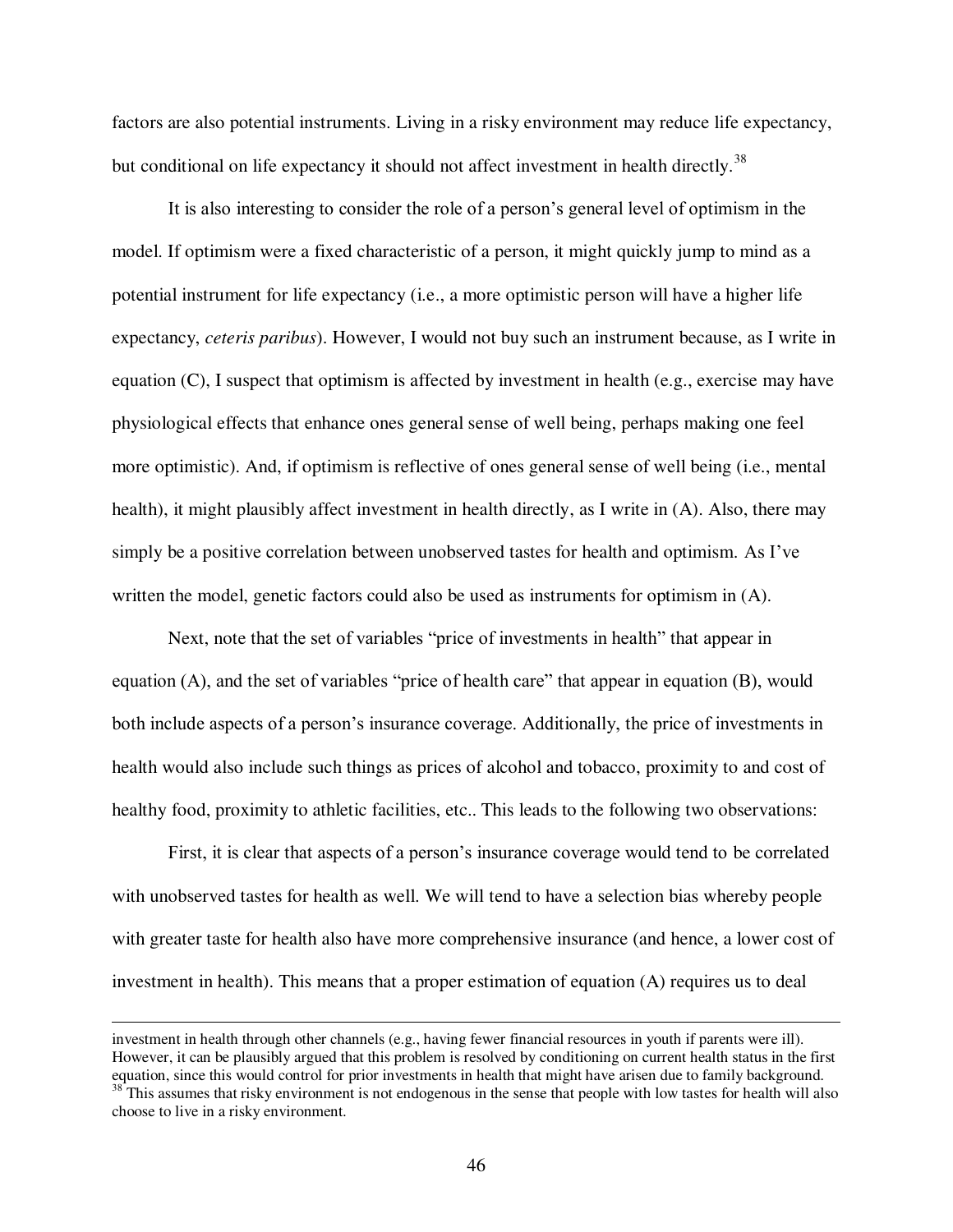with this selection bias. That in turn, means that we should estimate equation (A) jointly with the choice model for insurance coverage, which I have written as equation (E).

Second, Diamond (1992) has suggested that, if the healthy are to subsidize insurance for the unhealthy, as efficiency in the adverse selection model suggests, then one could try to avoid any resultant moral hazard problems by simultaneously imposing "sin" taxes. Thus, another reason for interest in equation (A) is that we need estimates of the price effects in (A) in order to determine the level of sin taxes necessary to undo any effects of moral hazard that are induced by more generous insurance (and not counteracted by the Mantle effect).

In summary, it is interesting that the empirical literature has come to very weak and conflicting conclusions about whether asymmetric information in the form of either adverse selection or moral hazard is important in health insurance markets. This literature has attempted to infer the importance of adverse selection and moral hazard almost entirely by asking whether those with larger policies tend to have larger claims. Given such limited information, it is not surprising that attempts to determine whether adverse selection or moral hazard are important, to distinguish one from the other, or to determine if heterogeneity in risk aversion is correlated with risk type, all rely on very strong assumptions about market structure. Identification would be much easier if we had measures of risk aversion, perceived risk (i.e., self rated health status), and measures of risky behaviors. The HRS contains such measures, so it might be usable for this purpose. There is no reason one could not collect stated preference (SP) insurance choice data, and in the same instrument also collect measures of risk aversion, health, expected utilization of services, and risky behaviors. The collection of such additional data might allow one to form strong tests of the importance of adverse selection, felicitous selection, moral hazard and the Mantle effect. This is obviously an important avenue for future research.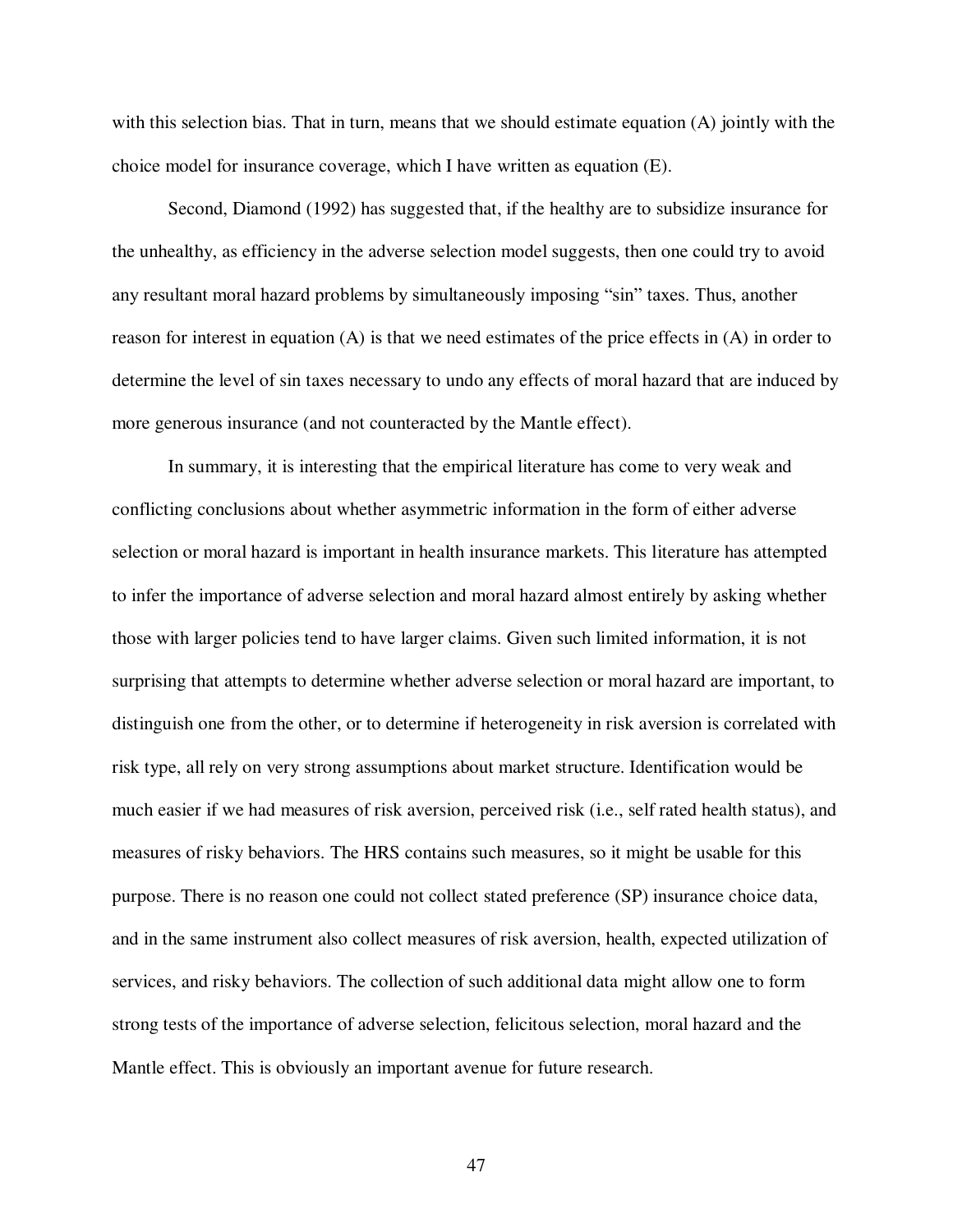## **V. Summary**

 $\overline{a}$ 

The main points that I have made in this paper can be summarized as follows:

- A standard argument for "Competition" in insurance markets is that giving consumers more "Choice" will enhance welfare.
- Indeed, there is clear empirical evidence, such as Harris and Keane (1999), of substantially heterogeneity in consumer tastes for attributes of insurance plans, so there is scope to enhance welfare by giving consumers more choices.
- If private firms design the menu of insurance options, the goal will be "cherry picking," which means more "Choice" will not necessarily increase consumer welfare.
- Furthermore, consumers seem to have important misperceptions about insurance options. This also undermines the "choice is good" argument.
- Thus, the assumptions underlying the standard argument for private competition do not hold.
- Given the problems with private competition, the best way to satisfy heterogeneity in consumer tastes for health care plans is for a single payer (i.e., the government) to design a menu of health insurance plan options, and to contract with providers so it can offer the whole menu to consumers.
- The choice modeling techniques used to analyze consumer preferences and design products that appeal to various consumer segments are well known, and could be applied by government just as well as by private firms.<sup>39</sup> The government could use these methods to design an appealing menu of insurance options that would meet certain equity and efficiency goals.
- To implement this agenda, we need to model insurance plan choices and health care utilization conditional on insurance plan choice jointly. Unfortunately, existing data sets permit one to model either insurance plan choice or health care utilization, but do not contain enough information to do both. Thus, we need to collect more data.

 $39$  It does not appear to me that private insurance firms are doing a great deal of innovating in terms of coming with genuinely new insurance product attributes. By this time, the attributes of insurance plans seem to be fairly standard, and designing new insurance options largely comes down to mixing and matching those attributes. For example, the latest "hot idea" in health insurance seems to be the "consumer driven health plan." But this basically just amounts to combining catastrophic insurance with a large deductible with a health care spending account. All these individual features are well known. In contrast, the superiority of private firms at product innovation is the key feature of differentiated consumer goods markets that would invalidate any argument for government design of choice options in that context.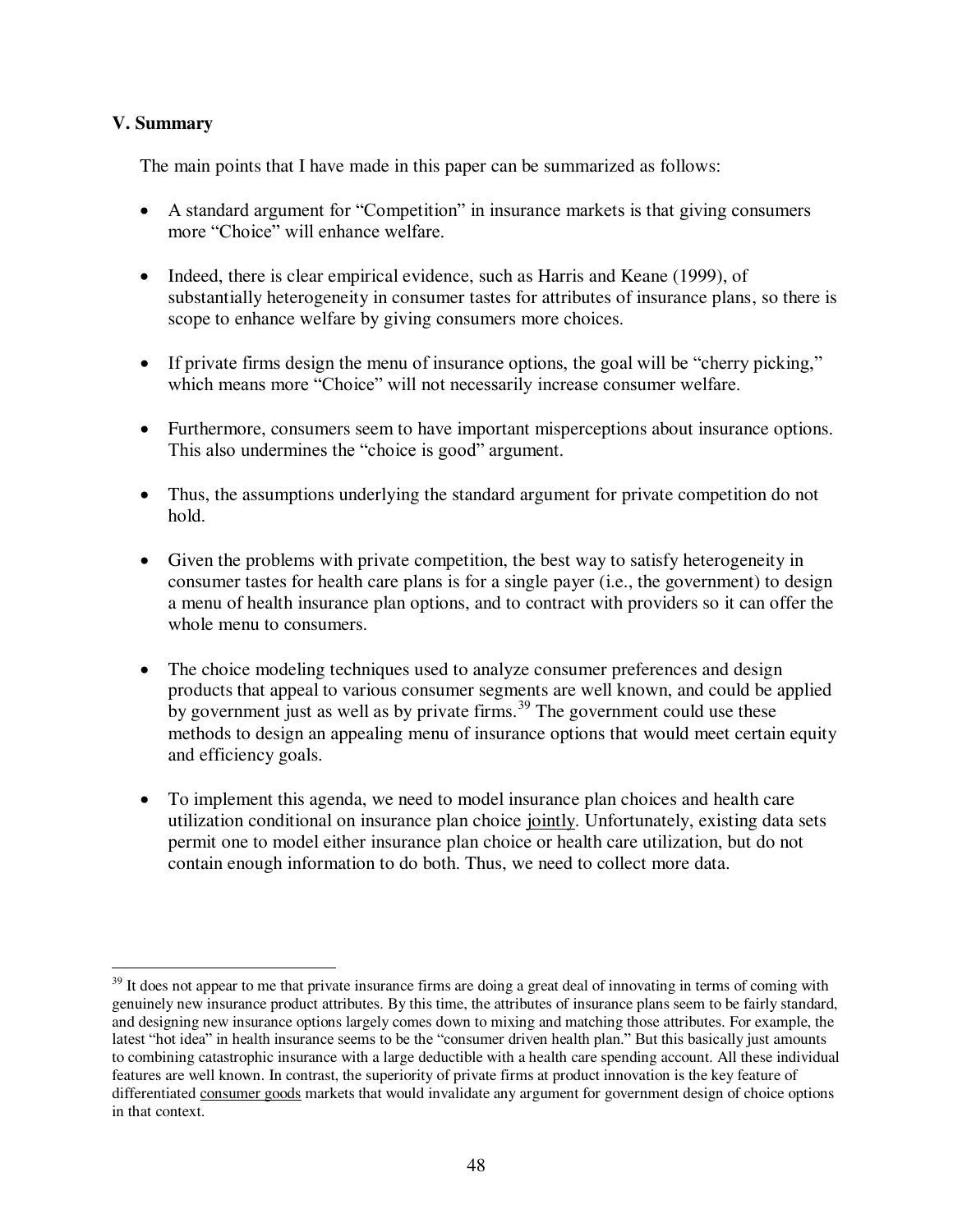A number of people have asked me why I would advocate substantial government intervention in the market for health insurance, when I am generally skeptical of government intervention in other markets. For instance, why would I argue that the government should provide health insurance, but not, say, auto accident insurance? I am going to argue that health care is "different," but it is important to be careful about how. The health economics literature can be confusing on this point, because it is filled with discussions of why the market for health insurance is "different" because problems of asymmetric information, adverse selection, agency and moral hazard lead to "market failure" that prevents an efficient competitive equilibrium outcome from being achieved. But many other markets (especially other insurance markets) suffer from similar problems. The really key point is that in health insurance, unlike, say, auto insurance, even if all these potential sources of market failure could be magically made to vanish, and a fully efficient competitive equilibrium could be achieved, just about everyone would agree that the efficient outcome is not desirable.

In an efficiently functioning competitive market without informational problems, each individual would pay premiums equal to their expected cost of health care utilization. But, on equity grounds, we don't think that intrinsically less healthy people should have to pay more for health insurance just because they are unlucky enough to have poor health. This is in contrast to auto insurance markets, where most people would say it is desirable for less safe drivers to pay higher premiums.

Because of equity considerations, there obviously is going to be government intervention in the health insurance market, whether it takes the form of a single payer system (with or without any scope for consumer choice), or a system that involves private insurance firms offering competing plans, combined with risk adjusted government subsidies. In light of this, I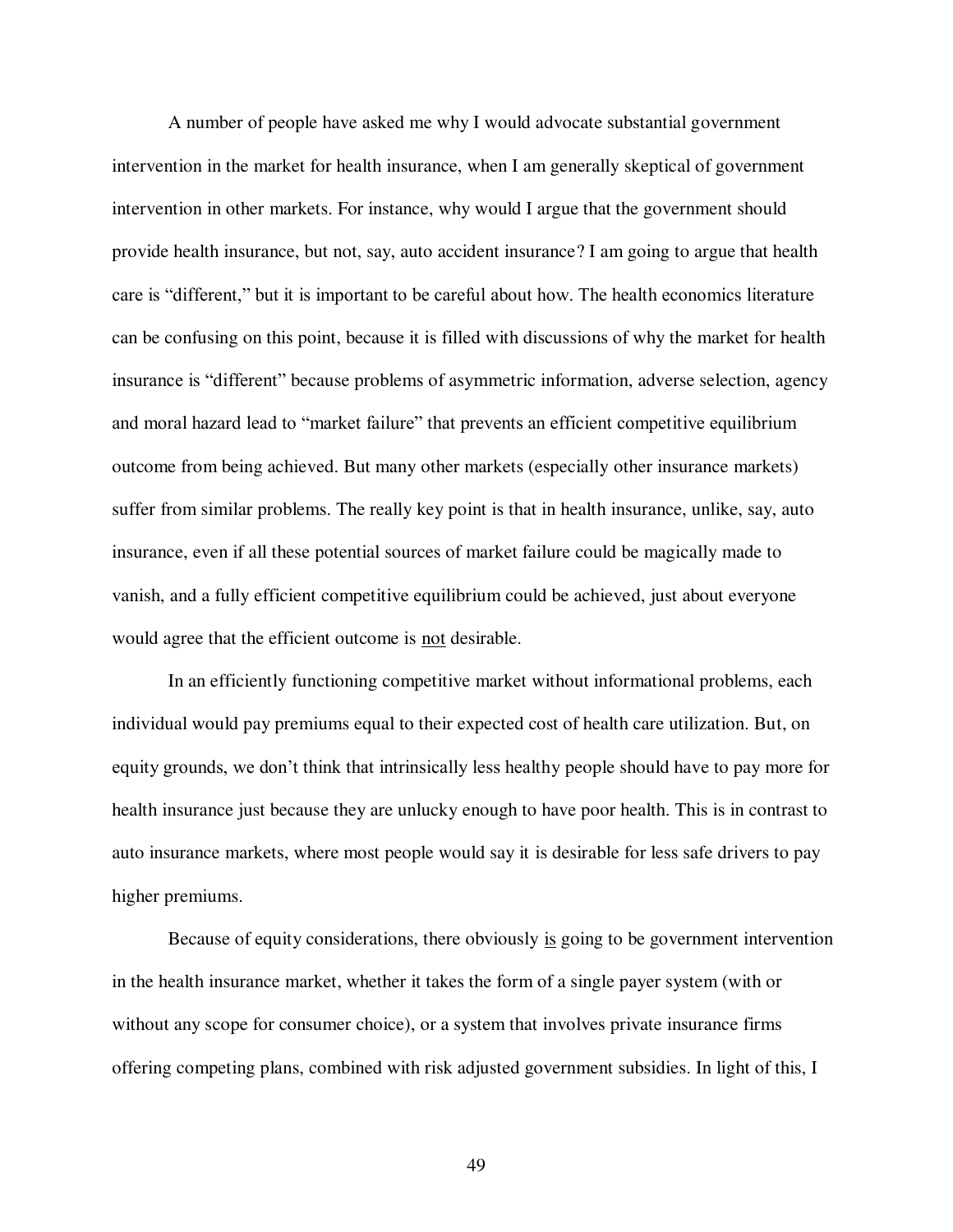feel that someone like myself, who distrusts the ability of government to do sophisticated central planning, should gravitate toward a system of intervention that involves the simplest computational problem for the government. I have argued that this is a single payer system, since introduction of private firms along with risk adjusted subsidies substantially increases the computations that must be undertaken by government.

While I have heavily emphasized the value of single payer system in overcoming the adverse selection problem, it should be noted that there are other benefits to such a system. These are well illustrated by the U.S. Medicare program. The large size of the program enables it to have very low administrative overhead relative to private insurers, and during the second half of the 1990s, when Congress permitted, it was very successful at using its monopsony power to negotiate low payment rates with hospitals and physicians (through its prospective payment system and physician fee schedule - see Berenson (2001) and Foster (2000) for discussions). Indeed, Medicare fee-for-service cost increases we so slow in the late 1990s that many private Medicare HMOs were driven out of business, despite the fact that their capitation payments remained, by most estimates, above what their enrollees would have cost under Medicare feefor-service. This experience can't be encouraging for the idea that Medicare HMOs can achieve cost savings on Basic Medicare. Yet, under the Medicare Modernization Act of 2003, the government started pumping more money into Medicare HMOs to keep them afloat.

The original idea behind HMOs was that they could deliver health care more efficiently by organizing providers into competing groups, thus driving down provider prices. As discussed by Nichols et al (2004), this idea has floundered because consumers are so attached to provider choice. The strength of this preference was revealed by the estimates I reported in Section II. Providers have been able to exploit this to gain market power. Instead of HMOs threatening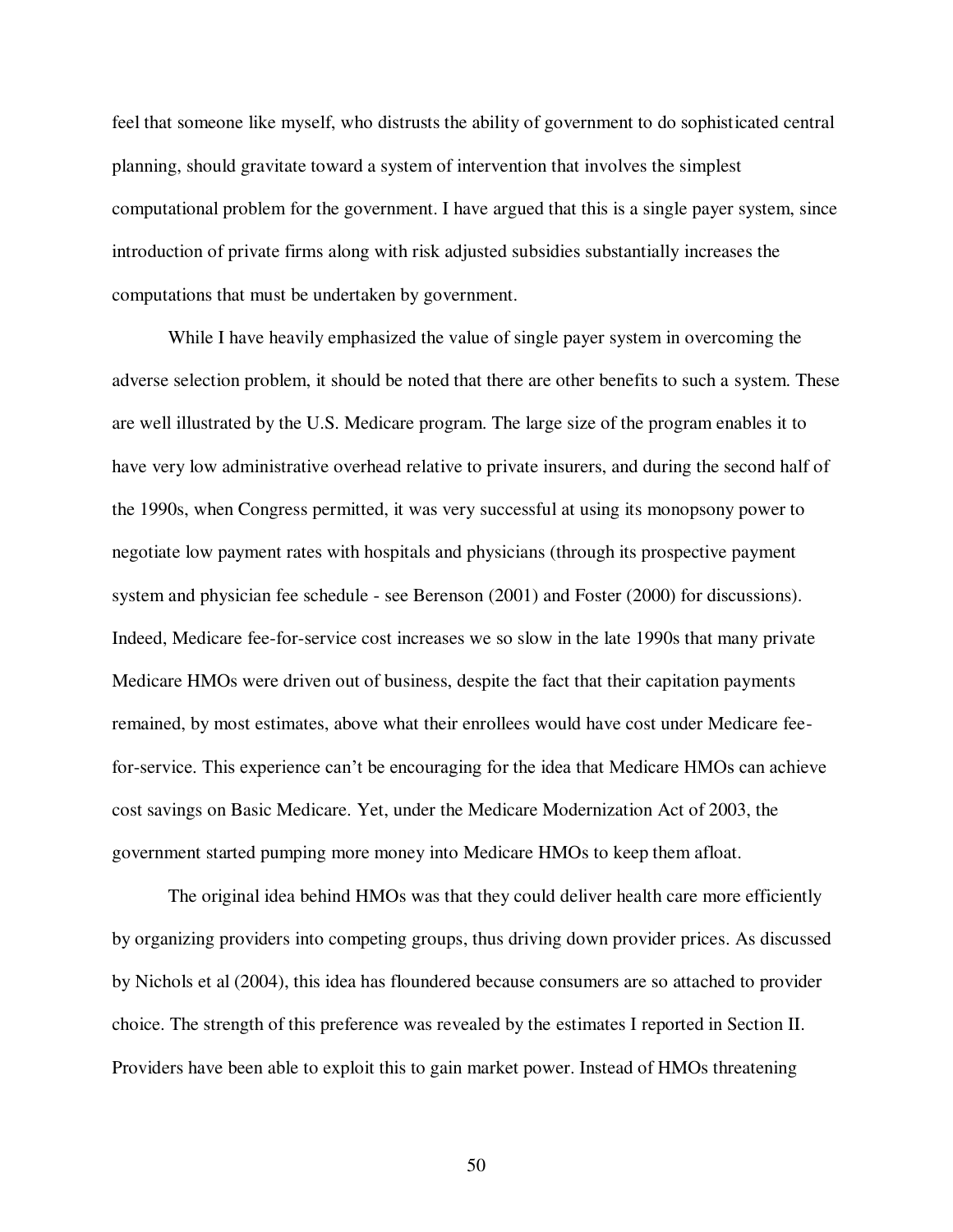providers with loss of patients if they are unwilling to accept discounted fees, we have provider groups able to "dictate terms to health plans on the premise that their absence from a network would make [it] unattractive to consumers."<sup>40</sup> In contrast, recent history shows that a large single payer like Medicare does have the countervailing power to dictate terms to providers.

Recently, Enthoven (2004) has argued that to make the managed care idea work we need to use antitrust laws to break up provider monopolies and come up with accurate methods of risk adjustment. Whether breaking up provider networks would enhance welfare seems unclear, given the clear consumer preference for large networks. And to admit that managed care relies on accurate risk adjustment seems tantamount to admitting it is impossible (see Newhouse (1998) for further critical comments on risk adjustment technology).

I have emphasized the problems with Medicare HMOs, but it is worth stressing that allowing private firms to offer medigap plans creates problems as well. Most notably, by covering the deductibles and co-pays that exist under Basic Medicare, medigap plans increase the use of services covered by Basic Medicare, thus undermining efforts to control utilization by having consumers bear some fraction of costs - see Christensen and Shinogle (1997). Again, the government's problem is simpler under a single payer system, because it can implement cost sharing without worrying about how private insurers' actions might undo its efforts.<sup>41</sup>

<sup>&</sup>lt;sup>40</sup> On this point, it is interesting to look back at the classic article by Stockman (1983). He said "The fourth premise on which any kind of plan ought to be centered is the notion of healthy provider competition and marketing of health care plans on a retail basis …. Once we establish a retail market among the consumers, *we will automatically and perforce get fierce competition among various provider units*." (emphasis added).

 $41$  Recently, a number of analysts have suggested reforming Medicare to make it look more like the U.S. Federal Employees Health Benefits Plan (FEHBP). For instance, see Feldman, Dowd and Coulam (1999). The basic idea is to run Medicare like employer subsidized health insurance: the government pays some share of premiums, and negotiates with a set of private insurance plans that agree to offer their products to senior citizens during an annual open enrollment period, using community rated premiums. The basic problem with this idea is that it does nothing to alleviate the adverse selection problem, unless plans are somehow given risk adjusted contributions. But this again raises the question of whether it is possible to do risk adjustment well. Feldman, Dowd and Maciejewski (2001) point out that larger employer subsidies towards the premiums of more comprehensive (higher cost) plans "can accomplish some of the benefits of formal risk adjustment," but I am skeptical that cherry picking problems would not remain severe. See Moon and Davis (1995) and Merlis (1999) for critical analysis of the FEHBP model idea.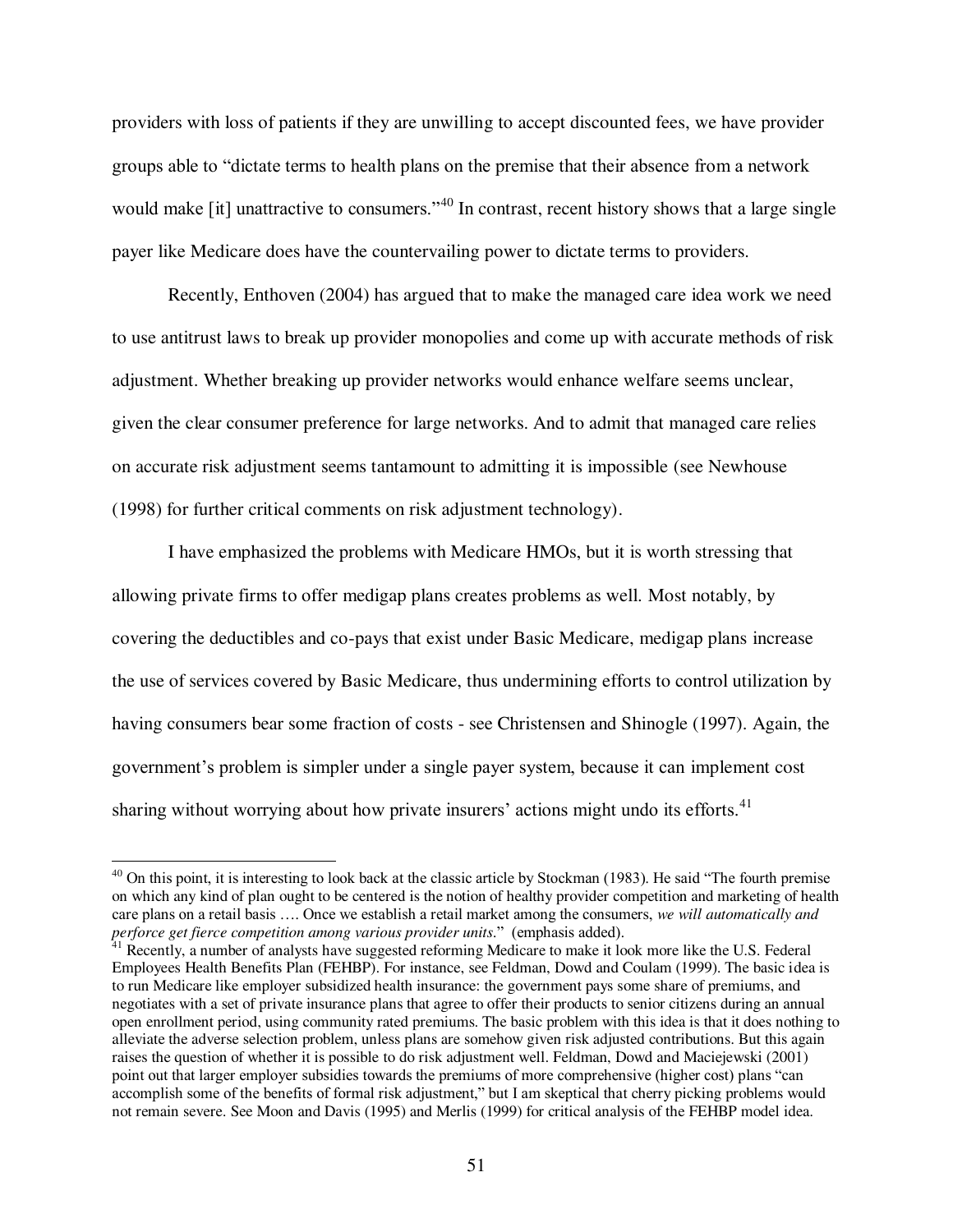My advocacy of a single-payer menu-of-options approach to organizing the health insurance market is certainly not new. Indeed, Wilson (1977), Spence (1978) and Diamond (1992) all noted the appeal of such an idea long ago.<sup>42</sup> But Spence also noted that the key challenge in implementing this idea is how to design the menu, since this would require a great deal of information about consumer tastes, the share of each type of consumer in the population, etc.. The key point of this lecture was to describe new techniques in choice modeling that might actually make this exercise feasible.

Specifically, the state-of-the art choice modeling techniques that I have described here provide a technology that enables us, at least in principle, to design menu of insurance options that would appeal to consumer tastes and, at the same time, enhance equity and efficiency. As I've pointed out, the main obstacle to pursuing this important agenda is the available of data that would enable us to model health plan choices and service utilization simultaneously. To do this, we will need to combine data from a number of sources, including data on consumer insurance choice in actual markets, stated preference and attitudinal data, and data of health status and medical service utilization. Harris and Keane (1999), as well as some subsequent papers adopting similar approaches, point the way toward how this could be done.

In his conclusion, written over 25 years ago, Spence (1978) called for exactly the sort of research of agenda that I am proposing. He said "Publicly provided insurance can improve on the private market. … Neither goal, improving efficiency, or redistributing benefits, is inconsistent with maintaining a reasonable array of consumer options. It might be objected that the informational problems make it difficult to calculate exactly what the second best menu would

 $\overline{\phantom{a}}$ 

 $42$  As an applied econometrician who is not an expert on the theory of insurance markets, I was gratified to discover that such an eminent group of theorists had reached similar conclusions to my own. It is worth noting that Spence (1978) suggested that the menu-of-options idea could be implemented either by government regulation of insurance companies (i.e., requiring insurance companies to offer a well designed menu of options, and requiring any company to offer the entire menu), or by having the government offer the same menu itself.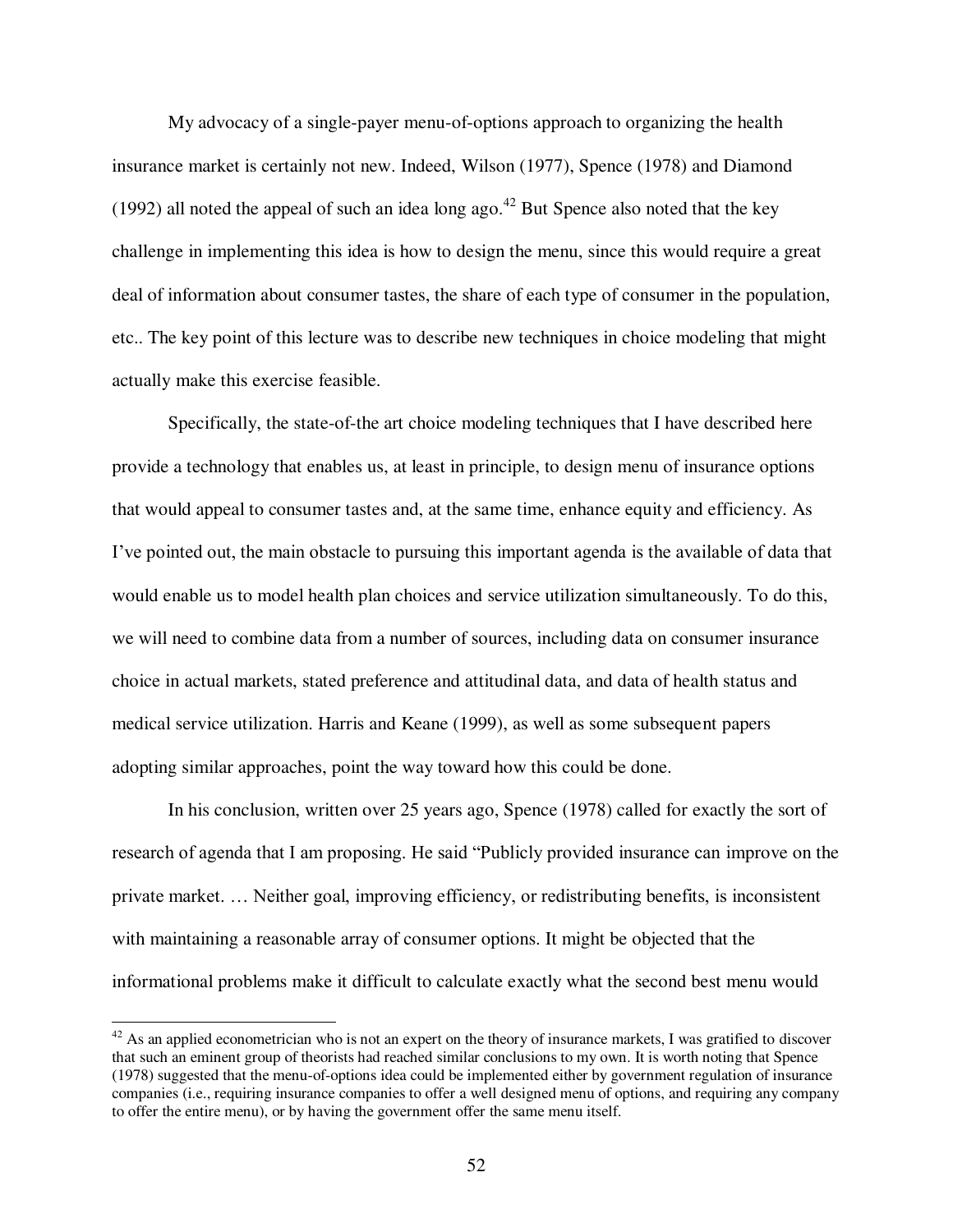look like. That is certainly true. But that hardly seems a reason to ignore the problem… by pretending that individuals … are … sufficiently similar to make a differentiated menu unnecessary. That judgment should be empirically based. Perhaps the easiest way to make it is to offer a portfolio of options and observe the choices that are made." Well, we have already learned that there is substantially heterogeneity in consumer tastes for health insurance plan features, so design of a differentiated menu should be the policy goal. But we have a lot of work left to do before we can determine what the menu should look like.

Finally, while I have advocated a single-payer menu-of-options approach, and the potential usefulness of choice modeling in designing such a system, it is also true that choice modeling techniques can and should play an important role even in more modest reform proposals. As I've noted, it seems extraordinary that no market research was done to help design the basic options that were to be offered under the Clinton health care plan, or to try to ascertain the population distribution of willingness to pay for prescription drug benefits before passage of the Medicare Modernization Act of 2003. Given that the technology to learn about consumer preferences is available, it seems inexcusable that government fails to exploit this technology to help design better public health insurance plans.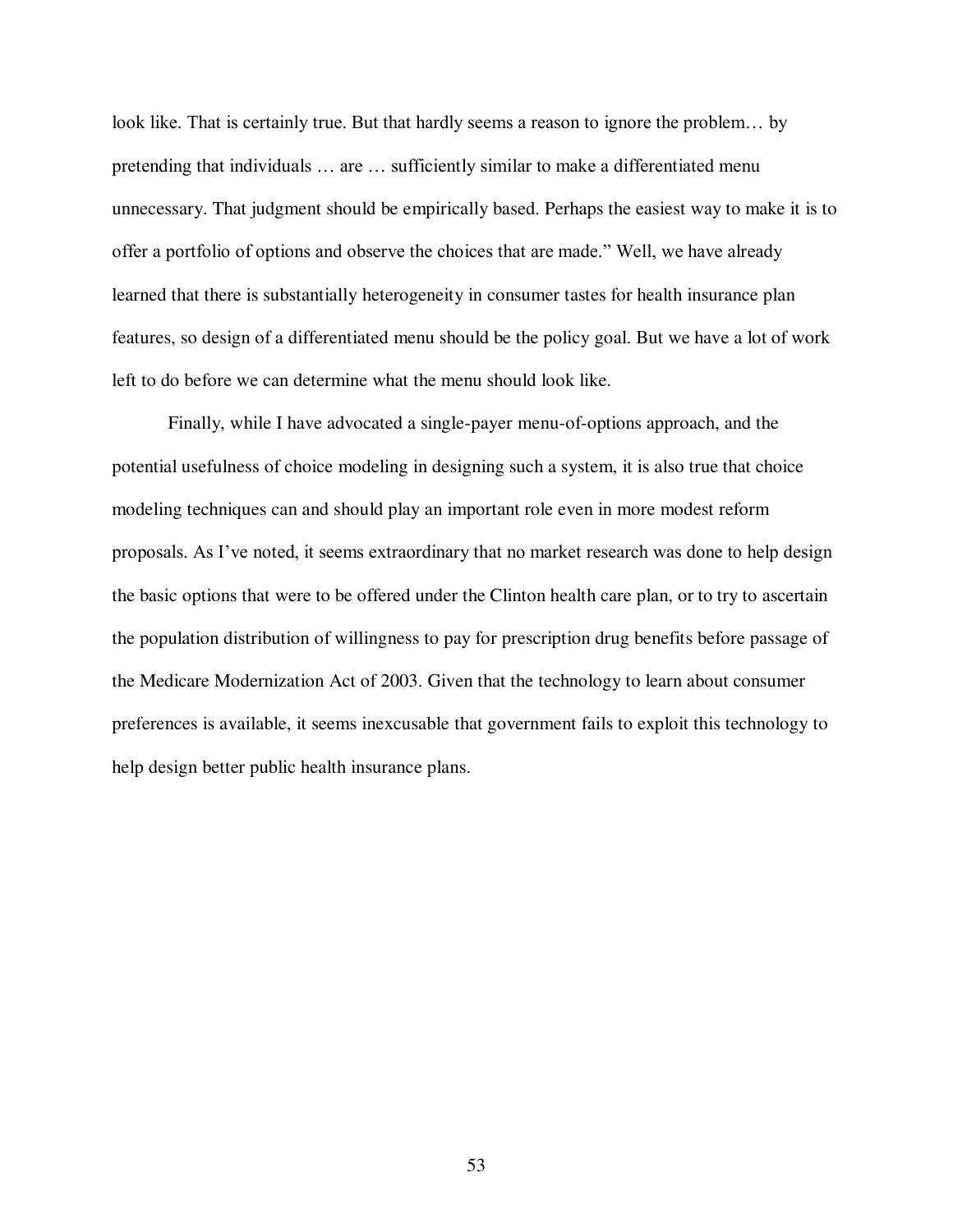## **References**

Akerlof, George (1970). The market for lemons: Qualitative uncertainty and market mechanism. Quarterly Journal of Economics, Vol. 84, No. 3 (August), p. 488-500.

Berenson, Robert A. (2001). Medicare+Choice: Doubling or disappearing? Health Affairs, Web exclusive, November 28.

Blumberg, Linda J., Len M. Nichols and Jessica S. Banthin (2002). Worker decisions to purchase health insurance. International Journal of Health Care Finance and Economics, Vol. 1, No. 3-4 (Sept.-Dec.), p. 305-325.

Brown, Randall S., Dolores G. Clement, Jerrold W. Hill, Sheldon M. Retchin and Jeanette W. Bergeron (1993). Do Health maintenance Organizations Work for Medicare? Health Care Financing Review, 15:1 (Fall), p. 7-23.

Cafferata, Gail L. (1984). Knowledge of their health insurance coverage by the elderly. Medical Care, Vol. 22, No. 9 (September), p. 835-847.

Cardon, James H. and Igal Hendel (2001). Asymmetric information in health insurance: evidence from the National Medical Expenditure Survey. Rand Journal of Economics, Vol. 32, No. 3 (Fall), p. 408-427.

Chiappori, Pierre-André, and Berhard Salanié (2000). Testing for asymmetric information in insurance markets. Journal of Political Economy, Vol. 108, No. 1 (February), p. 56-78.

Chiappori, Pierre-André, Bruno Jullien, Berhard Salanié and Franćois Salanié (2002). Asymmeric Information: General Testable Implications. Working paper, University of Chicago.

Christensen, Sandra and Judy Shinogle (1997). Effects of supplemental coverage on use of services by Medicare enrollees. Health Care Financing Review, 19:1 (Fall), p. 5-17.

Cunningham, Peter J., Charles Denk and Michael Sinclair (2001). Do consumers know how their health plan works? Health Affairs, Vol. 20, No. 2 (March/April), p. 159-166.

Cutler, David M. and Richard J. Zeckhauser (2000). The Anatomy of Health Insurance. In A.J. Cuyler and J.P. Newhouse (eds.), Handbook of Health Economics, Vol. 1A, Elsevier Science: Amsterdam, p. 563-643.

Davidson, Bruce, Shoshanna Sofaer and Paul Gertler (1992). Consumer demand and biased selection in the demand for coverage supplementing Medicare. Social Science and Medicine, Vol. 34 No. 9 (May), p. 1023-1034

De Meza, David and David C. Webb (2001). Advantageous selection in insurance markets. The RAND Journal of Economics, Vol. 32, No. 2 (Summer), p. 249-262.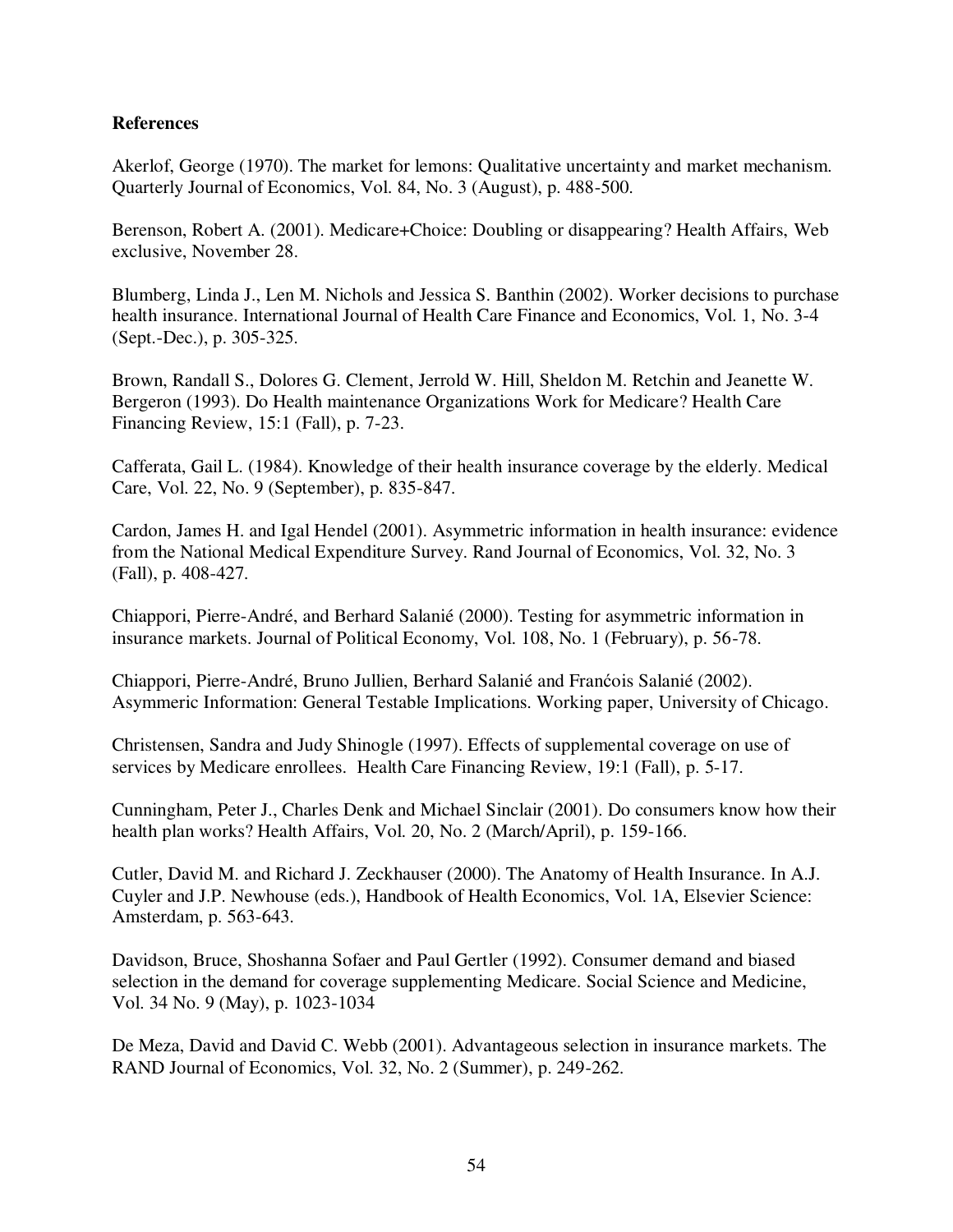Diamond, Peter (1992). Organizing the Health Insurance Market. Econometrica, Vol. 60, No. 6 (November), p. 1233-1254.

Elrod, Terry, and Michael P. Keane (1995). A factor analytic probit model for representing the market structure in panel data. Journal of Marketing Research, Vol. 32, No. 1 (February) p. 1-16.

Enthoven, Alain C. (2004). Market forces and efficient health care systems. Health Affairs, Vol. 23, No. 2 (March/April), p. 25-27.

Feldman, Roger, Bryan E. Dowd and Matthew Maciejewski (2001). A demand side view of risk adjustment. Inquiry, Vol. 38, No. 3 (Fall), p. 280-289.

Feldman, Roger, Bryan E. Dowd and Robert Coulam (1999). The Federal Employees Health Benefits Plan: Implications for Medicare reform. Inquiry, Vol. 36, No. 2 (Summer), p. 188-199.

Foster, Richard S. (2000). Trends in Medicare expenditures and financial status, 1966-2000. Health Care Financing Review, Vol. 22, No. 1 (Fall), p. 35-49.

Frank, Richard G., Jacob Glazer and Thomas G. McGuire (2000). Measuring adverse selection in managed health care, Journal of Health Economics, Vol. 19, No. \*\* (\*\*\*\*), p. 829-854.

Gibbs, Deborah A., Judith A. Sangl and Barri Burrus (1996). Consumer perspectives on information needs for health plan choice. Health Care Financing Review, Vol. 18, No. 1 (Fall), p. 55-73.

Glazer, Jacob and Thomas G. McGuire (2000). Optimal risk adjustment in markets with adverse selection: An application to managed care. American Economic Review, Vol. 90, No. 4 (September), p. 1055-1071.

Glied, Sherry (2000). Managed Care. In A.J. Cuyler and J.P. Newhouse (eds.), Handbook of Health Economics, Vol. 1A, Elsevier Science: Amsterdam, p. 707-753.

Greenwald, Leslie M., Jesse M. Levy and Melvin J. Ingber (2000). Favorable selection in the Medicare+Choice program: New evidence, Health Care Financing Review, Vol. 21, No. 3 (Spring), p. 127-134.

Grossman, Michael (1972). On the concept of health capital and the demand for health. Journal of Political Economy, Vol 80, No.2 (March/April), p 223-255.

Hall, Jane (2004). Can we design a market for competitive health insurance? CHERE discussion paper #53 (February).

Harris, Katherine M. (2002). Can high quality overcome consumer resistance to restricted provider access? Evidence from a health plan choice experiment. Health Services Research, Vol. 37, No. 3 (June), p. 551-71.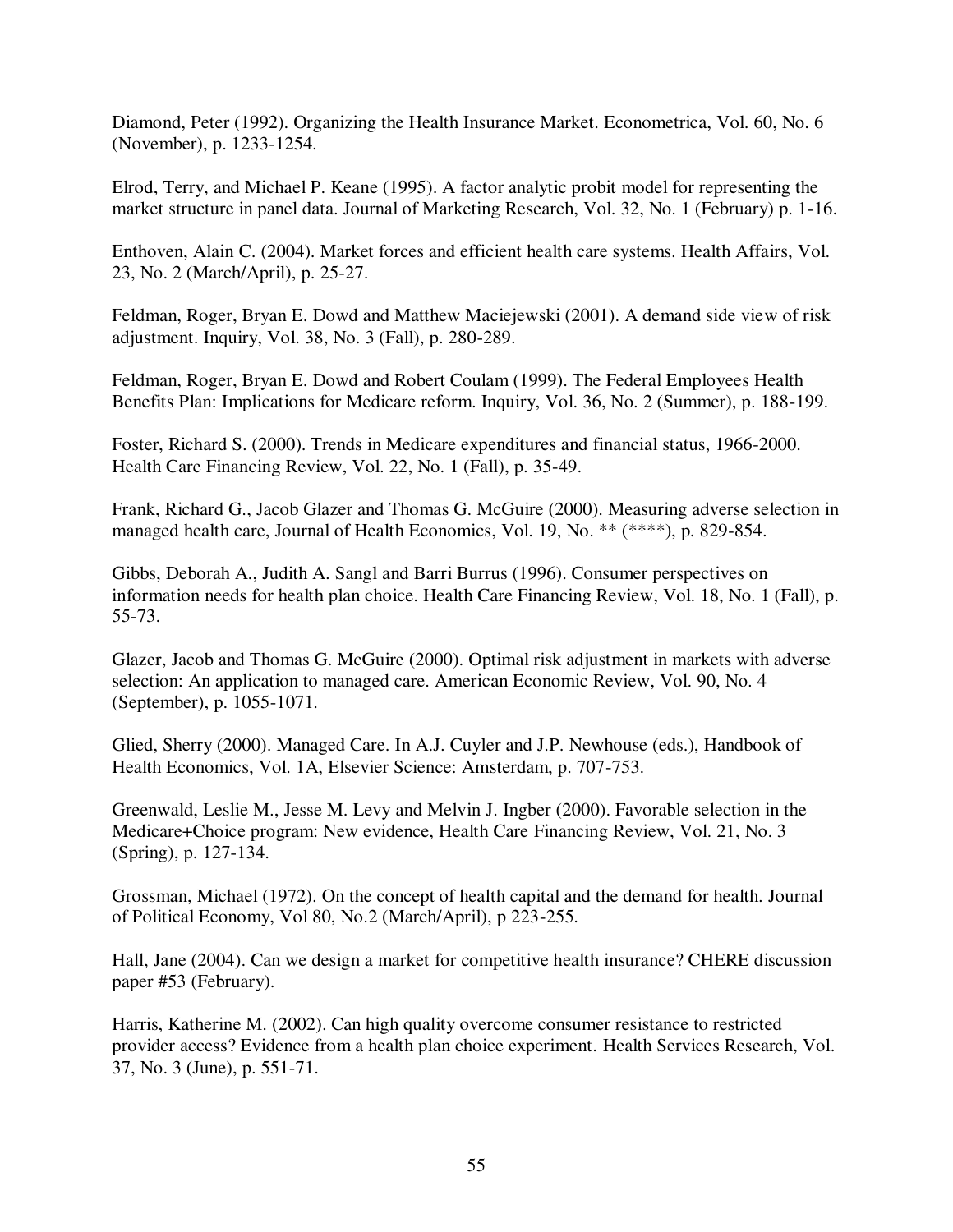Harris, Katherine M. and Michael P. Keane (1999). A model of health plan choice: Inferring preferences and perceptions from a combination of revealed preference and attitudinal data. Journal of Econometrics, Vol. 89, No. 1-2, p. 131-157.

Harris, Katherine M., Roger Feldman and Jennifer Schultz (2002). Measuring consumer perceptions of quality differences among competing health benefit plans. Journal of Health Economics, Vol. 21, No. 1, p. 1-18.

Hensher, David A., Jordan L. Louviere and Joffre Swait (1999). Combining sources of preference data. Journal of Econometrics, Vol. 89, No. 1-2, p. 197-221.

Isaacs, Stephen L. (1996). Consumer's information needs: results of national survey. Health Affairs, Vol. 15, No. 4 (Winter), p. 31-41.

Khwaja, Ahmed (2003). Health insurance, habits and health outcomes: moral hazard in a stochastic life cycle model of investment in health. Working paper, Fuqua School of Business, Duke University.

Hall, Jane, Rosalie Viney, Marion Haas and Jordan Louviere (2004). Using stated preference discrete choice modeling to evaluate healthcare programs. Journal of Business Research, forthcoming.

Louviere, Jordan J, David A. Hensher and Joffre D. Swait (2000). Stated Choice Methods: Analysis and Application. Cambridge University Press.

Manski, Charles F. (2004). Measuring expectations. Econometrica, forthcoming.

McCall, Nelda, Thomas Rice and Judith Sangl (1986). Consumer knowledge of Medicare and supplemental health insurance benefits. Health Services Research, Vol. 20, No. 6 (February), p. 633-657.

Merlis, Mark (1999). Medicare restructuring: The FEHBP model. Report prepared for the Kaiser Family Foundation, www.kff.org/medicare/upload/14690\_1.pdf.

Miller, R. H. and H. S. Luft (1997). Does managed care lead to better or worse quality of care?, Health Affairs, Vol. 16, No. 5 (Sept./Oct.), p. 7-25.

Moon, Marilyn and Karen Davis (1995). Preserving and strengthening Medicare. Health Affairs, Vol. 14, No. 4 (\*\*\*\*), p. 31-46.

Newhouse, Joseph P. (1998). Risk adjustment: Where are we now? Inquiry, Vol. 35, No. 2 (Summer), p. 122-131.

Nichols, Len M., Paul B. Ginsburg, Robert A. Berenson, Jon Christianson and Robert E. Hurley (2004). Are market forces strong enough to deliver efficient health care systems? Confidence is waning. Health Affairs, Vol. 23, No. 2 (March/April), p. 8-21.